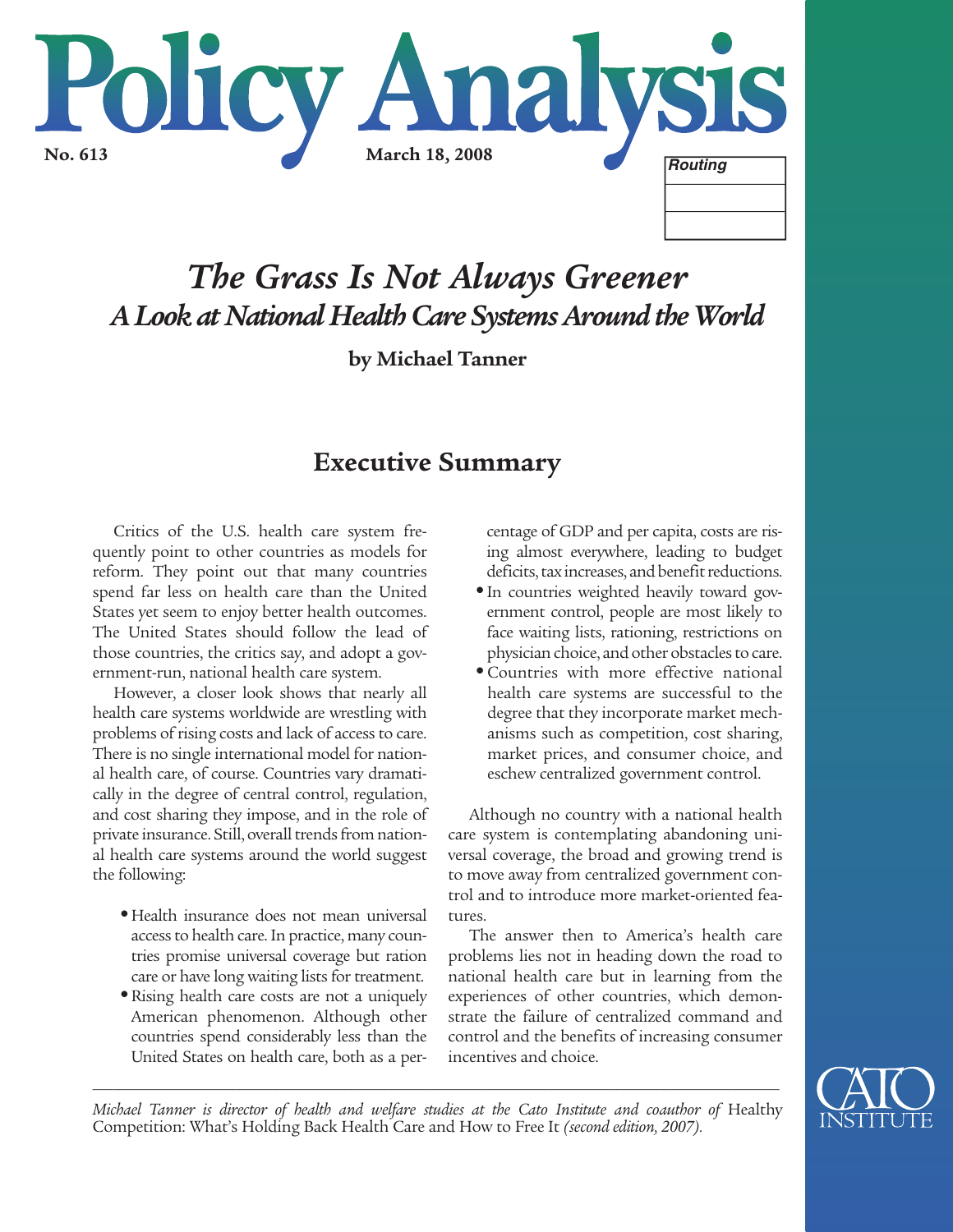**To a large degree, America spends money on health care because it is a wealthy nation and chooses to do so.**

#### **Introduction**

In his movie *SiCKO*, Michael Moore explores problems with the U.S. health care system and advocates the adoption of a government-run, single-payer system.<sup>1</sup> Moore compares the U.S. system unfavorably with those of Canada, Great Britain, and France. Economist and *New York Times* columnist Paul Krugman also thinks the health care systems of France, Britain, and Canada are better than that of the United States. $^{2}$  Physicians for a National Health Program points out that the United States is the "only industrialized country without national health care."<sup>3</sup>

These and other critics of the U.S. health care system note that countries with such systems spend far less per capita on health care than the United States does and, by some measures, seem to have better health outcomes. These critics contend that by adopting a similar system the United States could solve many of the problems that currently afflict its health care system. As Krugman says, "The obvious way to make the U.S. health care system more efficient is to make it more like the systems of other advanced countries."4

There is no doubt that the United States spends far more on health care than any other country, whether measured as a percentage of gross domestic product (GDP) or by expenditure per capita. As Figure 1 shows, the United States now spends close to 16 percent of GDP on health care, nearly 6.1 percent more than the average for other industrialized countries.<sup>5</sup> Overall health care costs are rising faster than GDP growth and now total more than \$1.8 trillion, more than Americans spend on housing, food, national defense, or automobiles.<sup>6</sup>

Health care spending is not necessarily bad. To a large degree, America spends money on health care because it is a wealthy nation and chooses to do so. Economists consider health care a "normal good," meaning that spending



#### **Figure 1 Total Expenditure on Health Care as a Percentage of GDP**

Source: Organisation for Economic Co-operation and Development, "OECD Health Data 2007: Statistics and Indicators for 30 Countries," (Paris: OECD, July 2007); 2004 data.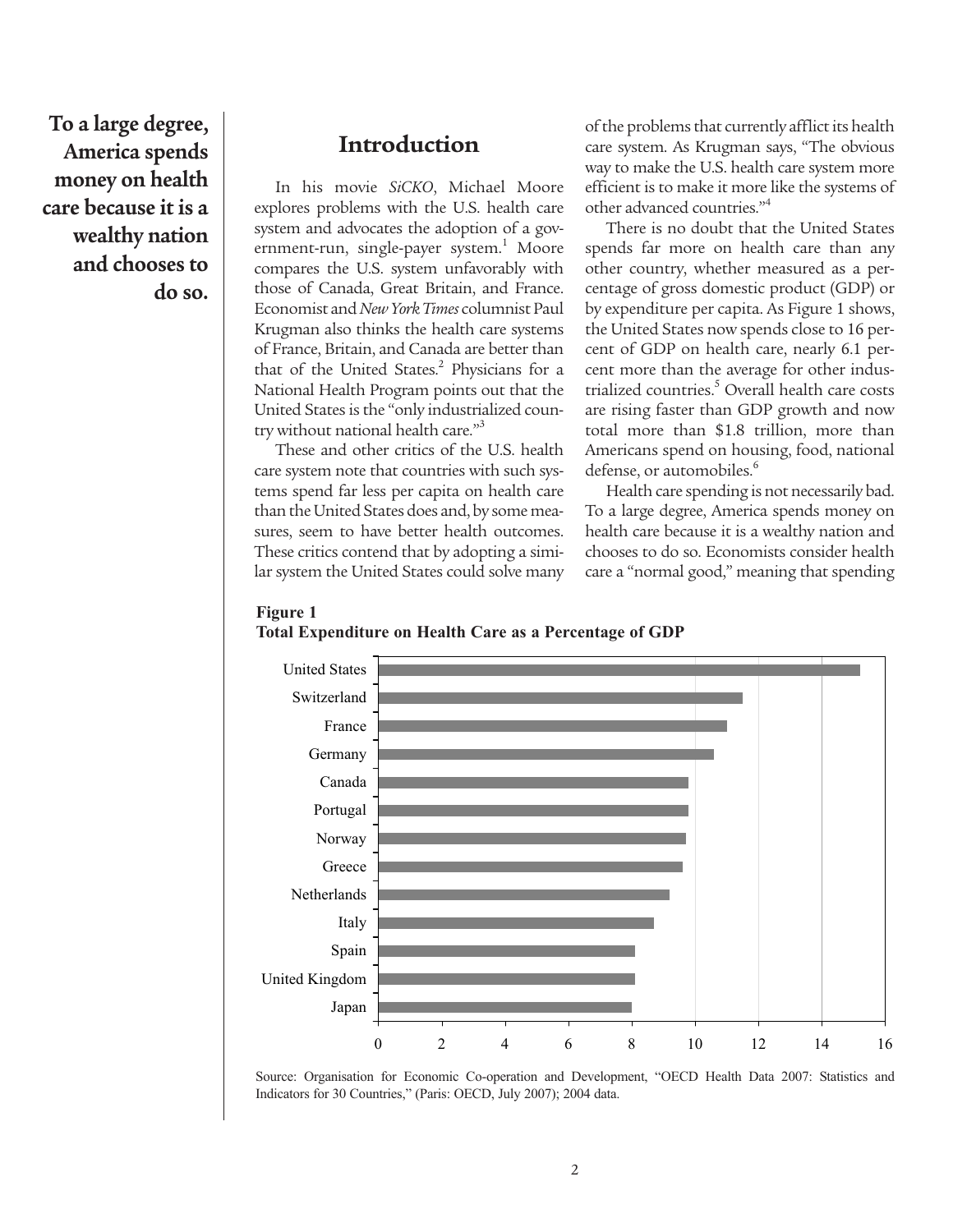is positively correlated with income. As incomes rise, people want more of that good. Because we are a wealthy nation, we can and do demand more health care.<sup>7</sup>

But because of the way health care costs are distributed, they have become an increasing burden on consumers and businesses alike. On average, health insurance now costs \$4,479 for an individual and \$12,106 for a family per year. Health insurance premiums rose by a little more than 6 percent in 2007, faster on average than wages.<sup>8</sup>

Moreover, government health care programs, particularly Medicare and Medicaid, are piling up enormous burdens of debt for future generations. Medicare's unfunded liabilities now top \$50 trillion. Unchecked, Medicaid spending will increase fourfold as a percentage of federal outlays over the next century.<sup>10</sup>

At the same time, too many Americans remain uninsured. Although the number of uninsured Americans is often exaggerated by critics of the system, approximately 47 million Americans are without health insurance at any given time. $^{11}$  Many are already eligible for government programs; many are young and healthy; many are uninsured for only a short time.<sup>12</sup> Yet there is no denying that a lack of insurance can pose a hardship for many Americans.<sup>13</sup>

Finally, although the U.S. health care system can provide the world's highest quality of care, that quality is often uneven. The Institute of Medicine estimates that some 44,000–90,000 annual deaths are due to medical errors, $14$  while a study in *The New England Journal of Medicine* suggests that only a little more than half of American hospital patients receive the clinical standard of care.<sup>15</sup> Similarly, a RAND Corporation study found serious gaps in the quality of care received by American children.<sup>16</sup>

Many critics of U.S. health care suggest that the answers to these problems lie in a singlepayer, national health care system.<sup>17</sup> Under such a system, health care would be financed through taxes rather than consumer payments or private insurance. Direct charges to patients would be prohibited or severely restricted. Private insurance, if allowed at all, would be limited to a few supplemental services not covered by the government plan. The government would control costs by setting an overall national health care budget and reimbursement levels.

However, a closer look at countries with national health care systems shows that those countries have serious problems of their own, including rising costs, rationing of care, lack of access to modern medical technology, and poor health outcomes. Countries whose national health systems avoid the worst of these problems are successful precisely because they incorporate market mechanisms and reject centralized government control. In other words, socialized medicine works—as long as it isn't socialized medicine.

## **Measuring the Quality of Health Care across Countries**

Numerous studies have attempted to compare the quality of health care systems. In most of these surveys, the United States fares poorly, finishing well behind other industrialized countries. This has led critics of the U.S. health care system to suggest that Americans pay more for health care but receive less.

There are several reasons to be skeptical of these rankings. First, many choose areas of comparison based on the results they wish to achieve, or according to the values of the comparer. For example, *SiCKO* cites a 2000 World Health Organization study that ranks the U.S. health care system 37th in the world, "slightly better than Slovenia."<sup>18</sup> (See Table 1.)

This study bases its conclusions on such highly subjective measures as "fairness" and criteria that are not strictly related to a country's health care system, such as "tobacco control." For example, the WHO report penalizes the United States for not having a sufficiently progressive tax system, not providing all citizens with health insurance, and having a general paucity of social welfare programs. Indeed, much of the poor performance of the United

**A closer look at countries with national health care systems shows that those countries have serious problems of their own.**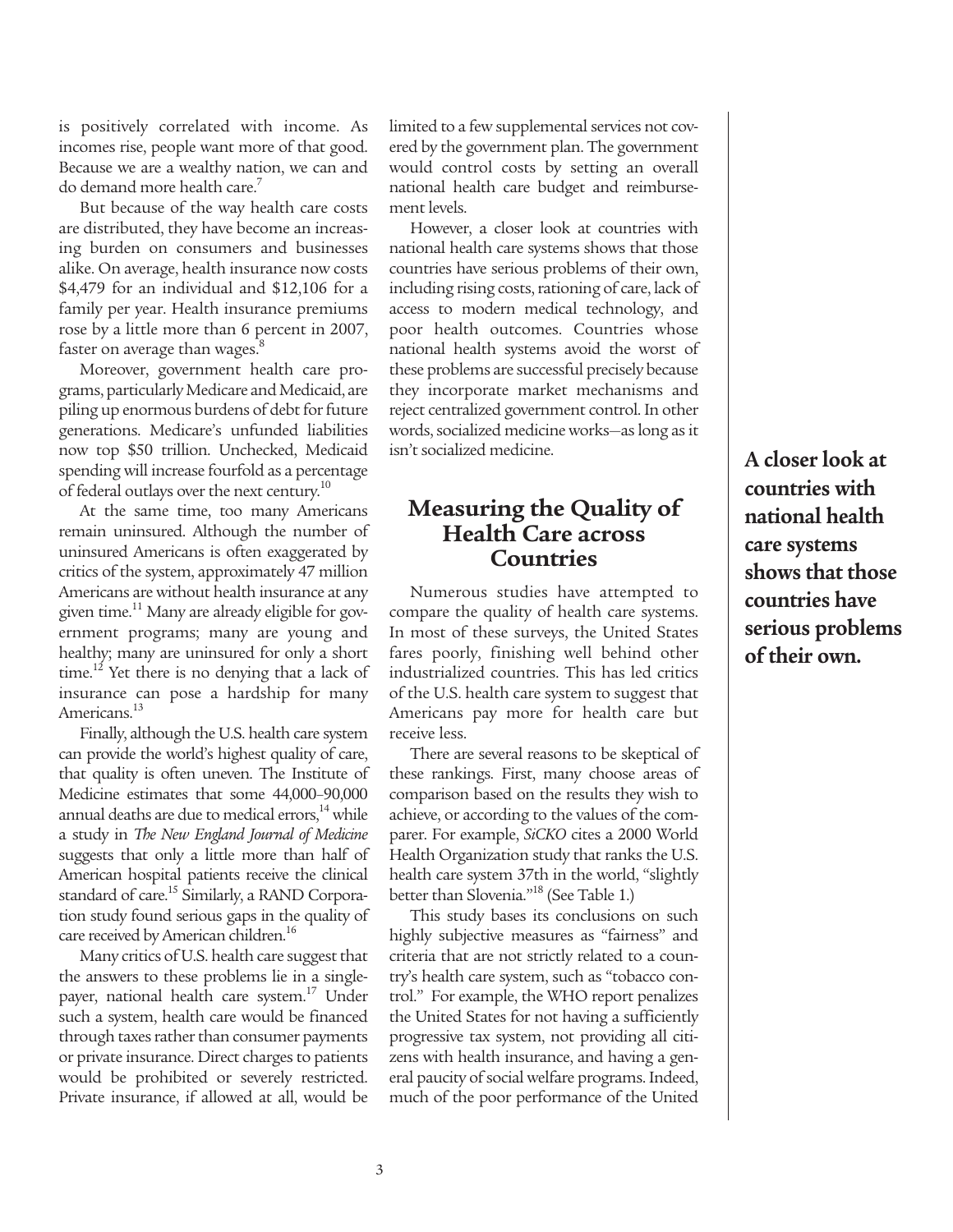| Country            | Rank           | Country                     | Rank |
|--------------------|----------------|-----------------------------|------|
| France             | 1              | Switzerland                 | 20   |
| Italy              | 2              | Belgium                     | 21   |
| San Marino         | 3              | Colombia                    | 22   |
| Andorra            | $\overline{4}$ | Sweden                      | 23   |
| Malta              | 5              | Cyprus                      | 24   |
| Singapore          | 6              | Germany                     | 25   |
| Spain              | 7              | Saudi Arabia                | 26   |
| Oman               | 8              | <b>United Arab Emirates</b> | 27   |
| Austria            | 9              | Israel                      | 28   |
| Japan              | 10             | Morocco                     | 29   |
| Norway             | 11             | Canada                      | 30   |
| Portugal           | 12             | Finland                     | 31   |
| Monaco             | 13             | Australia                   | 32   |
| Greece             | 14             | Chile                       | 33   |
| Iceland            | 15             | Denmark                     | 34   |
| Luxemburg          | 16             | Dominica                    | 35   |
| <b>Netherlands</b> | 17             | Costa Rica                  | 36   |
| United Kingdom     | 18             | <b>United States</b>        | 37   |
| Ireland            | 19             | Slovenia                    | 38   |

**Table 1 WHO Health Care Rankings**

Source: World Health Organization, "The World Health Report 2000" (Geneva: WHO, 2000).

States is due to its ranking of 54th in the category of fairness. The United States is actually penalized for adopting Health Savings Accounts and because, according to the WHO, patients pay too much out of pocket.<sup>19</sup> Such judgments clearly reflect a particular political point of view, rather than a neutral measure of health care quality. Notably, the WHO report ranks the United States number one in the world in responsiveness to patients' needs in choice of provider, dignity, autonomy, timely care, and confidentiality.<sup>20</sup>

Difficulties even arise when using more neutral categories of comparison. Nearly all cross-country rankings use life expectancy as one measure. In reality though, life expectancy is a poor measure of a health care system. Life expectancies are affected by exogenous factors such as violent crime, poverty, obesity, tobacco and drug use, and other issues unrelated to health care. As the Organisation for Economic Co-operation and Development explains, "It is difficult to estimate the relative contribution of the numerous nonmedical and medical factors that might affect variations in life expectancy across countries and over time."<sup>21</sup> Consider the nearly threeyear disparity in life expectancy between Utah (78.7 years) and Nevada (75.9 years), despite the fact that the two states have essentially the same health care systems.<sup>22</sup> In fact, a study by Robert Ohsfeldt and John Schneider for the American Enterprise Institute found that those exogenous factors are so distorting that if you correct for homicides and accidents, the United States rises to the top of the list for life expectancy.<sup>23</sup>

Similarly, infant mortality, a common measure in cross-country comparisons, is highly problematic. In the United States, very low birth-weight infants have a much greater chance of being brought to term with the latest medical technologies. Some of those low birthweight babies die soon after birth, which boosts our infant mortality rate, but in many other Western countries, those high-risk, low birth-weight infants are not included when infant mortality is calculated. $24$  In addition,

**When you compare the outcomes for specific diseases, the United States clearly outperforms the rest of the world.**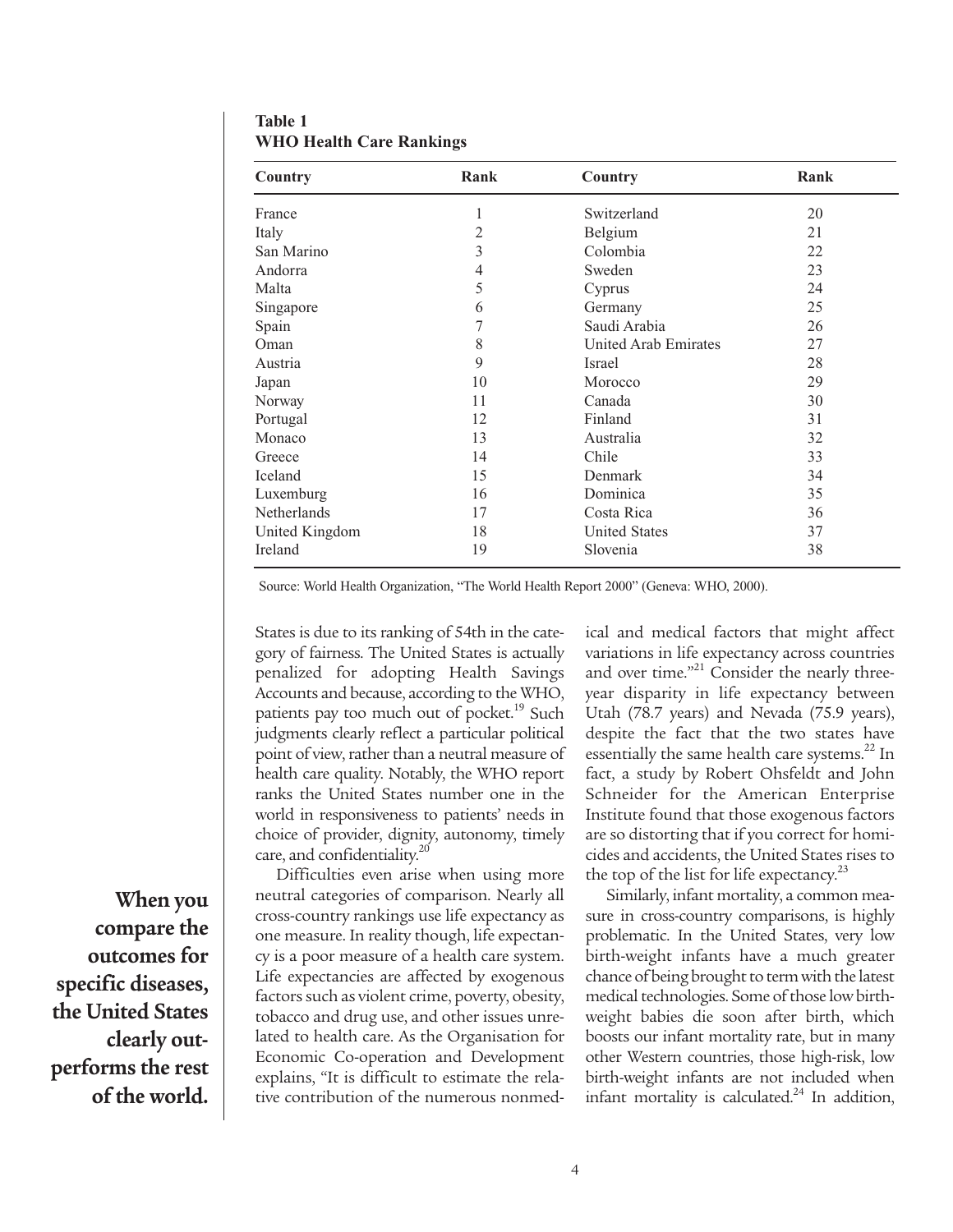many countries use abortion to eliminate problem pregnancies. For example, Michael Moore cites low infant mortality rates in Cuba, yet that country has one of the world's highest abortion rates, meaning that many babies with health problems that could lead to early deaths are never brought to term. $25$ 

When you compare the outcomes for specific diseases, the United States clearly outperforms the rest of the world. Whether the disease is cancer, pneumonia, heart disease, or AIDS, the chances of a patient surviving are far higher in the United States than in other countries. For example, according to a study published in the British medical journal *The Lancet*, the United States is at the top of the charts when it comes to surviving cancer. Among men, roughly 62.9 percent of those diagnosed with cancer survive for at least five years. The news is even better for women: the five year-survival rate is 66.3 percent, or two-thirds. The countries with the next best results are Iceland for men (61.8 percent) and Sweden for women (60.3 percent). Most countries with national health care fare far worse. For example, in Italy, 59.7 percent of men and 49.8 percent of women survive five years. In Spain, just 59 percent of men and 49.5 percent of women do. And in Great Britain, a dismal 44.8 percent of men and only a slightly better 52.7 percent of women live for five years after diagnosis.<sup>26</sup>

Notably, when former Italian prime minister Silvio Berlusconi needed heart surgery last year, he didn't go to a French, Canadian, Cuban, or even Italian hospital—he went to the Cleveland Clinic in Ohio.<sup>27</sup> Likewise, Canadian MP Belinda Stronach had surgery for her breast cancer at a California hospital.<sup>28</sup> Berlusconi and Stronach were following in the footsteps of tens of thousands of patients from around the world who come to the United States for treatment every year.<sup>29</sup> One U.S. hospital alone, the Mayo Clinic, treats roughly 7,200 foreigners every year. Johns Hopkins University Medical Center treats more than 6,000, and the Cleveland Clinic more than 5,000. One out of every three Canadian physicians sends a patient to the Unites States for treatment each year, $30$  and those patients along with the

Canadian government spend more than \$1 billion annually on health care in this country.<sup>31</sup>

Moreover, the United States drives much of the innovation and research on health care worldwide. Eighteen of the last 25 winners of the Nobel Prize in Medicine are either U.S. citizens or individuals working here. $32$  U.S. companies have developed half of all new major medicines introduced worldwide over the past 20 years.<sup>33</sup> In fact, Americans played a key role in 80 percent of the most important medical advances of the past 30 years.<sup>34</sup> As shown in Figure 2, advanced medical technology is far more available in the United States than in nearly any other country.<sup>35</sup>

The same is true for prescription drugs. For example, 44 percent of Americans who could benefit from statins, lipid-lowering medication that reduces cholesterol and protects against heart disease, take the drug. That number seems low until compared with the 26 percent of Germans, 23 percent of Britons, and 17 percent of Italians who could both benefit from the drug and receive it. $36$ Similarly, 60 percent of Americans taking anti-psychotic medication for the treatment of schizophrenia or other mental illnesses are taking the most recent generation of drugs, which have fewer side effects. But just 20 percent of Spanish patients and 10 percent of Germans receive the most recent drugs.<sup>37</sup>

Of course, it is a matter of hot debate whether other countries have too little medical technology or the Unites States has too much.<sup>38</sup> Some countries, such as Japan, have similar access to technology. Regardless, there is no dispute that more health care technology is invented and produced in the United States than anywhere else.<sup>39</sup> Even when the original research is done in other countries, the work necessary to convert the idea into viable commercial products is most often done in the United States.<sup>40</sup>

By the same token, not only do thousands of foreign-born doctors come to the United States to practice medicine, but foreign pharmaceutical companies fleeing taxes, regulation, and price controls are increasingly relocating to the United States. $41$  In many ways, the rest of the world piggybacks on the U.S. system.

**The United States drives much of the innovation and research on health care worldwide.**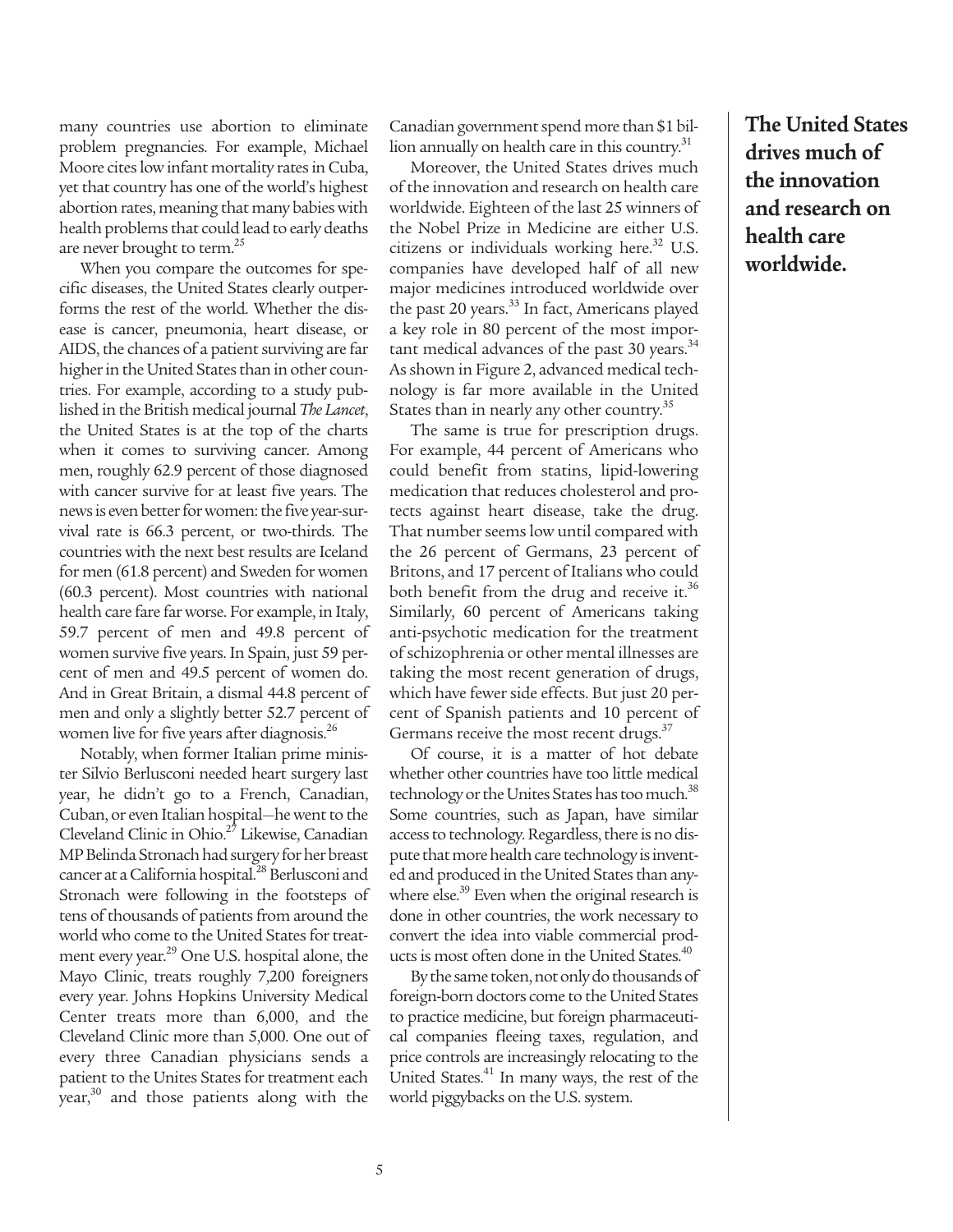

**Figure 2 Number of MRI Units and CT Scanners per Million People**

Source: Organisation for Co-operation and Development, "OECD Health Data, 2007 Statistics and Indicates for 30 Countries" (Paris: OECD, July 2007). Note: U.S. Data from 2003.

Obviously there are problems with the U.S. system. Too many Americans lack health insurance and/or are unable to afford the best care. More must be done to lower health care costs and increase access to care. Both patients and providers need better and more useful information. The system is riddled with waste, and quality of care is uneven. Government health care programs like Medicare and Medicaid threaten future generations with an enormous burden of debt and taxes.

Health care reform should be guided by the Hippocratic Oath: First, do no harm. Therefore, before going down the road to national health care, we should look more closely at foreign health care systems and examine both their advantages and their problems.

Many of the countries with health systems ranked in the top 20 by the World Health Organization, such as San Marino, Malta, and Andorra, are too small to permit proper evaluation, or their circumstances clearly limit the applicability to the U.S. health care system. Accordingly, this study will look at 12 countries that appear to hold lessons for U.S. health care reforms: 10 ranked in the top 20 by the WHO and 2 others frequently cited as potential models for U.S. health care reform.

## **Types of National Health Care Systems**

National health care, or universal health care, is a broad concept and has been implemented in many different ways. There is no single model that the rest of the world follows. Each country's system is the product of its unique conditions, history, politics, and national character, and many are undergoing significant reform.

#### **Single-Payer Systems**

Under a single-payer health care system, the government pays for the health care of all citi-

**Health care reform should be guided by the Hippocratic Oath: First, do no harm.**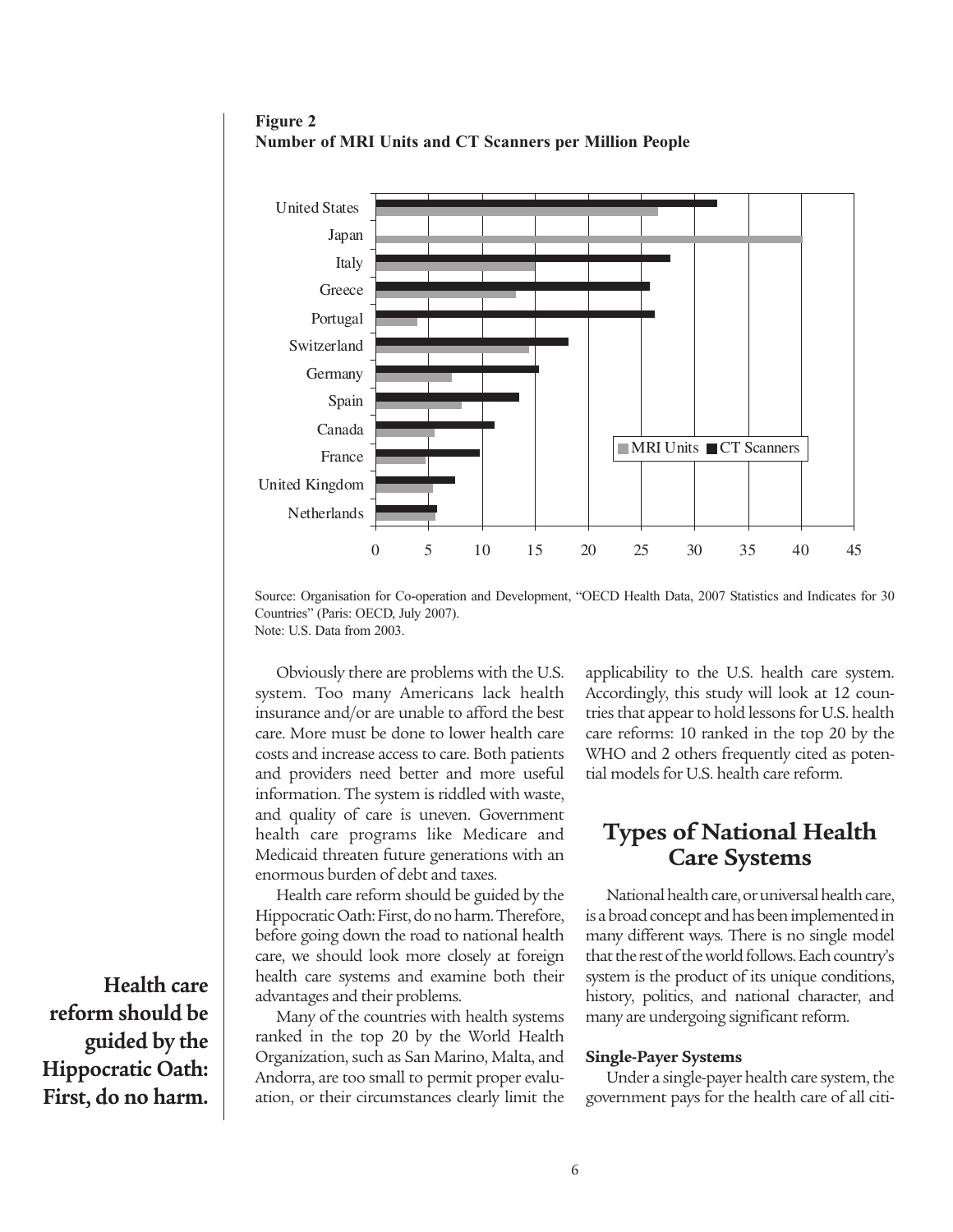zens. It collects taxes, administers the supply of health care, and pays providers directly. In effect, this replaces private insurance with a single government entity. Typically, the government establishes a global budget, deciding how much of the nation's resources should be allocated to health care, and sets prices or reimbursement rates for providers. In some cases, providers may be salaried government employees. In others, they may remain independent and be reimbursed according to the services and procedures they provide. In the strictest single-payer systems, private insurance and other ways to "opt out" of the system are prohibited. This is the type of system advocated by Michael Moore, Paul Krugman, Dennis Kucinich, and Physicians for a National Health Program, among others.

#### **Employment-Based Systems**

Countries with employment-based systems require that employers provide workers with health insurance, often through quasi-private "sickness funds." These insurance funds may operate within or across industry sectors, with benefits and premiums set by the government. Often premiums are simply a form of payroll tax paid directly to the fund. Providers remain independent and reimbursement rates are negotiated with the funds, sometimes individually, sometimes on a national level. Germany has long been the model for an employmentbased system.

#### **Managed Competition**

Managed competition leaves the provision of health care in private hands but within an artificial marketplace run under strict government control and regulation.<sup>42</sup> In most cases, the government mandates that individuals purchase insurance, though this is often paired with a requirement for employers to provide insurance to their workers. Individuals have a choice of insurers within the regulated marketplace and a choice of providers. Although the government sets a standard benefits package, insurers may compete on price, cost sharing, and additional benefits. Switzerland is the clearest example of a managed-competition approach to universal coverage, although the Netherlands has also recently adopted a similar system. The 1993 Clinton health plan, the 2006 Massachusetts health care reform, and most of the proposals advocated by the current Democratic presidential candidates are variations of managed competition.<sup>43</sup>

Within these broad categories are significant differences. Some countries, such as France and Japan, impose significant cost sharing on consumers in an effort to discourage overutilization and to control costs. Other countries strictly limit the amount that consumers must pay out of pocket. Some countries permit free choice of providers, while others limit it. In some countries there is widespread purchase of alternative or supplemental private insurance, whereas in others, private insurance is prohibited or used very little. Resource allocation and prioritization vary greatly. Japan spends heavily on technology but limits reimbursement for surgery, while France has exceptionally high levels of prescription drug use.

Outcomes also vary significantly. Canada, Great Britain, Norway, and Spain all heavily ration health care or have long waiting lists for care, while France and Switzerland have generally avoided waiting lists. At the same time, France, Italy, and Germany are struggling with rising health care costs and budget strain, compared with Canada and Great Britain which have done better at containing growth in expenditures. And some countries such as Greece have fallen far short of claims of universal coverage.

With all of that in mind, consider the following prominent national health care systems.

#### **France**

Some of the most thoughtful proponents of national health care look to France as a model of how such a program could work. Jonathan Cohn of the*New Republic* has written that "the best showcase for what universal health care can achieve may be France."<sup>44</sup> Ezra Klein of the *American Prospect* calls France "the closest thing to a model structure out there."<sup>45</sup>

**Some countries, such as France and Japan, impose significant cost sharing on consumers in an effort to discourage overutilization and to control costs.**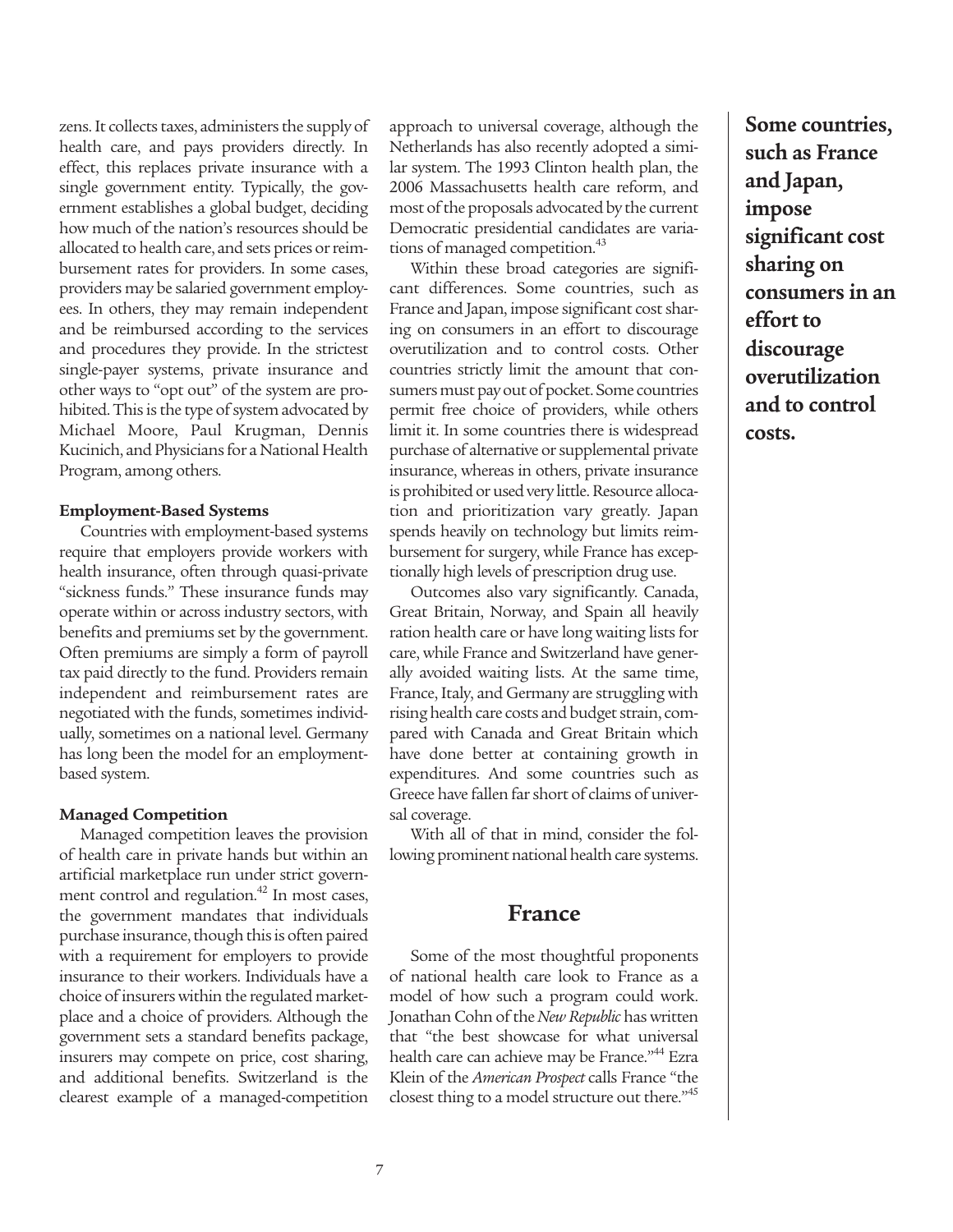The French system ranks at or near the top of most cross-country comparisons and is ranked number one by the WHO.<sup>46</sup>

Although the French system is facing looming budgetary pressures, it does provide at least some level of universal coverage and manages to avoid many of the problems that afflict other national health care systems. However, it does so in large part by adopting market-oriented approaches, including consumer cost sharing. Other aspects of the system appear to reflect French customs and political attitudes in such a way that would make it difficult to import the system to the United States.

France provides a basic level of universal health insurance through a series of mandatory, largely occupation-based, health insurance funds. These funds are ostensibly private entities but are heavily regulated and supervised by the French government. Premiums (funded primarily through payroll taxes), benefits, and provider reimbursement rates are all set by the government. In these ways the funds are similar to public utilities in the United States.

The largest fund, the General National Health Insurance Scheme, covers most nonagricultural workers and their dependents, about 83 percent of French residents. Separate insurance plans cover agricultural workers, the self-employed, and certain special occupations like miners, transportation workers, artists, clergy, and notaries public. Another fund covers the unemployed. These larger insurance schemes are broken down into smaller pools based on geographic region. Overall, about 99 percent of French citizens are covered by national health insurance.

The French health care system is the world's third most expensive, costing roughly 11 percent of GDP, behind only the United States (17 percent) and Switzerland (11.5 percent). Payroll taxes provide the largest source of funding. Employers must pay 12.8 percent of wages for every employee, while employees contribute an additional 0.75 percent of wages, for a total payroll tax of 13.55 percent. In addition, there is a 5.25 general social contribution tax on income (reduced to 3.95 percent on pension income and unemployment benefits). Thus, most French workers are effectively paying 18.8 percent of their income for health insurance. Finally, dedicated taxes are assessed on tobacco, alcohol, and pharmaceutical company revenues.<sup>47</sup>

In theory, the system should be supported by these dedicated revenues. In reality, they have not been sufficient to keep the program's finances balanced. The National Health Authority sets a global budget for national health care spending, but actual spending has consistently exceeded those targets.<sup>48</sup>

In 2006, the health care system ran a  $€10.3$ billion deficit. This actually shows improvement over 2005, when the system ran an  $€11.6$ billion deficit.<sup>49</sup> The health care system is the largest single factor driving France's overall budget deficit, which has grown to €49.6 billion, or 2.5 percent of GDP, threatening France's ability to meet the Maastricht criteria for participation in the Eurozone.<sup>50</sup> This may be just the tip of the iceberg. Some government projections suggest the deficit in the health care system alone could top  $E29$  billion by 2010 and  $\epsilon$ 66 billion by 2020.<sup>51</sup>

In general, the funds provide coverage for inpatient and outpatient care, physician and specialist services, diagnostic testing, prescription drugs, and home care services. In most cases, the services covered are explicitly specified in regulation. However, some "implicit" benefit guarantees occasionally result in conflicts over what benefits are and are not fully covered.<sup>52</sup>

Most services require substantial copayments, ranging from 10 to 40 percent of the cost. As a result, French consumers pay for roughly 13 percent of health care out of pocket, roughly the same percentage as U.S. consumers.<sup>53</sup> Moreover, because many health care services are not covered, and because many of the best providers refuse to accept the fee schedules imposed by the insurance funds, more than 92 percent of French residents purchase complementary private insurance.<sup>54</sup> In fact, private insurance now makes up roughly 12.7 percent of all health care spending in France, a percentage exceeded only by the Netherlands (15.2 percent) and the United States (35 percent) among industrialized countries.<sup>55</sup>

The combination of out-of-pocket and

**The health care system is the largest single factor driving France's overall budget deficit.**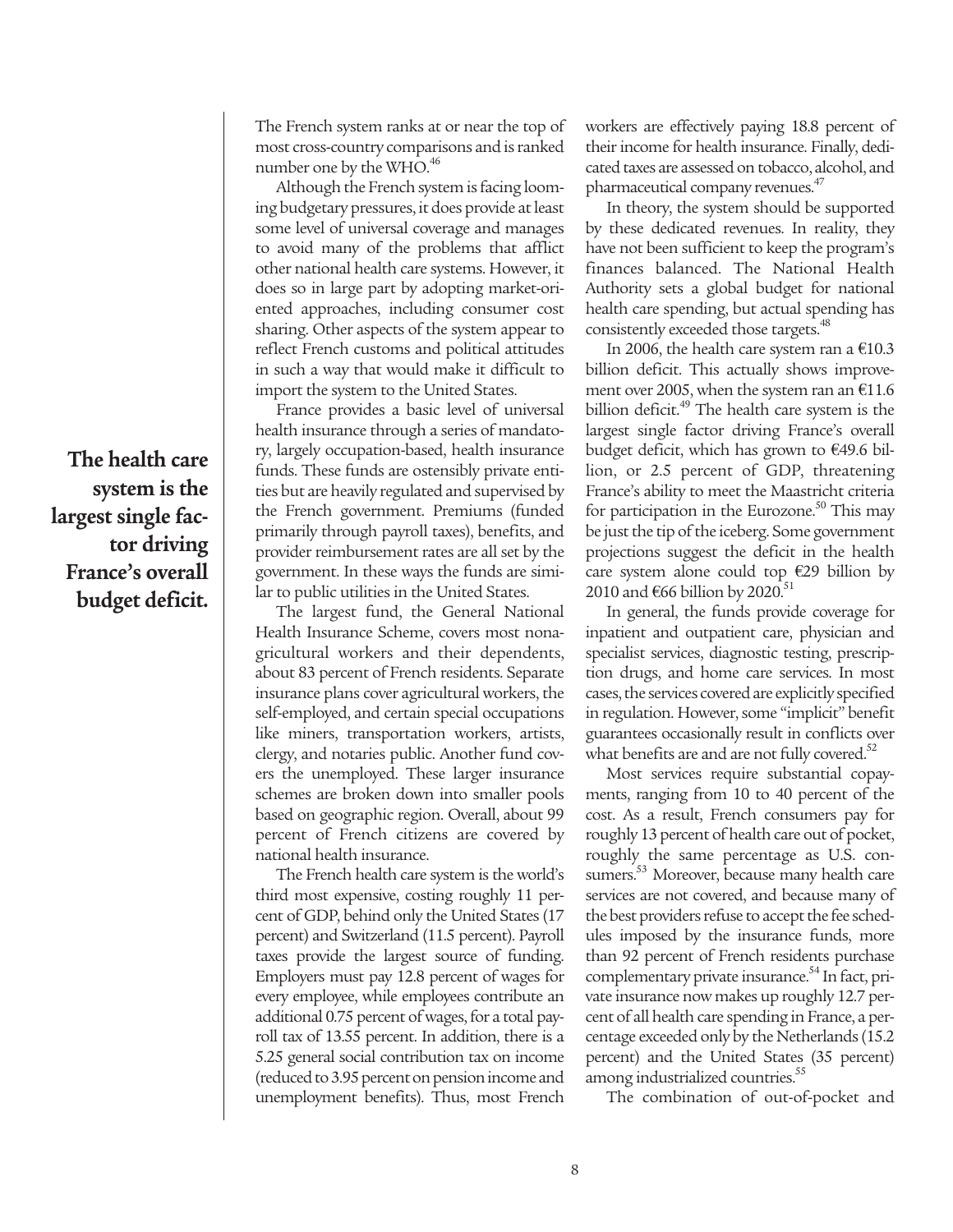insurance payments means that nongovernment sources account for roughly 20 percent of all health care spending, less than half the amount spent in the United States but still more than most countries with national health care systems.<sup>56</sup>

The private insurance market in France is in many ways less regulated than the U.S. market. For example, while 20 U.S. states require some form of community rating or put limits on health insurance premiums, private health insurance in France is largely experience rated. No regulations specify what benefits must be included in coverage or mandate "guaranteed issue"; and pre-existing conditions may be excluded. The only significant restriction requires "guaranteed renewability" after two years of coverage.<sup>57</sup> More than 118 carriers currently offer some form of private health insurance coverage. 58

In general, French patients pay up front for treatment and are then reimbursed by their government health insurance fund and/or private insurance. The amount of reimbursement, minus the copayment, is based on a fee schedule negotiated between health care providers and the national health insurance funds. These fee schedules operate similarly to the diagnostic-related groups (DRGs) under the U.S. system.

Although reimbursement levels are set by the government, the amount physicians charge is not. The French system permits providers to charge more than the reimbursement schedule, and approximately one-third of French physicians do so.59 In some areas, such as Paris, the percentage of physicians who bill above reimbursement schedules runs as high as 80 percent.<sup>60</sup> In general, however, competition prevents most physicians from billing too far outside negotiated rates; and physicians employed by hospitals, as opposed to those in private practice, do not have the same ability to charge more than the negotiated rate.

The government also sets reimbursement rates for both public and private hospitals, which are generally not allowed to bill beyond the negotiated fee schedules. While fees are restricted, private hospitals (called *cliniques*), which account for 37 percent of all short-stay hospital beds and half of all surgical beds, control their own budgets, whereas public hospitals operate under global annual budgets imposed by the Ministry of Health.

Health care technology that the National Health Authority has categorized as "insufficient medical service rendered" cannot be purchased by public hospitals, and its use at *cliniques* is not reimbursable through national insurance schemes.<sup>61</sup> Yet in denying reimbursement for such technology, the French government admits that when a product with an insufficient medical service rendered is de-listed from reimbursement, this does not imply that it is not efficient for a given pathology, but simply that the government prefers to commit its resources to other reimbursements which it deems more useful from a collective point of view."<sup>62</sup>

In general, the quality of French health care is high, but there are problem areas. Until very recently, the French have generally had quick access to their primary care physician of choice. Now, a growing problem, *nomadisme medical*, wherein patients go from one doctor to another until they find one whose diagnosis they prefer, is driving up costs to the system.<sup>63</sup> The government has responded by increasing copayments and attempting to limit physician reimbursements.

Much of the burden for cost containment in the French system appears to have fallen on physicians. The average French doctor earns just €40,000 per year (\$55,000), compared to \$146,000 for primary care physicians and \$271,000 for specialists in the United States. This is not necessarily bad (there is no "right" income for physicians) and is partially offset by two benefits: 1) tuition at French medical schools is paid by the government, meaning French doctors do not graduate with the debt burden carried by U.S. physicians, and 2) the French legal system is tort-averse, significantly reducing the cost of malpractice insurance.<sup>64</sup> The French government also attempts to limit the total number of practicing physicians, imposing stringent limits on the number of students admitted to the second year of medical school.<sup>65</sup>

**The private insurance market in France is in many ways less regulated than the U.S. market.**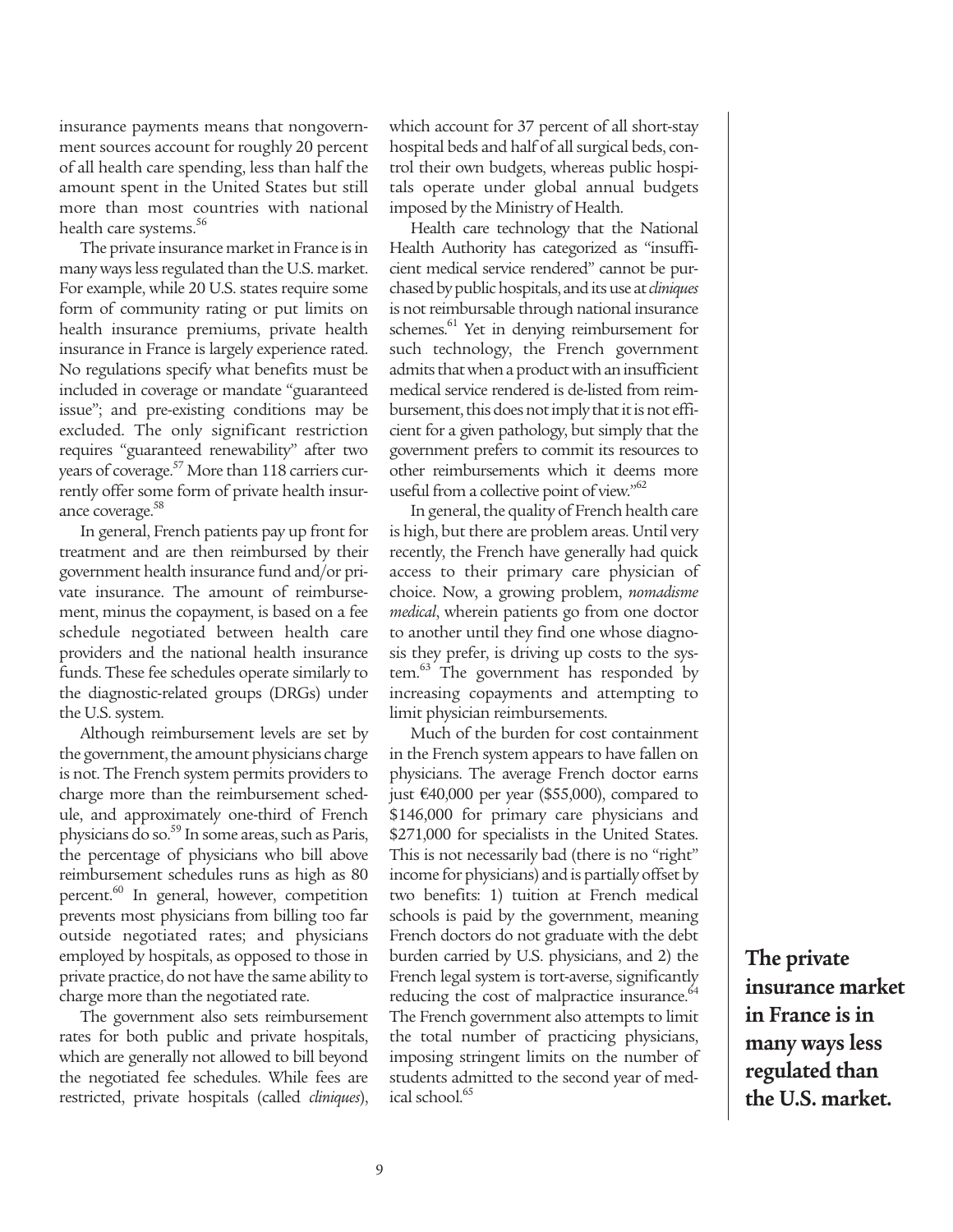**Global budgets and fee restrictions for hospitals have led to a recurring lack of capital investment, resulting in a shortage of medical technology and lack of access to the most advanced care.**

However, French physicians have shown growing resistance to efforts at limiting physician reimbursement with several recent strikes and protests.<sup>66</sup> In the face of growing budgetary problems, future conflict may well be brewing.

More significantly, the government has recently begun imposing restrictions on access to physicians. A 2004 study by the High Council on the Future of Health Insurance raised questions about "the legitimacy of the complete freedom enjoyed by health professionals in setting up their private practice."<sup>67</sup> And in 2005, the government adopted a system of "coordinated care pathways." Under the new system, which operates very much like managed care in the United States, patients are encouraged to choose a "preferred doctor" and to follow the "pathway" suggested by that doctor. The effect is both to lock patients into a choice of primary care physician and to establish a "gatekeeper" who limits access to specialists, tests, and some advanced treatment options.<sup>68</sup>

So far, the new system has been more of a gentle push than a mandate. If the new system is not used, copayments may be slightly higher or reimbursements slightly lower, much like going "out of network" in the United States. But if costs continue to rise, the new system may be extended and made more rigorous.

Of more immediate concern, global budgets and fee restrictions for hospitals have led to a recurring lack of capital investment, resulting in a shortage of medical technology and lack of access to the most advanced care. For example, the United States has eight times as many MRI units per million people and four times as many CT scanners as France.<sup>69</sup> This partially reflects the more technology-reliant way of practicing medicine in the United States, but it has also meant delays in treatment for some French patients. Also, strong disparities are evident in the geographic distribution of health care resources, making access to care easier in some regions than others. $70$ Thus, while the French system has generally avoided the waiting lists associated with other national health care systems, limited queues do exist for some specialized treatments and

technologies. In some cases, hospitals in danger of exceeding their budgets have pushed patients to other facilities to save money.<sup>71</sup>

Finally, the government has tried to curtail the use of prescription drugs. The French have long had an extremely high level of drug consumption. French general practitioners (GPs) prescribe on average €260,000 worth of drugs a year.<sup>72</sup> However, the National Health Authority has begun de-listing drugs from its reimbursement formulary.<sup>73</sup> Many French patients have responded by switching to similar, reimbursable drugs, but some patients may not be getting the medicine they need. For example, one study found that nearly 90 percent of French asthma patients are not receiving drugs that might improve their condition.<sup>74</sup>

Government regulation and bureaucracy have also been blamed for rigidity in the French system, preventing it from reacting quickly to changing circumstances. For example, mismanagement and the inability of the system to cope with emergencies were blamed in part for the deaths of 15,000 elderly individuals in the summer of 2003 during the European heat wave; and a shortage of hospital beds occurred in 2004 when a nationwide flu and bronchitis epidemic broke out.<sup>75</sup>

Although the changes made so far do not amount to rationing, 62 percent of French citizens report that they "have felt the effects" of the new restrictions.<sup>76</sup> Slightly less than half consider the waiting time between diagnosis and treatment to be acceptable.<sup>77</sup>

Valentin Petkantchin, a scholar with the Institut Economique Molinari, warns that France is in danger "of joining the group of countries [such as] the UK and Canada, where the existence of rationing of health care and waiting lists raises serious questions of access to treatments by those who need them."<sup>78</sup> And some French health professionals have suggested that waiting times for care have begun to lengthen. $79$ 

The impact of all these cost containment measures is alleviated to some degree by the ability of French patients to privately contract for care outside the public system. If a drug is removed from the national formulary, patients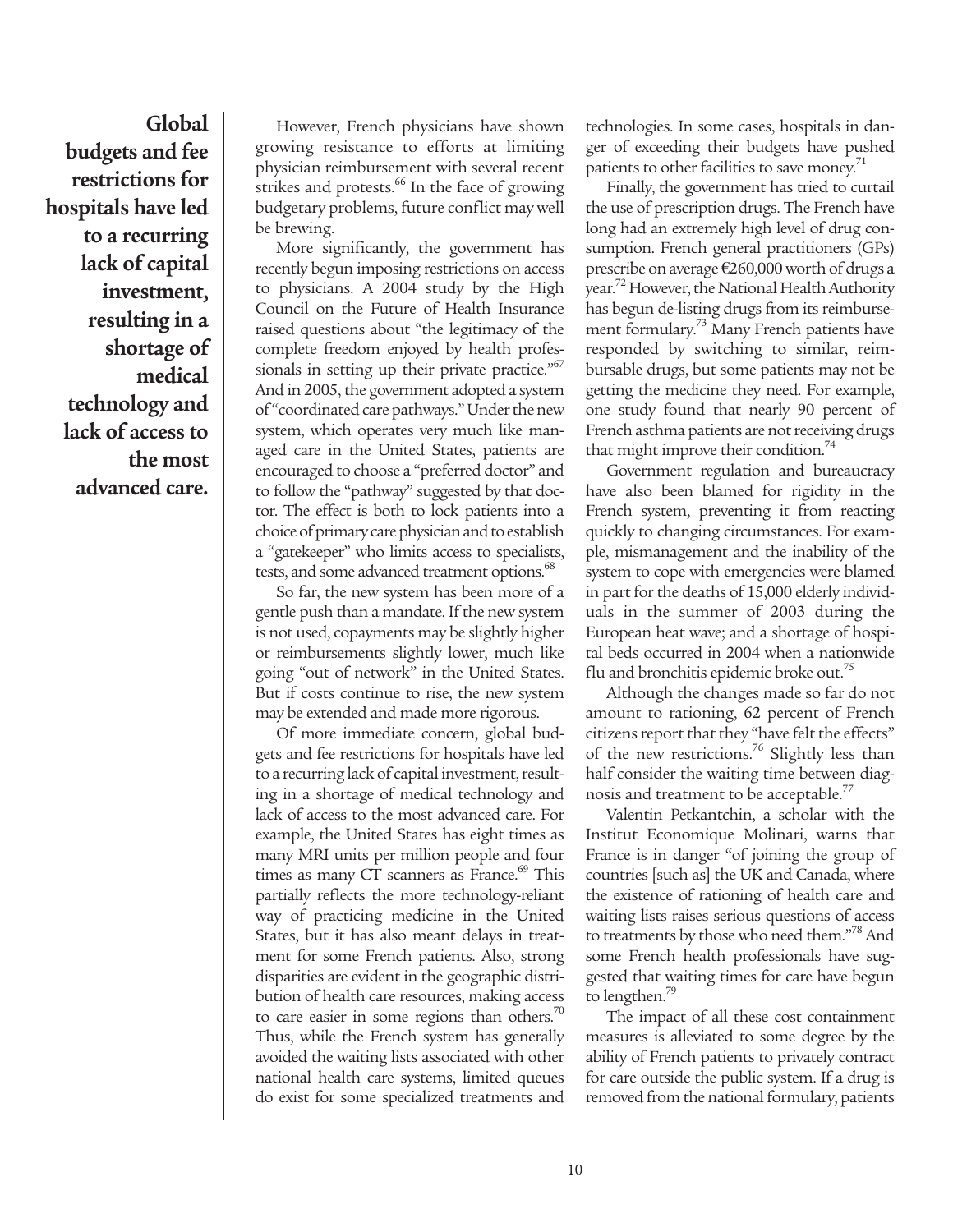may still purchase it if they are willing to pay for it themselves. The same is true for technology. Likewise, patients may ignore the "coordinated care pathway" and accept higher prices, paying more for immediate access.

In addition, the added resources from payments by private insurance have increased the supply of health care technology and services. By increasing the overall amount of capital available for investment above and beyond the restrictions imposed by the government system, private insurance payments increase the number of hospital beds and the amount of technology available within the system. The capital infused through private insurance may also increase the number and training of physicians.<sup>80</sup>

In essence, the French system avoids widespread rationing because, unlike true singlepayer systems, it employs market forces. Even the OECD says that the "proportion of the population with private health insurance" and the degree of cost sharing are key determinants of how severe waiting lists will be:

Waiting lists for elective surgery generally tend to be found in countries which combine public health insurance (with zero or low patient cost sharing) and constraints on surgical capacity. Public health insurance removes from patients the financial barriers to access leading to high potential demand. Constraints on capacity . . . prevent supply from matching this demand. Under such circumstances, non-price rationing, in the form of waiting lists, takes over from price rationing as a means of equilibrating supply and demand.<sup>81</sup>

And Ezra Klein praises the French because

[France's ability to hold down health care costs] is abetted by the French system's innovative response to one of the trickier problems bedeviling health-policy experts: an economic concept called "moral hazard." Moral hazard describes people's tendency to overuse goods or services that offer more marginal benefit without a proportionate marginal cost. Translated into English, you eat more at a buffet because the refills are free, and you use more health care because insurers generally make you pay up front in premiums, rather than at the point of care. The obvious solution is to shift more of the cost away from premiums and into co-pays or deductibles, thus increasing the sensitivity of consumers to the real cost of each unit of care they purchase.<sup>82</sup>

However, the benefits of private insurance are not equally distributed. The wealthy are more likely to be able to pay privately to escape the government system, creating in essence a two-tier system. That has resulted in a disparity in health outcomes based on income.<sup>84</sup> While this is certainly the case in the United States and elsewhere—and there is nothing wrong with the wealthy being able to pay more to receive better care—it demonstrates that the professed goal of entirely equal access is largely unattainable even under this government-run health system.

A 2004 poll showed that the French had the highest level of satisfaction with their health care system among all European countries. This is partly because their hybrid system has avoided many of the biggest problems of other national health care systems. Yet it also stems from French social character. For example, by a three-to-one margin, the French believe the quality of care they receive is less important than everyone having equal access to that care.<sup>85</sup> This means the French experience may not be easily transferable to the United States, which has a far less egalitarian ethic.

While satisfied with their care today, the French do express concern about the future. In particular, they acknowledge the need for greater cost control. This leads to the standard contradiction inherent in government services: most people are opposed to paying more (either through higher taxes or out of pocket), yet they worry that cost-control measures will lead to a deterioration of care

**The new French government has made a crackdown on health care spending one of its top priorities.**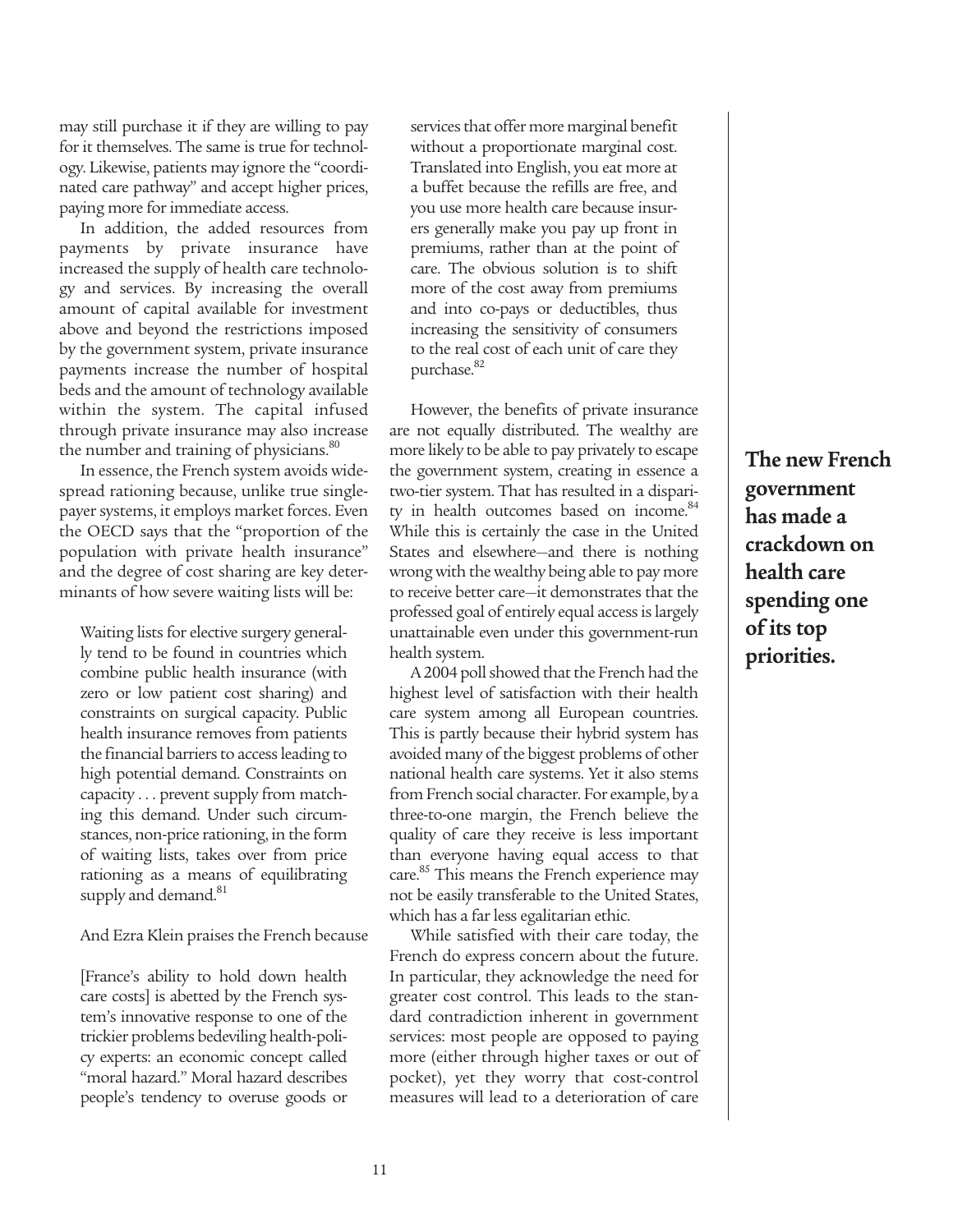in the future. There is no consensus on what French health care reform would look like. Still, some 65 percent of French adults believe that reform is "urgent," and another 20 percent believe reform is "desirable."<sup>86</sup>

Moreover there is growing dissatisfaction with the French welfare state—of which the health care system is a significant part—and the level of taxes necessary to support it. The recent election of French president Nicolas Sarkozy is widely regarded as a reflection of this new attitude. $87$  Indeed, the new French government has made a crackdown on health care spending one of its top priorities.<sup>88</sup>

To sum up: the French health care system clearly works better than most national health care systems. Despite some problems, France has generally avoided the rationing inherent in other systems. However, the program is threatened by increasing costs and may be forced to resort to rationing in the future.

The French system works in part because it has incorporated many of the characteristics that Michael Moore and other supporters of national health care dislike most about the U.S. system. France imposes substantial cost sharing on patients in order to discourage over-utilization, relies heavily on a relatively unregulated private insurance market to fill gaps in coverage, and allows consumers to pay extra for better or additional care, creating a two-tier system.

This is clearly not the commonly portrayed style of national health care.

## **Italy**

Italy's national health care system is rated second in the world by the WHO.<sup>89</sup> Yet a closer examination shows the system to be deeply troubled, plagued with crippling bureaucracy, mismanagement and general disorganization, spiraling costs, and long waiting lists.

Generally, the Italian system is similar to the British National Health Service but enjoys more decentralization. The central government sets goals on how money should be spent, monitors the overall health status of the nation, and negotiates the labor contracts of medical staff. The Italian Constitution was changed in 2001 such that the national government now sets the "essential levels of care" regions must meet, but regional governments still control their own autonomous budgets and distribute resources to the local level.

In theory, under the "fiscal federalist" provisions of this reform, discretionary central transfers should have dropped sharply, local tax bases and tax sharing should have increased, and "equalizing" transfers should have been standardized and linked to objectives for controlling costs and increasing quality. However, poorer regions and powerful special interests have strongly resisted these changes. Reform therefore remains incomplete, and financial transfers from the central government are still based on historical spending patterns.<sup>90</sup>

Thus, while the national Ministry of Health continues to outline funding needs based on weighted capitation and past spending, recent reforms have shifted more and more power and responsibility to regional governments who set their own budgets. The regions establish one or more Local Health Authorities, which are responsible for the provision of care either through government-run hospitals and clinics or by contracting with private providers.<sup>91</sup> It should be noted that governance in Italy is often as much art as science, and regions frequently fail to implement rules, guidelines, reimbursement schedules, and budgets set by the central government.<sup>92</sup>

Financing comes from both payroll taxes and general revenues. Payroll taxes have a regressive structure, starting at 10.6 percent of the first €20,660 of gross income and decreasing to 4.6 percent of income between €20,661 and €77,480. The remainder of funding comes from both federal and regional general taxation, including income and value-added taxes.<sup>93</sup> The central government redistributes resources to compensate to some degree for inequalities among regions. Even so, most regional health authorities run significant deficits. Overall, regional deficits top 1.8 percent of GDP. $94$ 

**Although Italy spends a relatively low percentage of GDP on health care, expenditures have been rising rapidly in recent years and have consistently exceeded government forecasts.**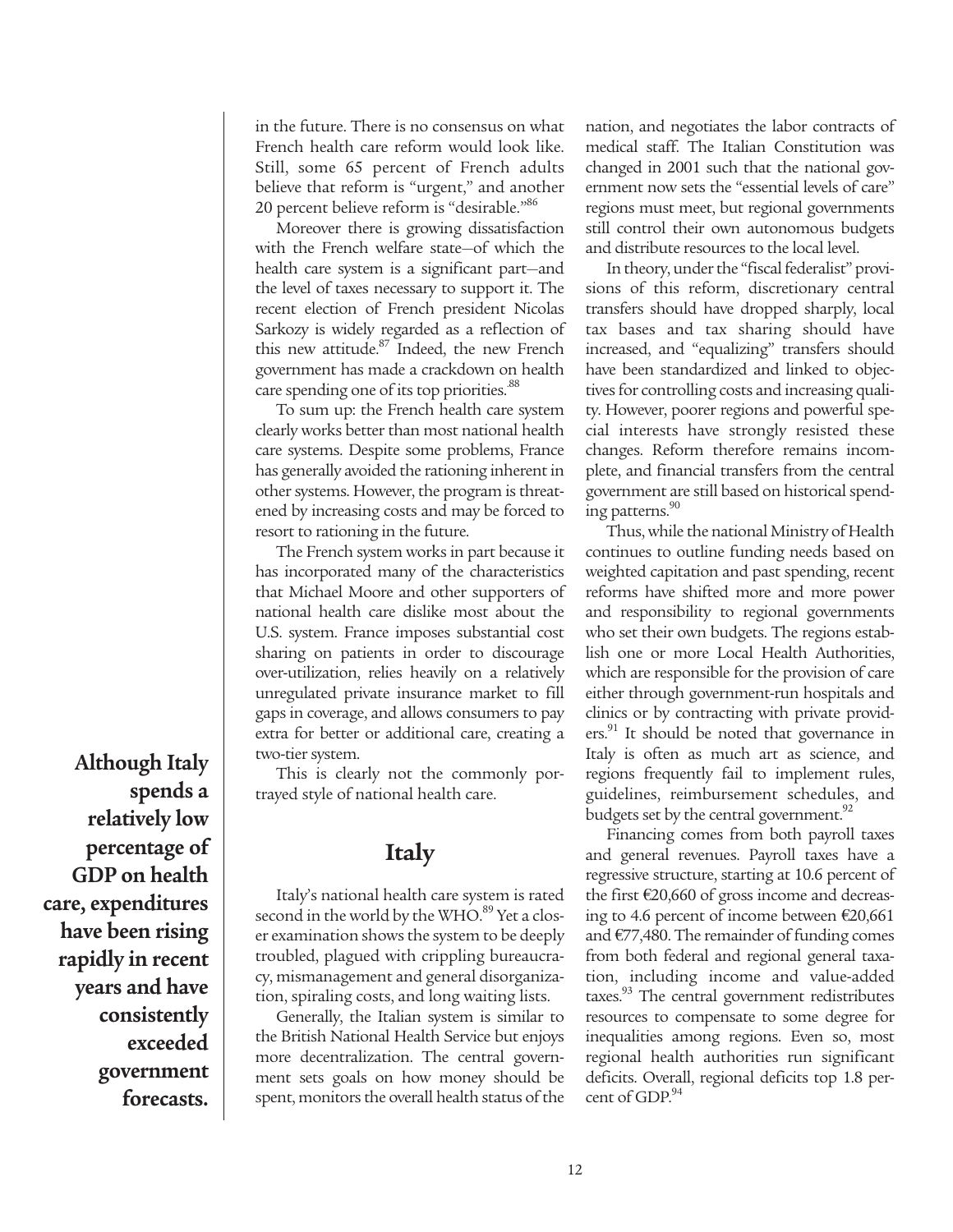Inpatient care and primary care are free at the point of treatment. However, copayments are required for diagnostic procedures, specialists, and prescription drugs.<sup>95</sup> The size of such copayments has crept steadily upward over the past decade and now runs as high as 30 percent for some services.<sup>96</sup> Several attempts have been made to impose copayments for a broad range of services, including primary care, but have collapsed in the face of public protests. $97$  In addition, nearly 40 percent of the population (the elderly, pregnant women, and children) are exempt from copayments.<sup>98</sup>

Italians have limited choice of physician. They must register with a general practitioner within their LHA. They may choose any GP in the LHA but may not go outside it. Except for emergency care, a referral from a GP is required for diagnostic services, hospitalization, and treatment by a specialist. Despite these limits, Italians enjoy more choice of physician than do the British or Spanish.

Most physicians are reimbursed on a capitated basis (i.e., according to the number of patients served over a given time period rather than the services actually provided), although some hospital physicians receive a monthly salary. Hospitals are generally reimbursed according to DRGs, with rates set by the central government—though regions sometimes disregard those rates and set their own.

Private health insurance is available in Italy but is not widespread. Where offered, it is usually provided by employers. About 10 percent of Italians have private health insurance, below the percentage in most OECD countries. According to the insurance industry, this is partly because it is not possible to opt out of the National Health System and because health insurance premiums are not tax deductible.<sup>99</sup> Private health insurance allows free choice of doctors, including specialists, and treatment in private hospitals. Even without private insurance, however, many Italians use private health resources (and presumably pay out of pocket). Estimates suggest that as much as 35 percent of the population uses at least some private health services.<sup>100</sup>

Although Italy spends a relatively low per-

centage of GDP on health care, expenditures have been rising rapidly in recent years and have consistently exceeded government forecasts.<sup>101</sup> Between 1995 and 2003, total health care spending rose by 68 percent.<sup>102</sup> The Italian government has taken various steps to try to control costs, such as reducing reimbursement rates, increasing copayments, reducing capital expenditures, contracting with private providers, and limiting prescription drugs. All of these measures have met with protests, including physician strikes, and many have been repealed after only a short time.<sup>103</sup>

The Italian government does not provide official information on waiting lists, but numerous studies have shown them to be widespread and growing, particularly for diagnostic tests. For example, the average wait for a mammogram is 70 days; for endoscopy, 74 days; for a sonogram, 23 days.<sup>104</sup> Undoubtedly, this is due in part to a shortage of modern medical technology. The United States has twice as many MRI units per million people and 25 percent more CT scanners.<sup>105</sup> Ironically, the best-equipped hospitals in northern Italy have even longer waiting lists since they draw patients from the poorer southern regions as well.<sup>106</sup>

If delays become excessive, patients may seek permission from the regional government to obtain treatment from private doctors or hospitals at NHS expense. A recent court decision allows patients whose life would be endangered by delays under the NHS to seek treatment in private hospitals even without prior permission from the regional government.

Italy has imposed a relatively strict drug formulary as well as price controls, and has thereby succeeded in reducing pharmaceutical spending, long considered a problem for the Italian health care system. In 2006, Italian drug prices fell (or were pushed) 5 percent, even as drug prices rose in the United States and much of the rest of the world. However, the savings came at a cost: the introduction of many of the newest and most innovative drugs was blocked.<sup>107</sup>

Conditions in public hospitals are consid-

**Conditions in Italy's public hospitals are considered substandard, particularly in the south. They lack not just modern technology, but basic goods and services; and overcrowding is widespread.**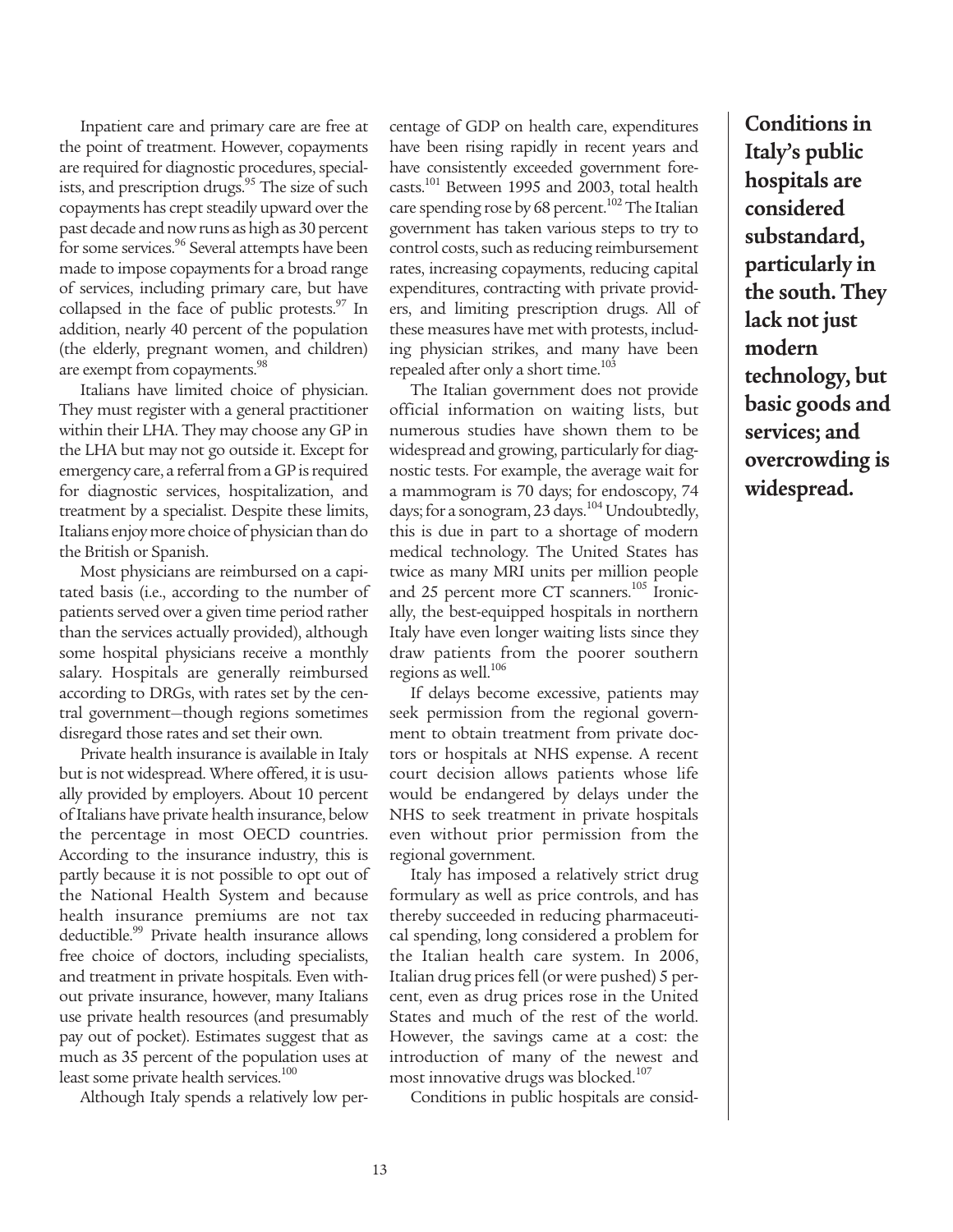ered substandard, particularly in the south. They lack not just modern technology, but basic goods and services; and overcrowding is widespread. Conditions are frequently unsanitary. For example, one of the largest public hospitals in Rome was recently found to have garbage piled in the hallways, unguarded radioactive materials, abandoned medical records, and staff smoking next to patients.<sup>108</sup> Private hospitals are considered much better and some regions have contracted with private hospitals to treat NHS patients.

Dissatisfaction with the Italian health care system is extremely high, by some measures the highest in Europe.<sup>109</sup> In polls, Italians say that their health care system is much worse than that of other countries and give it poor marks for meeting their needs. Roughly 60 percent of Italians believe that health care reform is "urgent," and another 24 percent believe it is "desirable." In general, Italians believe that such reform should incorporate market-based solutions. More than two-thirds (69 percent) believe that giving patients more control over health care spending will improve the system's quality. And 55 percent believe that it should be easier for patients to spend their own money on health care.<sup>110</sup>

However, given the general dysfunction of the Italian political system, and the entrenched opposition of special interest groups, substantial reform is not likely anytime soon.

## **Spain**

Spain's national health care system operates on a highly decentralized basis, giving primary responsibility to the country's 17 regions. The Spanish Constitution guarantees all citizens the "right" to health care, including equal access to preventive, curative, and rehabilitative services; but responsibility for implementing the country's universal system is being devolved to regional governments. The degree and speed of devolution is uneven, however, with some regions only recently achieving maximum autonomy.<sup>111</sup>

Coverage under the Spanish system is near-

ly universal, estimated at 98.7 percent of the population. The system provides primary health care, including general health and pediatric care, outpatient and inpatient surgery, emergency and acute care, long-term disease management, and prescription drugs (although some drugs may require a copayment). Many mental health services, particularly outpatient services, are excluded, as is cosmetic -<br>surgery.<sup>112</sup>

The federal government provides each region with a block grant. The money is not earmarked: the region decides how to use it. The block grant itself is based primarily on a region's population with some consideration given to other factors such as the population's demographics. Regions may use their own funds to supplement federal monies.

Not surprisingly, health care spending varies widely from region to region. The differences in expenditures, as well as in spending priorities, lead to considerable variance in the availability of health resources. For example, Catalonia has more than 4.5 hospital beds per 1,000 residents, while Valencia has just  $2.8<sup>113</sup>$ 

Spanish patients cannot choose their physicians, either primary care or specialists. Rather, they are assigned a primary care doctor from a list of physicians in their local community. If more specialized care is needed, the primary care physician refers patients to a network of specialists. Unlike U.S. managed care, it is not possible to go "out of network" unless the patient has private health insurance (see below). This has sparked an interesting phenomenon whereby sick Spaniards move in order to change physicians or find networks with shorter waiting lists.

Waiting lists vary from region to region but are a significant problem everywhere. On average, Spaniards wait 65 days to see a specialist, and in some regions the wait can be much longer. For instance, the wait for a specialist in the Canary Islands is 140 days. Even on the mainland, in Galacia, the wait can be as long as 81 days. For some specialties the problem is far worse, with a national average of 71 days for a gynecologist and 81 days for a neurologist.<sup>114</sup> Waits for specific procedures are also lengthy.

**Spanish patients cannot choose their physicians, either primary care or specialists.**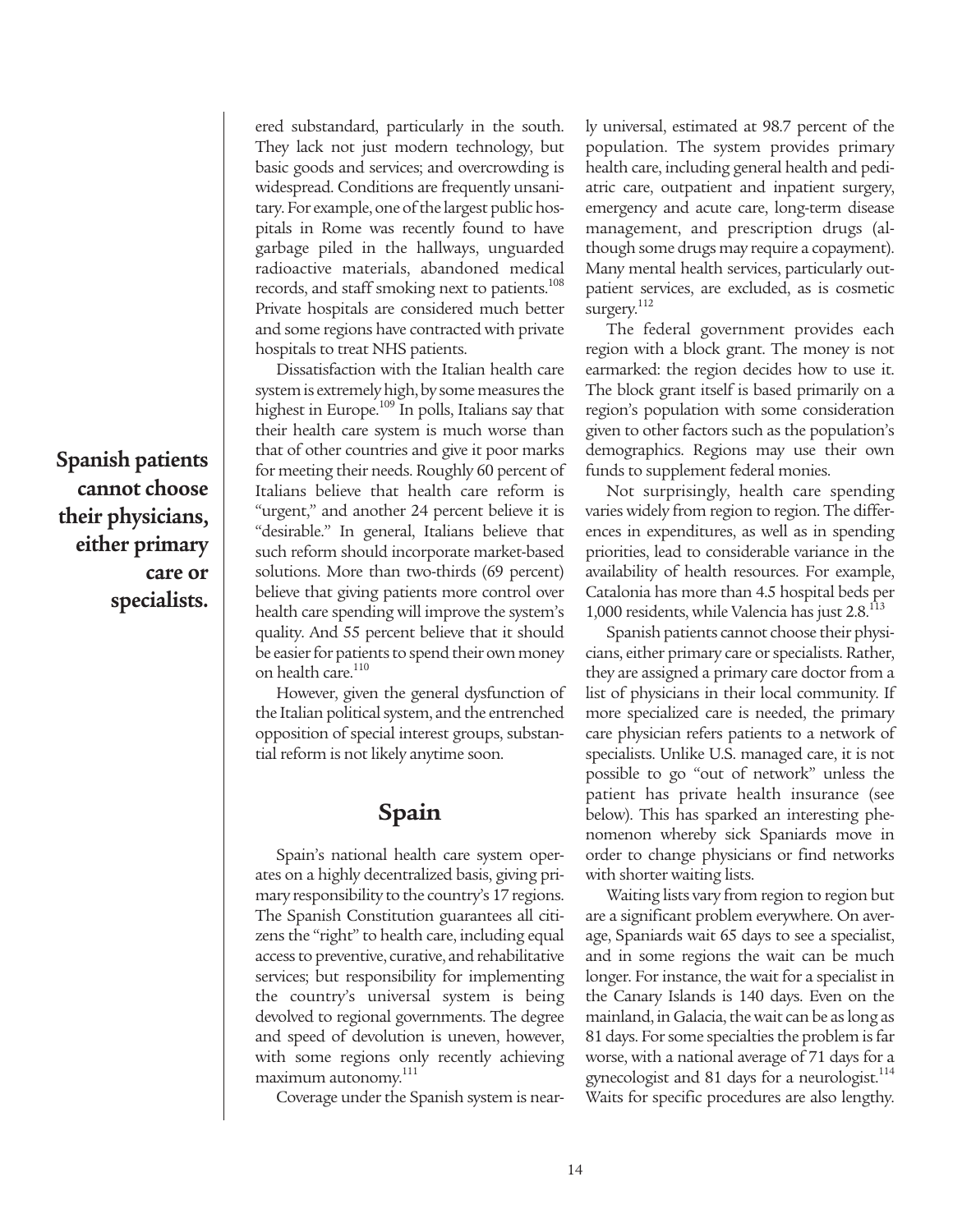The mean waiting time for a prostectomy is 62 days; for hip replacement surgery, 123 days.<sup>115</sup>

Some health services that U.S. citizens take for granted are almost totally unavailable. For example, rehabilitation, convalescence, and care for those with terminal illness are usually left to the patient's relatives. There are very few public nursing and retirement homes, and few hospices and convalescence homes.<sup>116</sup>

As with most other national health care systems, the waiting lists and quality problems have led to the development of a growing private insurance alternative. About 12 percent of the population currently has private health insurance. (This amounts to double coverage since opting out of the government system is not allowed.117) In larger cities such as Madrid and Barcelona, the number of privately insured reaches as high as 25 percent. Overall, private insurance payments account for 21 percent of total health care exenditures.<sup>118</sup> More commonly, Spaniards pay for care outside of the national health care system out of pocket. In fact, nearly 24 percent of health care spending in Spain is out of pocket, more than any European country except Greece and Switzerland, and even more than the United States.<sup>119</sup>

Here again, a two-tier system has developed, with the wealthy able to buy their way around the defects of the national health care system, and the poor consigned to substandard services.<sup>120</sup>

There are also shortages of modern medical technologies. Spain has one-third as many MRI units per million people as the United States, just over one-third as many CT units, and fewer lithotripters.<sup>121</sup> Again, there is wide variation by region. For example, two regions, Ceuta and Melilla, do not have a single MRI unit.<sup>122</sup> The regional variation is important because Spaniards face bureaucratic barriers in trying to go to another region for treatment.

All hospital-based physicians and approximately 75 percent of all other physicians are considered quasi–civil servants and are paid a salary rather than receiving payment based on services provided. Compensation is based on years of practice or the attainment of certain professional credentials, with across-theboard annual increases unrelated to merit, performance, or patient satisfaction.<sup>123</sup>

As a result, Spain has fewer physicians and fewer nurses per capita than most European countries and the United States. The lack of primary care physicians is particularly acute.<sup>124</sup>

Even so, Spaniards are generally happy with their system. Nearly 60 percent describe their system as good, the second highest favorability rating in Europe. (France was first.)<sup>125</sup> Accordingly, health care reform does not rank high on the average Spaniard's political agenda. One observer described health care as "conspicuous by its absence as a major issue" in recent elections.<sup>126</sup> Only about 46 percent of Spaniards describe the need for reform as "urgent," while 35 percent see reform as "desirable." And Spaniards are less inclined toward market-based reforms than most other European countries. Only 42 percent of Spaniards believe that it should be easier for patients to spend their own money on health care, and only 58 percent believe that giving patients more control over spending will improve quality. However, Spaniards do want more choice of doctors and hospitals, and they want the government to do a better job of dealing with waiting lists.<sup>127</sup>

#### **Japan**

Japan has a universal health insurance system centered primarily around mandatory, employment-based insurance. On the surface, Japan's national health insurance program defies easy description, comprising some 2,000 private insurers and more than 3,000 government units. However, in a broader sense, the system encompasses four principal insurance schemes.

The Employee Health Insurance Program requires companies with 700 or more employees to provide workers with health insurance from among some 1,800 "societymanaged insurance" plans. Nearly 85 percent of these plans cover a single company and can be thought of as similar to the self-insurance plans operated by many large U.S com**Spain has fewer physicians and fewer nurses per capita than most European countries and the United States. The lack of primary care physicians is particularly acute.**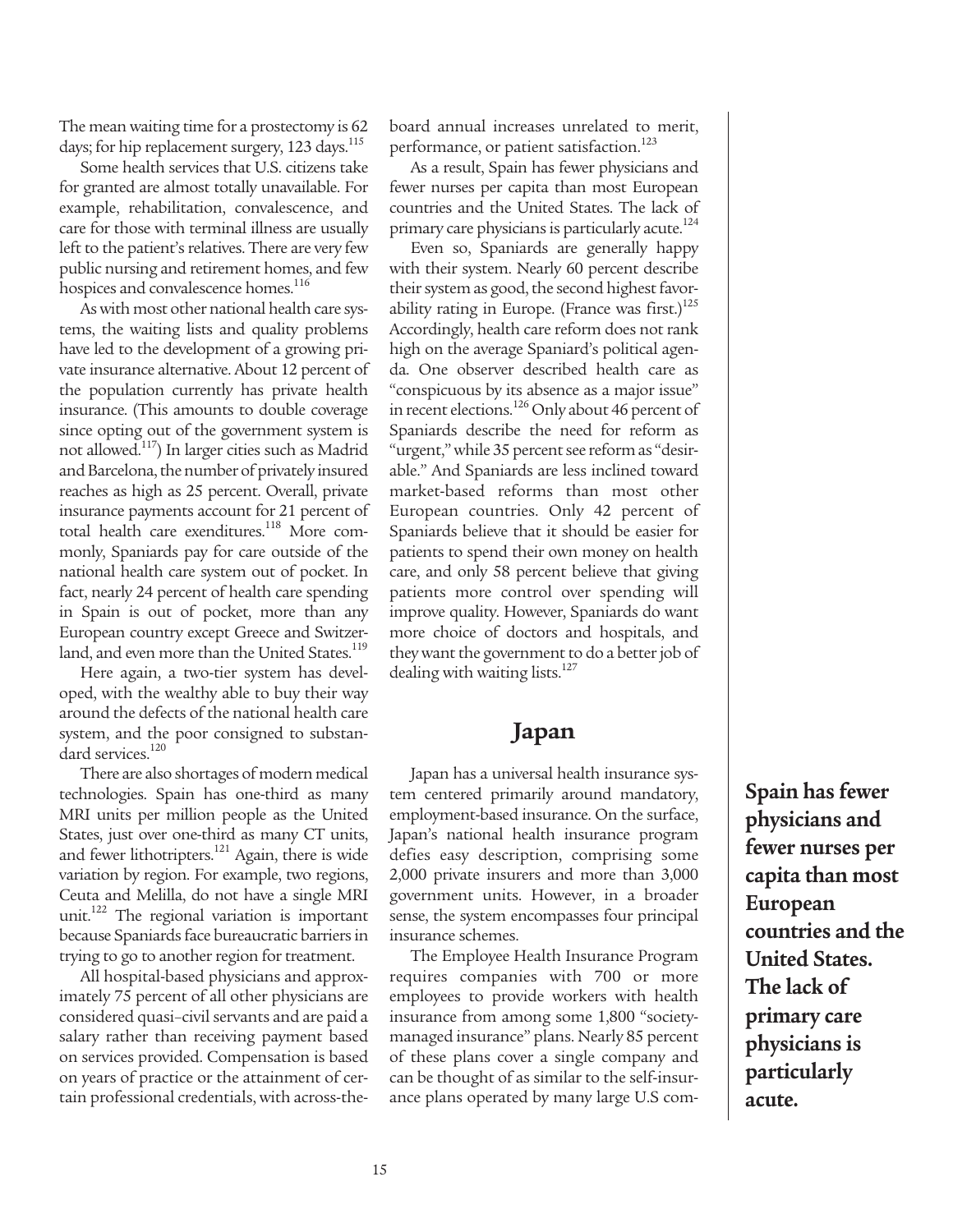**The reimbursement schedule for physicians creates an incentive for them to see as many patients as possible. The result is assembly line medicine.**

panies. Most of the rest are industry-based. About 26 percent of the population participates in these plans.<sup>128</sup>

Such plans are financed through mandatory employer and employee contributions, effectively a payroll tax. The total contribution averages around 8.5 percent of wages. It is generally split evenly between employer and employee, although some companies assume slightly more than half the contribution. As a result, workers contribute about 45 percent of payments overall.<sup>129</sup> It should be noted that studies have found that the majority of the burden of the employer's contribution to health insurance is borne by the employees in the form of reduced wages.<sup>130</sup>

These contributions are frequently insufficient to operate the insurance plans. In 2003, more than half lost money.<sup>131</sup> A number of companies have responded by dissolving their individual plans and entering larger industry-based plans. However, growing costs continue to pressure many businesses.

Workers in businesses with fewer than 700 workers must enroll in the governmentrun, small-business national health insurance program. This plan covers about 30 percent of the population and is funded primarily through mandatory contributions, around 8.2 percent of wages, and supplemented by government funds.<sup>132</sup>

The self-employed and retirees are covered under the Citizens Insurance Program administered by municipal governments. Funding comes primarily from a self-employment tax, but additional revenues come from an assessment on the society-managed insurance programs discussed above and the small business program. General revenue contributions from the national government are used to plug shortfalls.

Finally, the elderly are covered through a fund financed by contributions from the other three schemes, as well as contributions from the central government. The elderly do not pay directly into this plan, known as the *Roken*, but contribute to the plan they were enrolled in while employed. The *Roken* is simply a costsharing mechanism.<sup>134</sup>

A number of small programs exist to handle special populations such as farmers, fishermen, and government workers. The unemployed remain under their former employers' plan, although they are not required to continue contributing. Private supplemental insurance exists, but very few Japanese carry it. Private health insurance pays for less than 1 percent of total Japanese health care spending.

Benefits under all four schemes are extremely generous, including hospital and physician care, as well as dental care, maternity care, prescription drugs, and even some transportation costs. There are no restrictions on hospital or physician choice and generally no preauthorization or gatekeeper requirements. Significant copayments accompany most services, ranging from 10 percent to, more commonly, 30 percent (capped at \$677 per month for a middle-income family). As a result, the average Japanese household pays about \$2,300 per year out of pocket.<sup>135</sup> Overall out-of-pocket expenditures amount to roughly 17 percent of total health care spending.

The vast majority of hospitals and clinics in Japan are privately owned, but because the government sets all fee schedules, the distinction between privately and publicly owned is irrelevant for patients. Reimbursement for both hospitals and clinics is on a fee-for-service basis, with the government setting fees and prescription prices.

The fee schedule is identical for inpatient and outpatient treatment. Because hospitals must absorb both physician and capital costs from the same level of reimbursement, the tendency has been to shift patients to outpatient services.<sup>136</sup> Recently, some attempts have been made to introduce alternate reimbursement mechanisms for hospitals, including DRGs and Diagnosis and Procedure Combinations classification systems that tie reimbursements more closely to the resources that a particular patient consumes. But the medical establishment has resisted, and only about 80 hospitals participate in the experiment.<sup>137</sup>

Hospital physicians are salaried employees. Nonhospital physicians work in the private sector, and the government sets their reim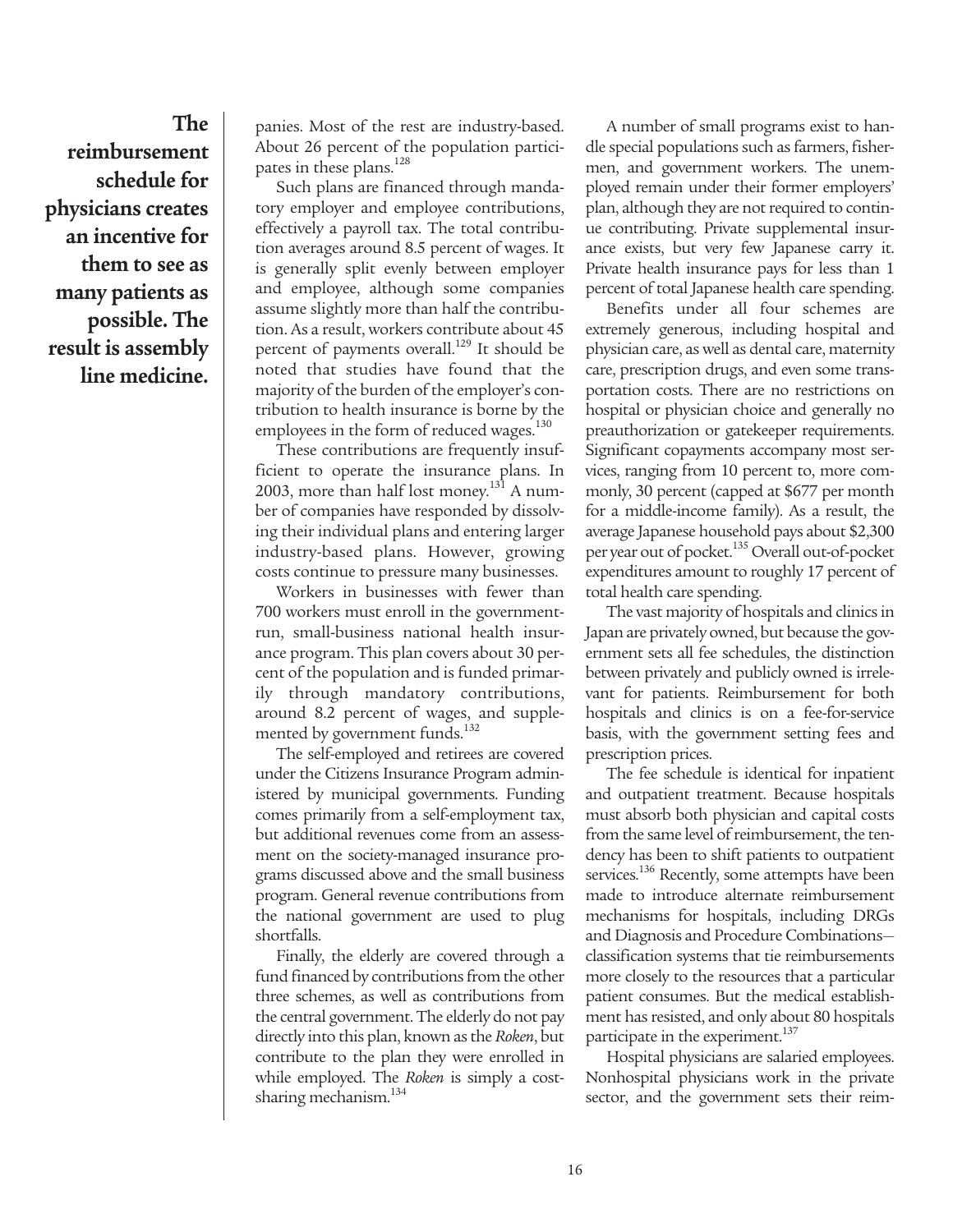bursement schedules. Generally, reimbursement is on a fee-for-service basis, although recently some chronic conditions have been "price bundled" into a single fee. Reimbursement schedules are set within the context of an overall global budget on health spending, but the division of resources is the subject of extensive negotiation with providers.

The fee schedule reflects both the Japanese style of medicine and attempts to contain costs. For example, because of a strong cultural bias against invasive procedures, surgery tends to be reimbursed at a much lower rate than nonsurgical procedures.<sup>138</sup>

The fee-setting system has had serious corruption problems. Because the fees for each of more than 3,000 procedures or services are set individually and adjusted every two years on an individual basis, it is possible to manipulate particular fees without attracting much attention.<sup>139</sup> In 2004, a group of dentists was indicted for bribing the fee-setting board.<sup>140</sup>

In addition, the reimbursement schedule for physicians creates an incentive for them to see as many patients as possible. The result is assembly line medicine. Two-thirds of patients spend less than 10 minutes with their doctor; 18 percent spend less than 3 minutes.<sup>141</sup>

On the other hand, the Japanese, like Americans, practice a very technology-intensive style of medicine. Capital investment in technology has been given high priority, and the Japanese have at least as much access to technology such as MRI units, CT scanners, and lithotripters as patients in the United States.<sup>142</sup> Because the government imposes uniform fee schedules on hospitals, there is no price competition. Instead, hospitals attempt to lure patients by having the best technology. While this can benefit patients, it has also led to queues at the best hospitals and a black market with "under the table" payments for faster access.<sup>143</sup>

Some restrictions have been added in the last few years, capping the number of diagnostic imaging procedures that a hospital can perform in a calendar month, as well as reducing the fees for those services.<sup>144</sup> These changes have not led to visible rationing yet but could in the future.

To date, Japan has done a fairly good job of controlling costs without resorting to the rationing common in many universal care systems. This is due in part to factors outside the health care system, such as generally healthy lifestyles, low vehicle accident rates, low crime rates, low rates of drug abuse, and other cultural factors.<sup>145</sup> One study estimated that 25 percent of the difference in health care spending between the United States and Japan is attributable to a lower incidence of disease and 15 percent to less aggressive practice styles.<sup>146</sup> But rationing has also been avoided through the management of the health care system and the imposition of significant consumer cost sharing.

Nonetheless, spending is beginning to escalate, especially in government-managed programs such as the *Roken*, where there has been less of an attempt at cost sharing and cost containment. As one observer explained:

We Japanese have a tendency to go to the hospital even when we have only minor ailments such as the flu, headaches, or stomach aches. If medical expenses are not high and we do not feel well, then why not go see a doctor and get some medication. . . . The result, of course, is that waiting rooms of clinics and hospitals are full of people. Everyone is welcome and there are, in fact, regular customers. Sometimes elderly people come to see a friend and the hospital waiting room becomes a sort of salon.<sup>147</sup>

This problem is aggravated by the demographics of a rapidly aging society. By some estimates, the elderly are responsible for 90 percent of the aggregate increase in Japan's health care costs.<sup>148</sup> If current trends continue, Japan will almost triple its government spending on health care in the next 20 years.<sup>149</sup> And the situation will only grow less stable with time. Japan is expected to lose 35 million workers by 2050, with 35 percent of its population in retirement.<sup>150</sup> This raises questions of how a system that relies on payroll taxes for funding **Rationing has also been avoided through the management of the health care system and the imposition of significant consumer cost sharing.**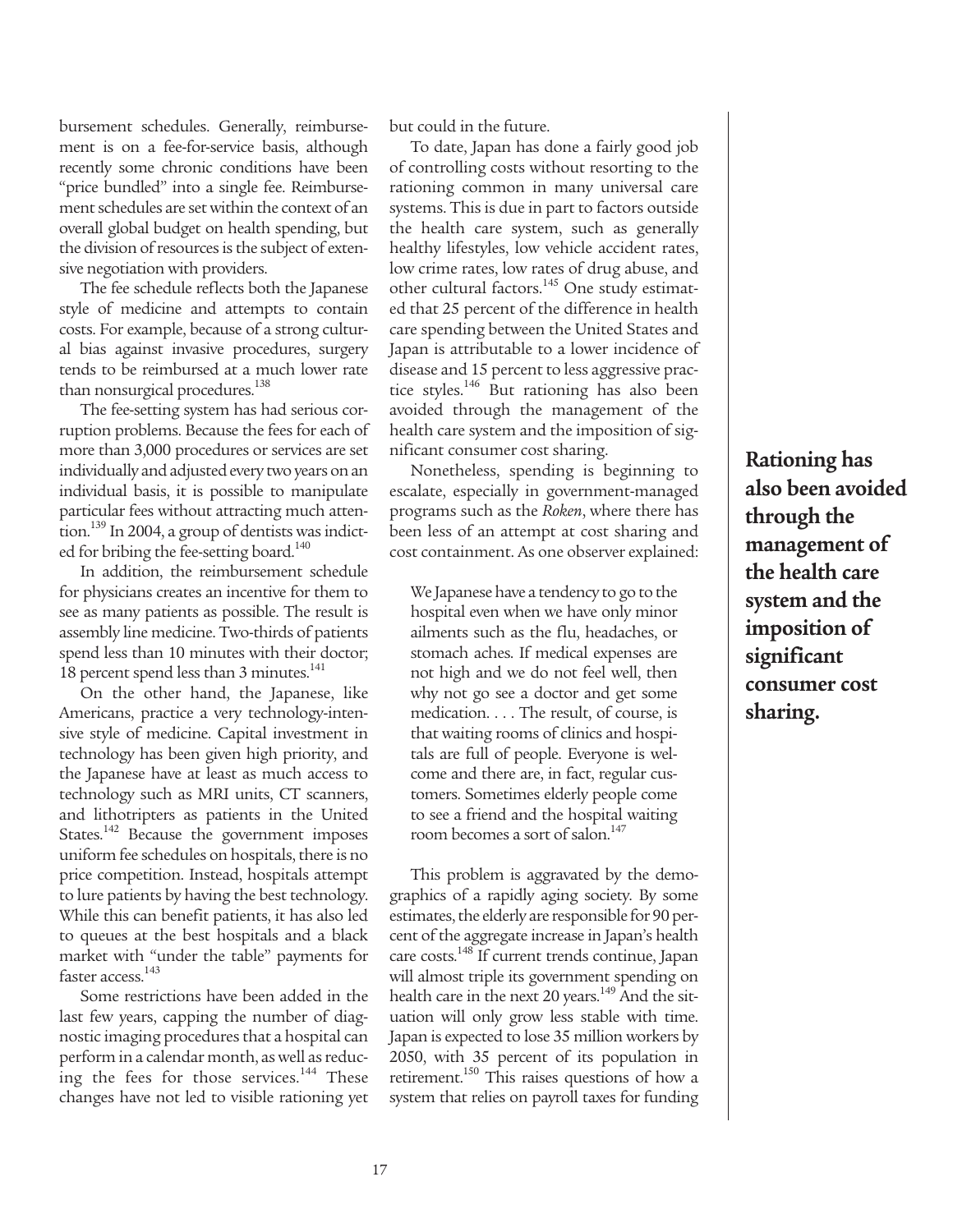can continue to fund rising costs even as its payroll base shrinks.

#### **Norway**

Norway has a universal, tax-funded, singlepayer, national health system. All Norwegian citizens, as well as anyone living or working in Norway, are covered under the National Insurance Scheme. Norwegians can, however, opt out of the government system by paying out of pocket. In addition, many Norwegians go abroad for treatment to avoid the waiting lists endemic under the government program.<sup>1</sup>

The system is financed through general tax revenues, with no earmarked or dedicated tax for health care.<sup>152</sup> Thus, health care becomes one large contributor to a tax burden that consumes 45 percent of GDP. Among industrialized countries, only Sweden has a higher tax burden.<sup>154</sup>

Benefits are extensive and include inpatient and outpatient care, diagnostic services, specialist care, maternity services, preventive medicine, palliative care, and prescription drugs. At public hospitals, there are no charges for stays or treatment, including drugs. However, small copayments may be charged for outpatient treatment and for treatment by a general practitioner, psychologist, or psychiatrist. The program also provides "sick pay" and disability benefits.<sup>155</sup> As Michael Moore has noted, the Norwegian system will even pay for "spa treatments" in some cases. 156

Although the central government retains overall responsibility for and authority over the system, some management and funding responsibilities have devolved to regional and municipal governments. In general, municipal governments are responsible for primary health care, while four regional health authorities are responsible for specialist care.<sup>157</sup> Prior to 2002, public hospitals were run by local or county governments. In the face of chronic problems, notably long waiting lists and rising costs, the central government took direct control of all public hospitals in January 2002.<sup>158</sup> A

small number of private hospitals do exist outside the public system.

The government sets a global budget limiting overall health expenditures, and setting capital investment expenditures for hospitals. Most general practitioners and physician specialists outside hospitals receive a fixed salary, although some specialists working on a contract basis receive both an annual grant and fee-for-service payments. Reimbursement rates are set by the government and balance-billing is prohibited. Most other health care personnel are salaried government employees.<sup>159</sup>

Patient choice of physician is constrained. All Norwegian citizens must choose a general practitioner from a government list. The GP acts as a gatekeeper for other services and providers. Patients may switch GPs, but no more than twice per year and only if there is no waiting list for the requested  $GP<sup>160</sup>$  Specialists may only be seen with a referral from the GP.

The Norwegian health care system has experienced serious problems with long and growing waiting lists.<sup>161</sup> Approximately 280,000 Norwegians are estimated to be waiting for care on any given day (out of a population of just 4.6 million).<sup>162</sup> The average wait for hip replacement surgery is more than four months; for a prostectomy, close to three months; and for a hysterectomy, more than two months.<sup>163</sup> Approximately 23 percent of all patients referred for hospital admission have to wait longer than three months for admission.<sup>164</sup>

The Norwegian government has responded by repeatedly and unsuccessfully attempting to legislate waiting lists out of existence. For example, under the 1990 Patients' Rights Act, patients with a condition that would lead to "catastrophic or very serious consequences" have a right to treatment *within six months*, if the treatment is available.<sup>165</sup> In 2001, after several government reports had documented repeated violations of this policy, the government passed a new mandate requiring that a patient's medical condition be at least "assessed" within 30 days.<sup>166</sup> Despite these paper guarantees, waiting lists have not been substantially reduced.<sup>167</sup>

Moreover, such delays may represent only the tip of the iceberg when it comes to

**The Norwegian health care system has experienced serious problems with long and growing waiting lists.**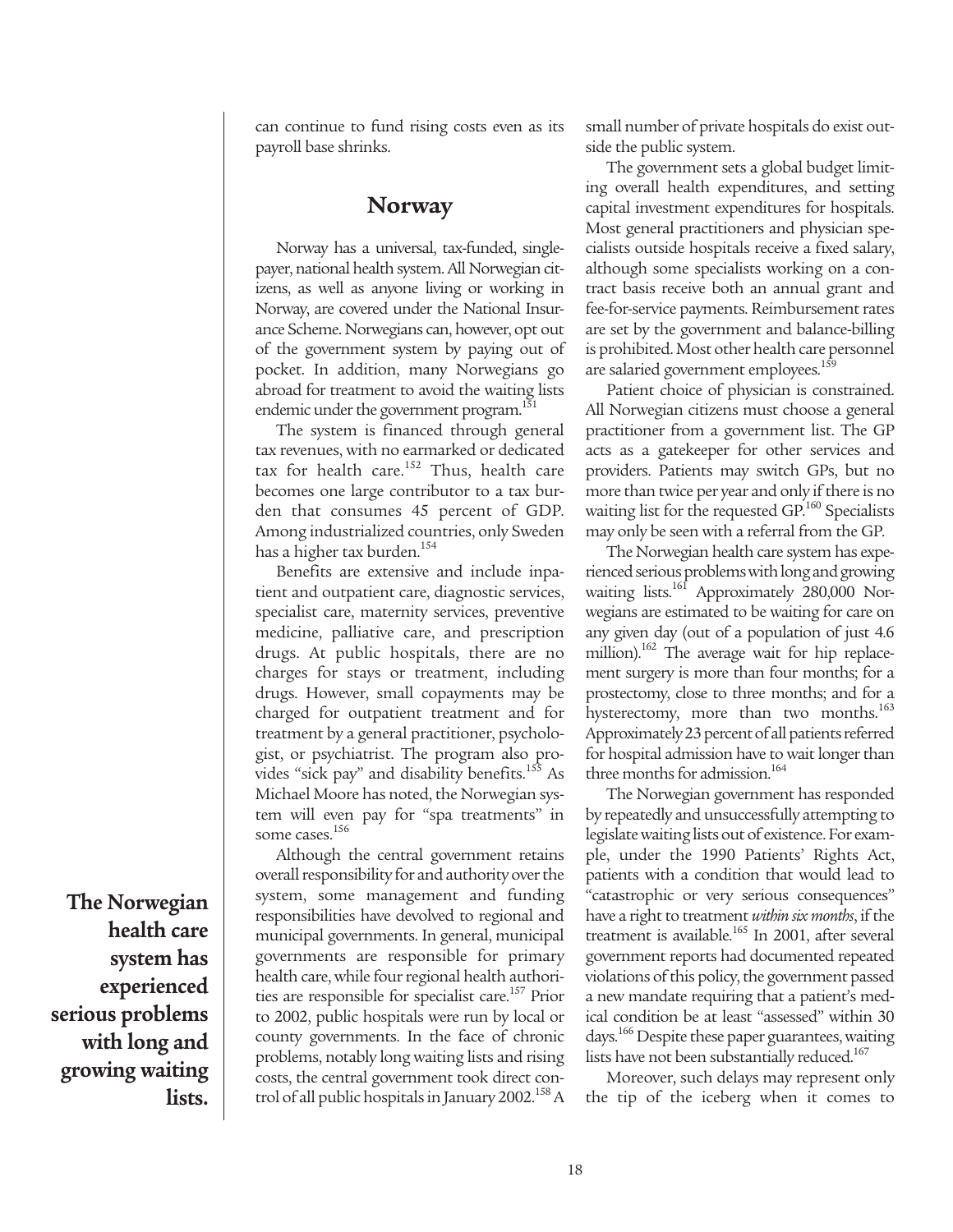rationing care in Norway. In some cases, care may be denied altogether if it is judged not to be cost-effective. As Knut Erik Tranoy, Professor Emeritus at the Centre for Medical Ethics of the University of Oslo and an original member of the government's Health Care Priorities Commission, explains:

It is important to see (a) that, in a public health service of the Nordic type, any given amount of resources always has alternative uses. And (b) it is neither medically nor morally defensible to put scarce resources to uses which will foreseeably yield less favorable outcomes than other uses—save fewer lives, cure fewer patients.<sup>168</sup>

Tranoy differentiates between Norwegianstyle systems of national health care and "a health care system where patients buy services in a market, and where justice means equality of opportunity to buy what you need. Decisions about alternative use are then (largely) patients' decisions."<sup>169</sup>

While Norwegians generally report that they are "fairly satisfied" with the way their health care system is run, there has been growing discontent over such issues as the ability to choose a health care provider, involvement in decisions regarding care or treatment, and waiting times—which has been an ongoing issue in Norwegian politics.170 However, at this time there doesn't appear to be any widespread movement for larger reform.

## **Portugal**

The Portuguese health care system is a classic, universal, centrally run National Health System, a single-payer system funded through taxes with comprehensive benefits provided free or with little cost at the point of service. $171$ Also, a number of occupation-related health insurance schemes—originally intended to be integrated into the NHS—now coexist with it.

The primary source of care is the NHS, which is funded primarily through general tax

revenues, accounting for approximately 13 percent of all government expenditures.<sup>172</sup> In theory, the NHS operates within an annual global budget for health care spending. In reality, it regularly exceeds this budget by a wide margin, necessitating supplemental funding. Portugal is one of the few OECD countries where public health care spending has been rising as a proportion of total health spending, up more than four percentage points since  $1997$ <sup>173</sup>

Theoretically, benefits under the NHS include all necessary inpatient and outpatient health care services including specialists, diagnostic tests, mother and child care, and prescription drugs. On paper, no health-related expense is specifically excluded from coverage by the NHS, though in reality services such as dental care and rehabilitation therapy are seldom provided.<sup>174</sup> Copayments are required for diagnostic tests, hospital admissions, consultations with specialists, and prescription drugs, where copayments can run to 40 percent or higher.<sup>175</sup>

Primary care physicians and hospitalbased physicians are public employees, paid directly by the NHS. However, NHS doctors are permitted to practice privately as well, and roughly half do so. $176$  Specialists are often in private practice and are reimbursed by the NHS on a contractual basis.

About 25 percent of the population, mostly government workers, military, telecommunication workers, and their families, remain under a series of industry or occupation-based insurance schemes, known collectively as "subsystems," which are a legacy of the country's pre-NHS health care system.<sup>177</sup> These plans were originally intended to be incorporated into the NHS, but their powerful constituencies have prevented that from occurring. Participants in the subsystems pay a premium equal to approximately 1 percent of their salary. Benefits are generally superior to those offered through the NHS.<sup>178</sup> Not surprisingly, premiums fall far short of what is needed to finance benefits. The resulting shortfall is shifted to the NHS.

In addition, approximately 10 percent of the population has private insurance, usually

**Waiting lists are so long and so prevalent that the European Observatory on Health Systems says that they veer toward "de facto rationing."**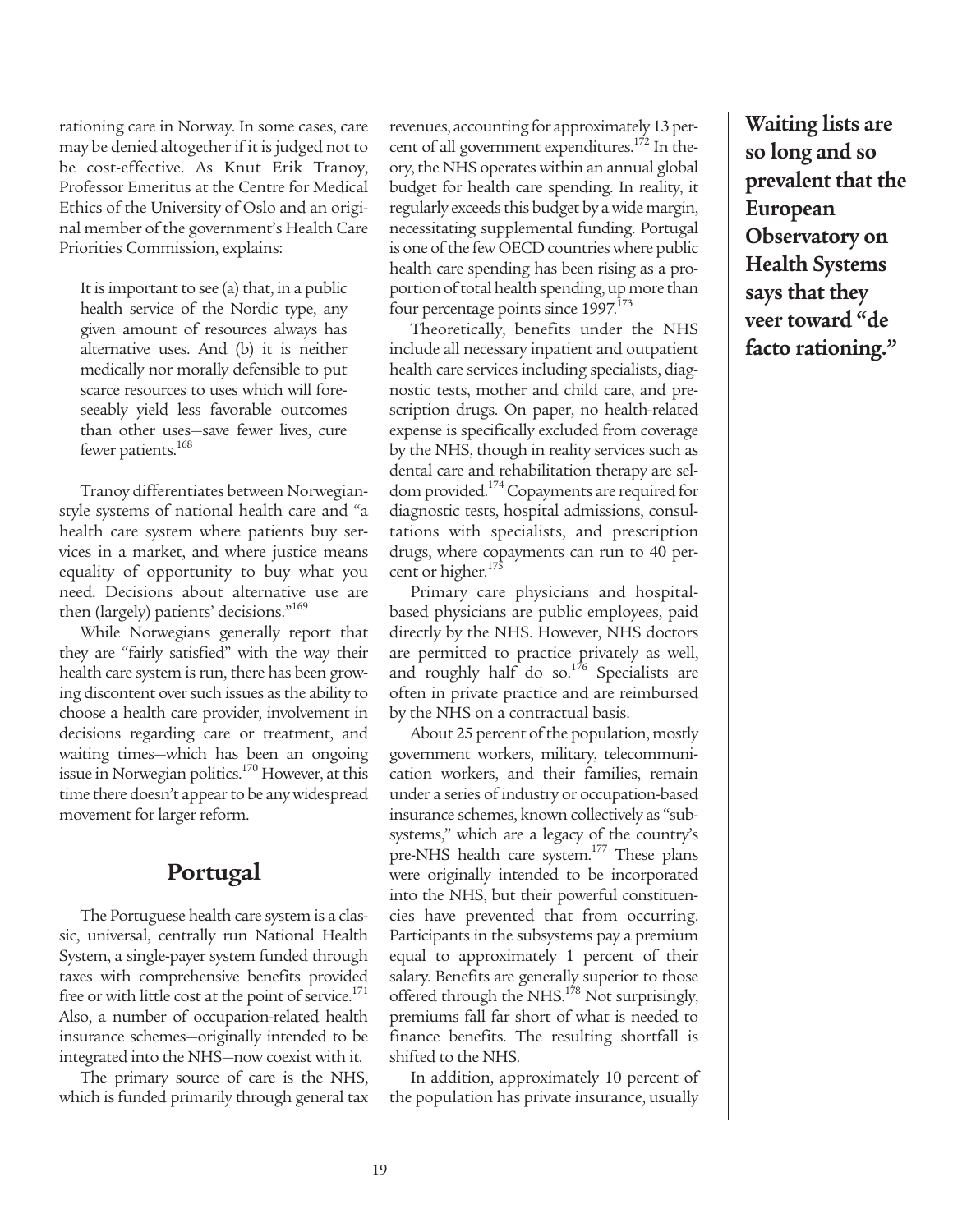**Despite overlapping health plans, the Greek system falls short of universal coverage.**

through their employer.<sup>179</sup> Private insurance generally pays for hospital and specialty care but not for primary care physicians. Policies are medically underwritten and have no requirement for renewability, meaning insurers can raise premiums or drop customers with extremely high claims.<sup>180</sup>

Choice of provider is heavily constrained under the NHS. Every citizen must choose a primary care physician from a list of those available within a specified geographic area. This area is usually based on the person's area of residence but may be based on the area of employment. The average general practitioner serves as many as 1,500 people, though some may have more than 2,000 patients, leading to long waits and difficulties in getting appointments. People may change GPs only by applying in writing to the NHS and explaining their reasons.<sup>181</sup>

Access to specialists or hospital care, except in emergencies, requires referral from the patient's GP. Since this is often difficult to secure in a timely manner, patients often seek care through hospital emergency rooms. By some estimates, at least 25 percent of emergency room patients do not need immediate treatment.182

Despite guarantees of "universal coverage," access to care remains a serious problem. Waiting lists are so long and so prevalent that the European Observatory on Health Systems says that they veer toward "de facto rationing."<sup>183</sup> Currently, more than 150,000 Portuguese are on waiting lists for surgery, out of a population of just 10.6 million.<sup>184</sup> However, that may understate the problem in poorer and rural areas, which have fewer health resources and less access to care.<sup>185</sup> Modern health technology is far less available than in the United States. The United States has almost seven times more MRI units per million people, and 20 percent more CT scanners.<sup>186</sup>

To avoid waiting lists, Portuguese patients frequently pay out of pocket to see physicians in private practice. In some cases, Portuguese patients have crossed the border to receive treatment in Spain.<sup>187</sup>

While there appears to be a consensus in

Portugal that the system needs some kind of reform, weak governments and strong structural interest groups have combined to prevent the development of any consensus over the direction reform should take.<sup>188</sup> For the moment, Portugal drifts.

#### **Greece**

Although ostensibly an employer-based system, the Greek system operates more like a single-payer system in that it is highly centralized and regulated. Virtually every aspect of health care financing and provision is strictly controlled by the Ministry of Social Health and Cohesion.<sup>189</sup> Some attempts have been made to decentralize decisionmaking, with 17 regional organizations having some responsibility for implementing policy and managing the delivery of health care, but most power remains with the central government.

Greek employers must enroll their workers in one of 35 "social insurance funds," funded in part through a payroll tax and in part through general tax revenues. Unlike Germany, where employers have a choice among competing sickness funds, Greek social insurance funds are specific to industry sectors. The range of benefits offered by each fund, the contribution rates, and the types of providers that the insured can access are all determined by the Ministry of Social Health and Cohesion.<sup>190</sup>

Certain funds known as "noble funds," primarily used by government workers, the banking sector, and public utility workers, offer more extensive benefits and require smaller worker contributions. The powerful unions representing workers from these sectors have consistently blocked attempts to merge these funds with other social insurance funds or to allow buy-ins from other industry sectors.<sup>191</sup>

Social insurance funds reimburse doctors in two ways. Some providers are employed directly by the funds at fund-operated clinics and are effectively salaried employees. Others practice privately but contract with funds to provide care. Contract physicians are reimbursed on a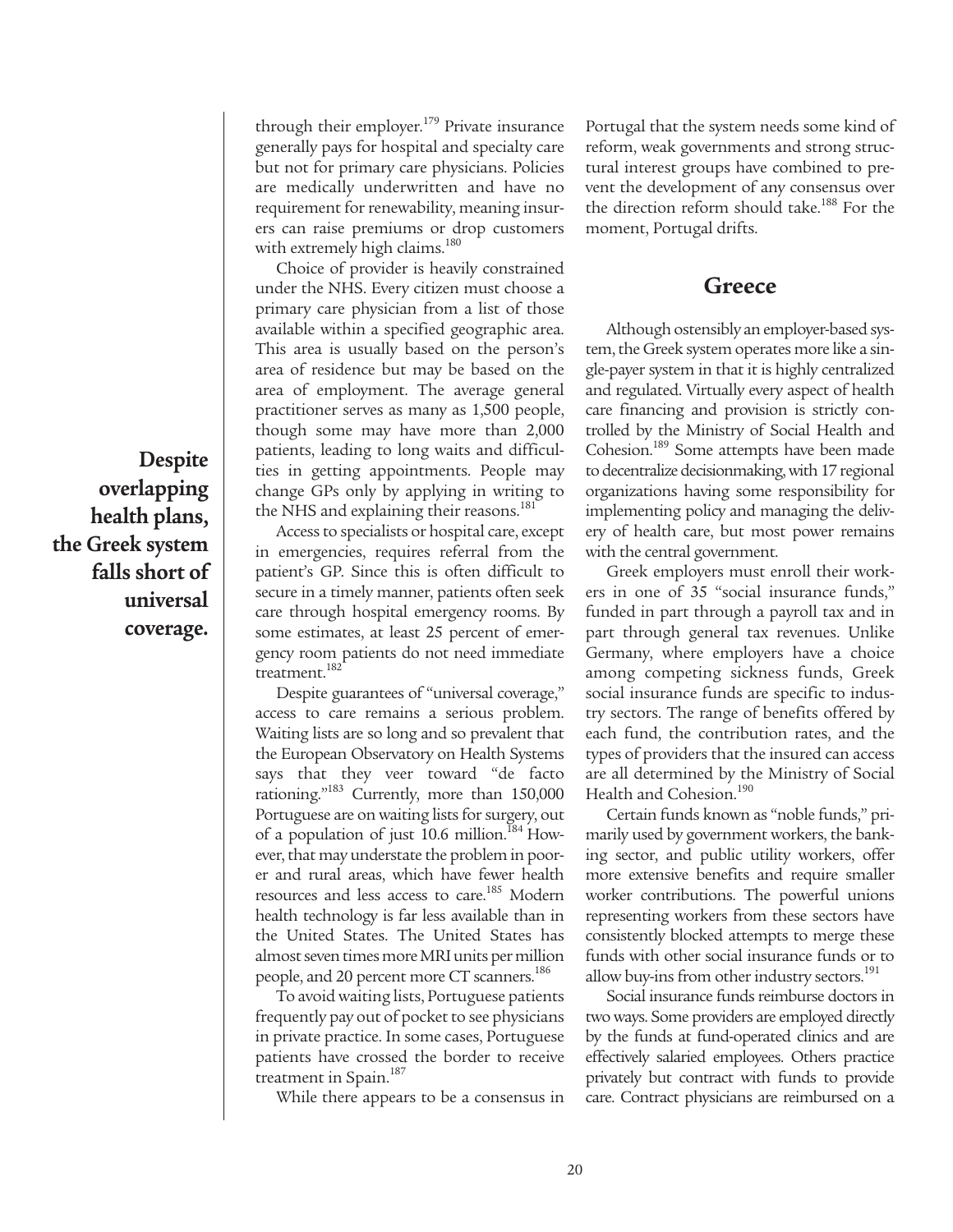fee-for-service basis, but reimbursement rates are extremely low. Balance-billing is prohibited.

In theory, funds provide first-dollar coverage, with no deductibles and low copayments for only a few services. However, as discussed below, most physicians demand "informal" payments in exchange for treatment.

In addition to the social insurance funds, the National Health Service employs physicians and operates hospitals. The NHS operates parallel to the social insurance funds, acting essentially as a back-up mechanism, although it may be the principal provider of health services in some rural areas. It also provides health care for the uninsured and the elderly.

In addition to NHS hospitals, other public hospitals contract with the social insurance funds. In both cases, the Ministry of Social Health and Cohesion determines not only the hospital's budget, but the number of personnel, the specialties of the personnel, salary levels, number of beds, and the purchase of technology. Budgets are rigidly monitored and hospital administrators have little leeway.<sup>192</sup> Hospitals are reimbursed on a per diem payment system, a type of a fixed charge.<sup>193</sup>

NHS hospitals in particular are considered substandard. Most suffer from severe staffing shortages caused by low pay and poor living conditions in rural areas. It has been estimated that less than half of authorized medical positions are actually filled.<sup>194</sup> Low salaries have also led to personnel shortages in public hospitals associated with social insurance funds.<sup>195</sup>

A series of reforms implemented in 2005 imposed a referral requirement for hospital admissions. Patients seeking free treatment in a public NHS hospital must have a referral from a general practitioner, who acts as a gatekeeper. Private practice physicians may not make referrals to public or NHS hospitals.<sup>196</sup> Unfortunately, general practitioners are in severely short supply. Greece needs an estimated 5,000 general practitioners to meet demand. In actuality it has only around  $600.^{197}$ 

Despite overlapping health plans, the Greek system falls short of universal coverage. About 83 percent of the population is covered for primary care (on par with the United States), and about 97 percent for hospital care.<sup>198</sup> In theory, the uninsured can always receive treatment by walking into an NHS clinic or hospital. Only about 8 percent of Greeks have private supplemental health insurance, although this percentage has risen substantially in the past few years and further growth is predicted.<sup>199</sup>

Accurate information on waiting lists is difficult to come by. According to the WHO, "although 'patient registries' at the hospital level do exist, there is no systematic data processing available at any level of care," to provide adequate analysis.<sup>200</sup> However, most observers agree that waiting lists are a severe problem at almost every level of care, and particularly bad at both NHS and public hospitals. An examination of waiting lists at Athens hospitals by the *Ta Nea* newspaper found the wait for surgery was as long as six months; for an outpatient appointment with either the hypertension or neurology departments, 150 days. Even simple blood tests required a month-long wait.<sup>201</sup>

The Greek system has developed a level of endemic corruption as patients have sought ways around the system's rationing, bureaucracy, and inefficiencies. For example, Greeks routinely provide physicians with "informal" payments for seeing a patient from a sickness fund that has not contracted with the doctor, for moving a patient up in the queue, or for providing treatment outside government guidelines. In addition, physicians actively attempt to persuade patients to move from a doctor's sickness fund contract to the doctor's private practice. Patients who switch pay out of pocket but receive faster and better care. Even NHS physicians see private patients on the side. (This practice was illegal until 2002 but went on despite the prohibition).<sup>202</sup> Physicians also receive payments for referrals to private hospitals or diagnostic centers. Such informal outof-pocket payments made up 42 percent of total health expenditures in 2002, fully 4.5 percent of GDP.<sup>203</sup> Essentially, the Greek health care system is funded through payroll taxes, general tax revenue, and bribery.

In addition, the health care bureaucracy has become highly politicized. Every staff appoint**Essentially, the Greek health care system is funded through payroll taxes, general tax revenue, and bribery.**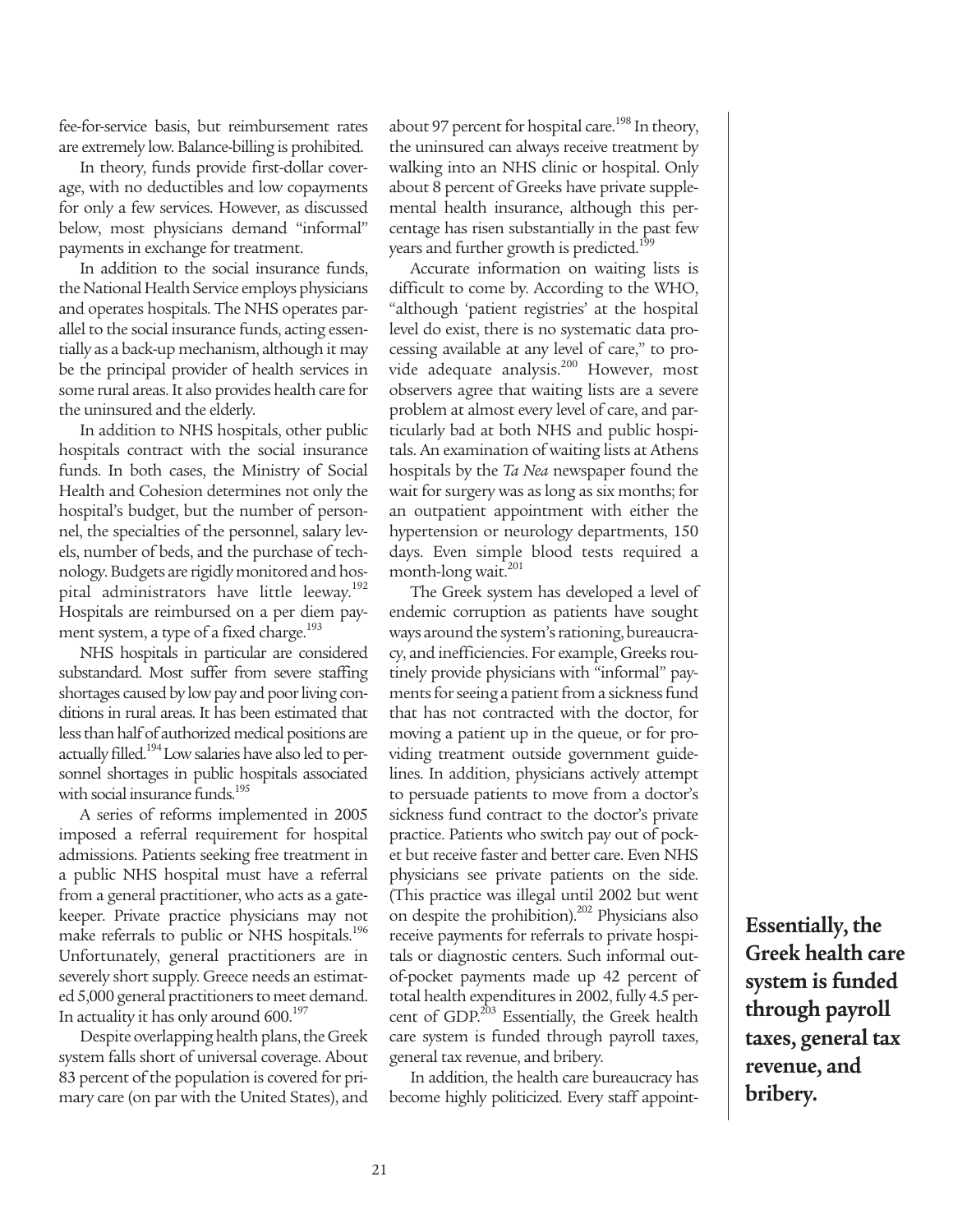**Aside from Switzerland, the Netherlands has perhaps the most market-oriented national health care system in Europe.**

ment in the public health sector must be approved at the ministry level. All hospital administrators and other health officials are appointed on the basis of political affiliation with the governing party, often with little regard for relevant training or other qualifications.<sup>204</sup>

Not surprisingly, Greece has far less modern health care technology than the United States. The United States has more than twice as many MRI units per million people and 20 percent more CT scanners.<sup>205</sup> Much of the state-of-the-art equipment that does exist is clustered in the country's small number of private clinics and hospitals. Indeed, the vast majority of high technology biomedical tests are performed by the private sector. $206$ 

One study summed up the problems with the Greek health care system this way:

The Greek health system does not yet offer universal coverage and has fragmented funding and delivery. Funding is regressive, with a reliance on informal payments, and there are inequities in access, supply and quality of services. Inefficiencies arise from an over reliance on relatively expensive inputs, as evidenced by the oversupply of specialists and undersupply of nurses. Resource allocation mechanisms are historical and political with no relation to performance or output; therefore providers have little incentive to improve productivity.<sup>207</sup>

That would appear to be a fairly accurate summary.

## **Netherlands**

Aside from Switzerland, the Netherlands has perhaps the most market-oriented national health care system in Europe. That was the case even before 2006, when a series of reforms introduced even more market mechanisms.

The old pre-2006 Dutch system resembled Germany's. Dutch workers with incomes below €32,600 were required to enroll in one of 30 government-controlled "sickness funds."

Those with higher incomes had the option of enrolling in the funds if they wished, or opting out of the government system and purchasing private insurance. Sickness funds were financed through a payroll tax and a flat-rate, per-capita premium.<sup>208</sup>

The funds provided a uniform package of benefits including physician and hospital care, specialist care, diagnostic tests, prescription drugs, and dental care for children.<sup>209</sup> While consumers could switch funds annually, there was little competition between funds and few consumers actually switched.

The new Dutch system operates on the theory of managed competition like Switzerland (see below). Both the social health insurance program and the alternative private health insurance option were replaced by a requirement that all Dutch citizens purchase a basic health insurance plan from one of 41 private insurance companies. Although a fine may be imposed for failure to comply, there is no comprehensive system for identifying citizens who do not meet the mandate. An estimated 1.5 to 2 percent of the population is currently uninsured.<sup>210</sup>

The required plan, which covers minimum benefits set by the government, includes general practitioner and specialist care, hospital stays, some dental care, prenatal care, some medicines, and travel expenses. In one interesting innovation, most of the required benefits are specified in terms of "functions of care" rather than by provider category. Thus, "rehabilitation care" is required, but no particular type of rehabilitation provider is mandated.<sup>211</sup> This may mean that the benefits package will be less susceptible to manipulation by provider interest groups, but it is much too early to tell.

The Health Ministry sets premiums, which average around €100 per month for an individual. Insurance companies can offer varying deductibles, ranging from  $\epsilon$ 150 to  $\epsilon$ 1,000 per year, allowing for a small level of price competition. Policies can also offer rebates of up to €225 if a policyholder uses no health services in a given year beyond seeing a primary care physician.212 About 90 percent of the popula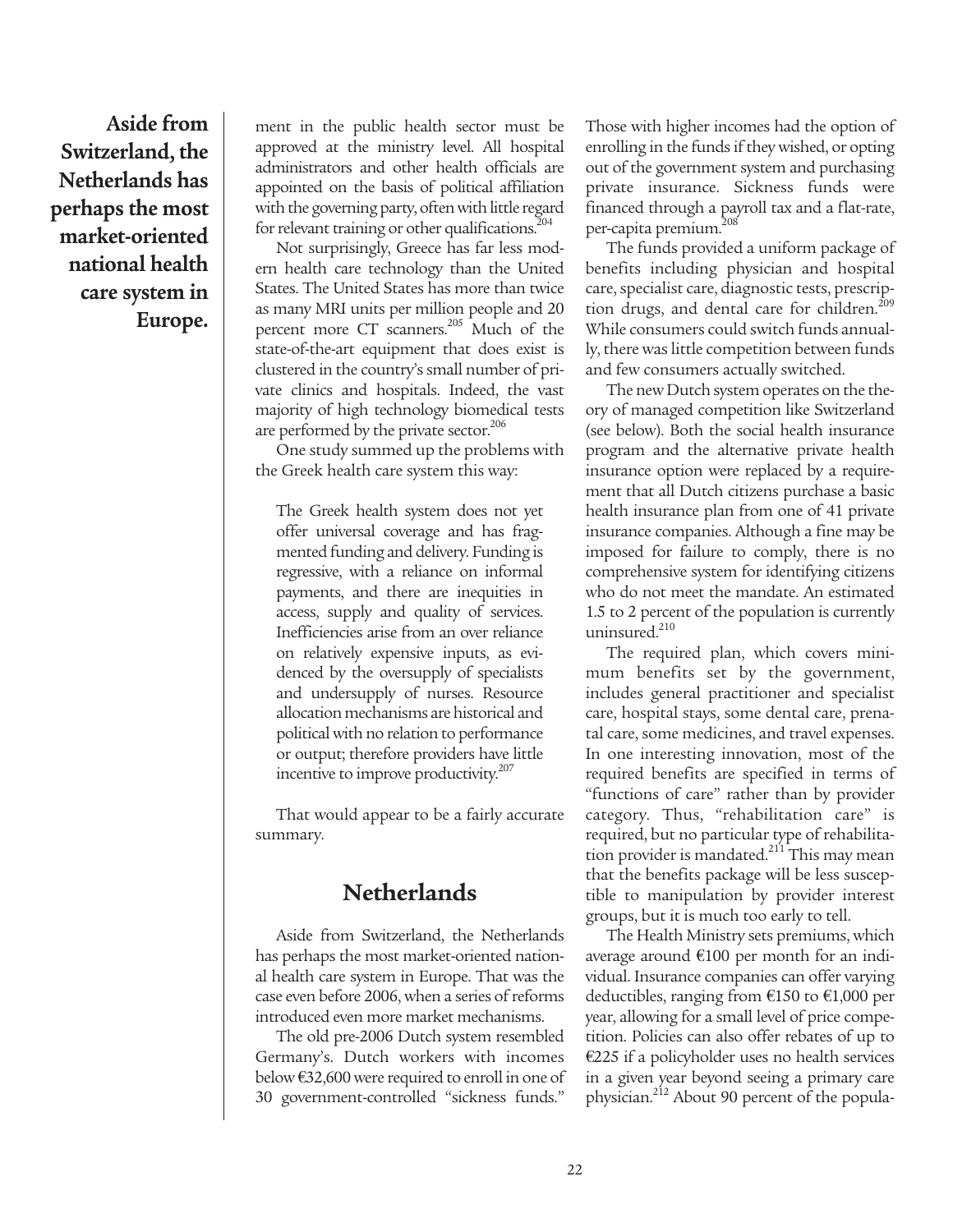tion also buys supplemental insurance covering services over and above the required standard benefits package.<sup>213</sup>

Employers generally pay half of insurance premiums, with individual workers picking up the other half. $2^{14}$  Individual premiums are tax deductible.<sup>215</sup> Subsidies, or care allowances, that help low- and middle-income income workers purchase the basic insurance plan are extensive and reach well into the middle class. Currently, 5 million Dutch citizens qualify for some level of subsidy on a sliding scale based on income.<sup>216</sup> Those subsidies are financed through a tax on salaried workers. Because of the high levels of subsidy, the Dutch government remains a large source of health spending, one area of significant difference with the Swiss system.<sup>217</sup>

Insurers negotiate quality, quantity, and price of services with providers. Notably, many insurers require providers to document the quality of the care they provide, frequently relying on evidence-based guidelines and performance metrics.<sup>218</sup>

Some insurers provide care directly, using their own staffs and their own facilities, such as primary care centers and pharmacies. Other insurers contract with a network of providers similar to U.S. preferred provider organizations (PPOs). Patients can go out of network but will receive only partial reimbursement. Most insurers require a referral from a primary care provider before a patient can see a specialist.<sup>219</sup> Pharmaceutical prices are capped nationwide at the average price of medicines in a therapeutic class. Individuals may choose more expensive drugs but must pay the difference out of pocket.<sup>220</sup>

The new system has been in place for only two years, which is not enough time to permit a thorough evaluation. However, preliminary indications suggest that it is an improvement over the pre-2006 system.<sup>221</sup>

Dutch consumers appear to have embraced the reforms. Consumer organizations are participating in negotiations with providers, insurers, and lawmakers. The system is becoming more transparent, with far greater information available regarding both price and quality. Consumers seem willing to make decisions and change insurers on the basis of price and quality.

Price competition under the new system has increased significantly and at least 20 percent of Dutch consumers have switched insurers.<sup>222</sup> When the system was initiated, the Dutch government predicted premiums would cost  $€1,106$  on average. However, competition has forced the average premium down to €1,028, 097.6 percent below the prediction. $^{223}$  Overall, the new system is estimated to have increased the purchasing power of Dutch households by as much as  $1.5$  percent.<sup>224</sup> However, not everyone has been a winner. The community rating requirement has resulted in steep increases in premiums for younger workers who were more heavily subsidized under the old system.<sup>225</sup>

Under the old system, waiting lists were widespread—for example, more than three months for a hip replacement and two months for a prostectomy or hysterectomy.<sup>226</sup> One study estimated that at least 100 heart patients died each year while on waiting lists.<sup>227</sup> Early evidence suggests that some improvement has come as a result of the 2006 reforms.<sup>228</sup>

Hospitals are beginning to compete by expanding services such as neurosurgery and radiation therapy.229 Although some experts have expressed concern that smaller hospitals offering these services may not have sufficient utilization rates to ensure quality and efficacy, the expanded availability of services will likely increase access to care and reduce queues.<sup>230</sup>

The new system may even be having a positive impact on health care costs. Since the new system took effect, health care costs have been growing at an annual rate of just 3 percent, compared to more than 4.5 percent in the year before the reforms.<sup>231</sup>

The jury is still out, and the Dutch system still falls well short of a true free market, but the Netherlands appears to have taken a big step in the right direction.

#### **Great Britain**

Almost no one disputes that Britain's National Health Service faces severe prob**As many as 750,000 Britons are currently awaiting admission to NHS hospitals.**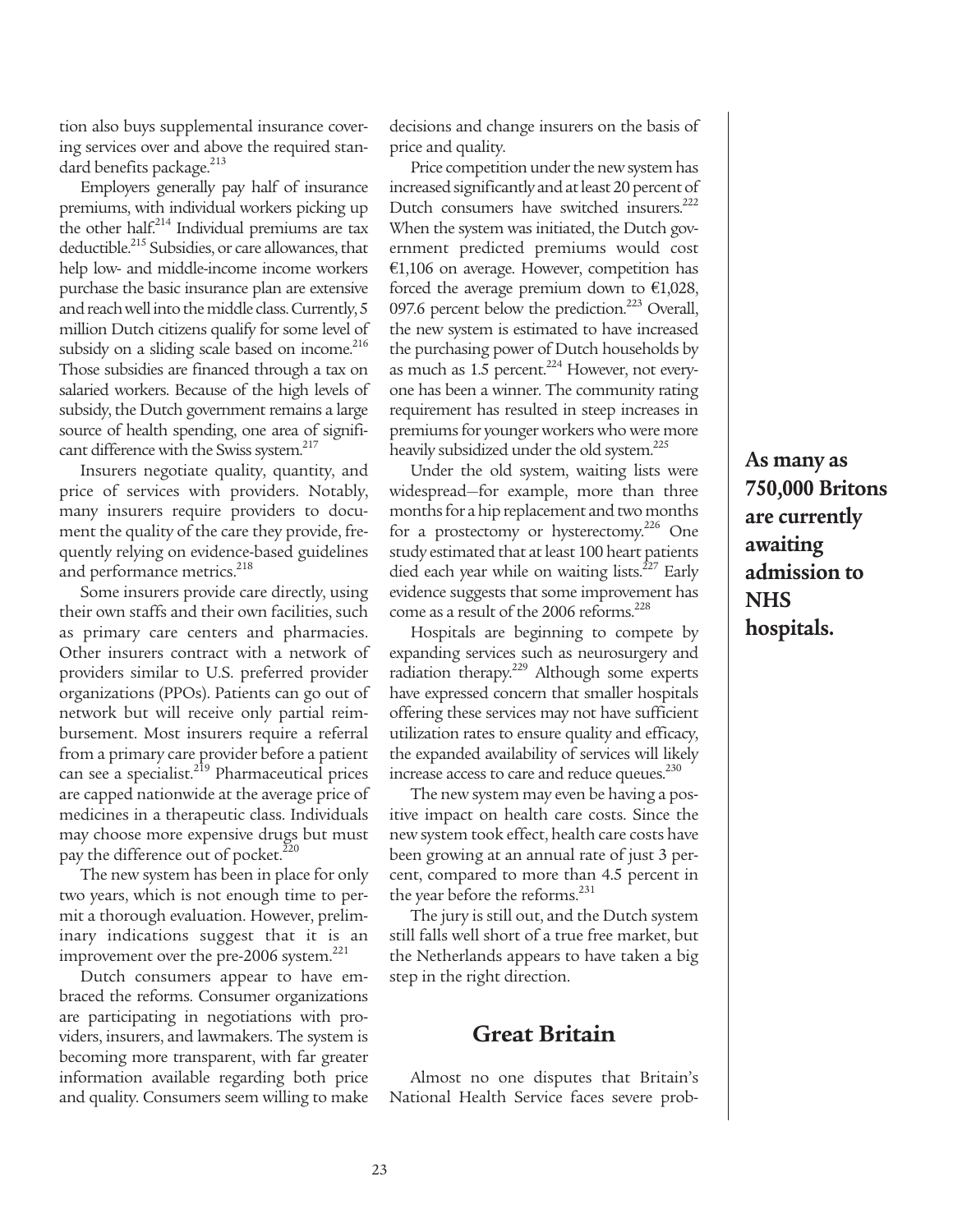lems, and few serious national health care advocates look to it as a model. Yet it appears in Moore's movie *SiCKO* as an example of how a national health care system should work, so it is worth examining.

The NHS is a highly centralized version of a single-payer system. The government pays directly for health care and finances the system through general tax revenues. Except for small copayments for prescription drugs, dental care, and optician services, there are no direct charges to patients. Unlike many other single-payer systems such as those in Canada and Norway, most physicians and nurses are government employees.

For years, British health policy has focused on controlling spending and in general has been quite successful, with the system spending just 7.5 percent of GDP on health care. $232$ Yet the system continues to face serious financial strains. In fiscal year 2006, the NHS faced a deficit of £700 million, according to government figures, and as much as £1 billion, according to outside observers.<sup>233</sup> This comes despite a £43 billion increase in the NHS annual budget over the past five years. $234$  By some estimates, NHS spending will have to nearly triple by 2025 just to maintain the current level of services.<sup>235</sup>

And that level of services leaves much to be desired. Waiting lists are a major problem. As many as 750,000 Britons are currently awaiting admission to NHS hospitals. These waits are not insubstantial and can impose significant risks on patients. For example, by some estimates, cancer patients can wait as long as eight months for treatment.<sup>236</sup> Delays in receiving treatment are often so long that nearly 20 percent of colon cancer patients considered treatable when first diagnosed are incurable by the time treatment is finally offered. $237$ 

In some cases, to prevent hospitals from using their resources too quickly, mandatory minimum waiting times have been imposed. The fear is that patients will flock to the most efficient hospitals or those with smaller backlogs. Thus a top-flight hospital like Suffolk East PCT was ordered to impose a minimum waiting time of at least 122 days before patients could be treated or the hospital would lose a portion of its funding.238 As the *Daily Telegraph* explained:

In a real competitive market, increased demand can allow prices to rise, thus increasing profits, which allow the market to grow. Efficient producers can then reduce their unit costs and their prices, and so give a better deal to the consumer. The prevailing logic is that the more customers who are served—or products that are sold—in a given period of time, the better the business does.

But PCTs have budgets that are predetermined by Whitehall spending limits, and there is no way for them to conjure extra revenue out of the air or to grow their market. As a result, the hospitals that are most successful in providing prompt treatment are running through the finite resources of their PCTs at an unacceptably rapid rate.<sup>239</sup>

The problem affects not only hospitals. There are also lengthy waits to see physicians, particularly specialists. In 2004, as a cost-cutting measure, the government negotiated low salaries for general practitioners in exchange for allowing them to cut back the hours they practice. Few are now available nights or weekends.<sup>240</sup> Problems with specialists are even more acute. For example, roughly 40 percent of cancer patients never get to see an oncology specialist.<sup>241</sup>

The government's official target for diagnostic testing is a wait of no more than 18 weeks by 2008. In reality, it doesn't come close.<sup>242</sup> The latest estimates suggest that for most specialties, only 30 to 50 percent of patients are treated within 18 weeks. For trauma and orthopedics patients, the figure is only 20 percent. Overall, more than half of British patients wait more than 18 weeks for care.<sup>243</sup>

Explicit rationing also exists for some types of care, notably kidney dialysis, open heart surgery, and some other expensive procedures and technologies.244 Patients judged

**Explicit rationing also exists for some types of care, notably kidney dialysis, open heart surgery, and some other expensive procedures and technologies.**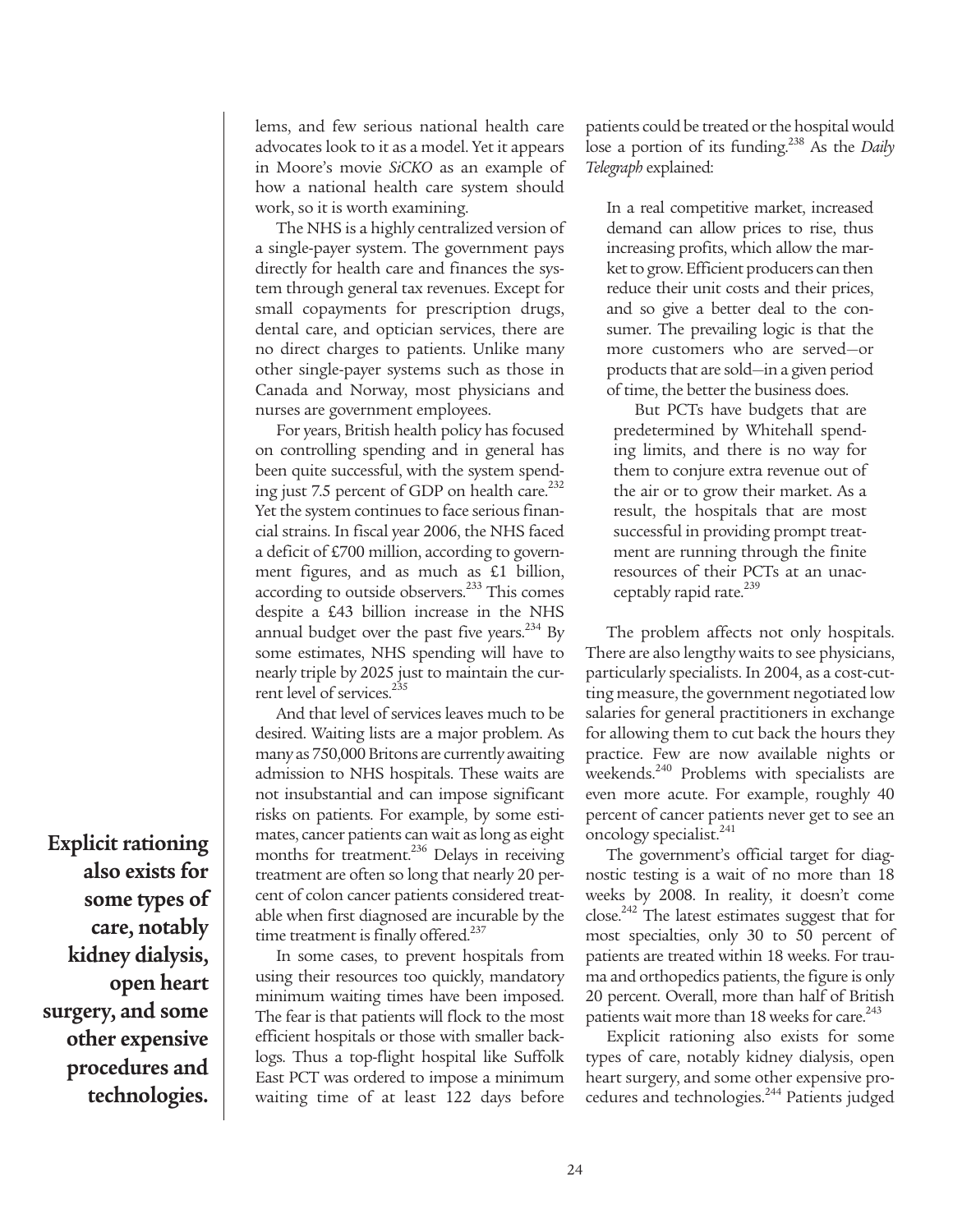too ill or aged for the procedures to be costeffective may be denied treatment altogether.

Recently, the British government introduced some tiny steps toward market-based reforms. Under the experimental London Patient Choice Project, patients who have been waiting longer than six months for treatment are offered a choice of up to four alternate providers. This experiment has been extended nationwide for coronary heart patients who have been waiting longer than six months.<sup>245</sup>

Some proposed solutions are far more radical. David Cameron, leader of the Conservative Party, has proposed that the NHS be allowed to refuse treatment to individuals who don't practice healthy lifestyles, for example, who smoke or are overweight. Then again, he has also proposed that the government pay for gym memberships and subsidize the purchase of fresh fruit and vegetables.<sup>246</sup>

A small but growing private health care system has emerged in the UK. About 10 percent of Britons have private health insurance. Some receive it through their employer, while others purchase it individually. In general, the insurance replicates care provided through the NHS and is purchased to gain access to a wider choice of providers or to avoid waiting lists.<sup>247</sup> Private health insurance is lightly regulated and risk-rating is allowed. The British government treats health insurance more or less the same as other types of insurance.<sup>248</sup>

The British public is well aware of the need for reform. Nearly two-thirds of Britons (63 percent) say that the need for reform is "urgent," while another 24 percent believe it is "desirable." Fully 60 percent of Britons believe that making it easier for patients to spend their own money on health care would improve quality.<sup>249</sup> Yet Britons are also extremely proud of their health care system and wary of any reforms that would "Americanize" it.

#### **Switzerland**

Of all the countries with universal health care, Switzerland has one of the most market-oriented systems. Indeed, the Swiss government actually pays for a smaller amount of total health care expenditures than the U.S. government, 24.9 percent versus 44.7 percent. $^{250}$  (See Figure 3.)

The Swiss system is based on the idea of managed competition, the same concept that underlay the 1993 Clinton health care plan and Mitt Romney's reforms in Massachusetts.<sup>251</sup> Managed competition leaves the provision of health care and health insurance in private hands but creates a highly regulated artificial marketplace as a framework within which the health care industry operates.<sup>252</sup>

Swiss law requires all citizens to purchase a basic package of health insurance, an individual mandate. Coverage is close to universal, estimated at 99.5 percent.<sup>253</sup> This level of compliance is due in part to the Swiss national character and may not be replicable in the United States where the record of complying with mandates is much more mixed (even if such a mandate were desirable).<sup>254</sup> For example, nearly 100 percent of Swiss drivers comply with their country's mandate for automobile insurance, compared with only 83 percent of U.S. drivers.<sup>255</sup>

The term "basic benefits package" is somewhat misleading since the required benefits are quite extensive, including inpatient and outpatient care, care for the elderly and the physically and mentally handicapped, long-term nursing home care, diagnostic tests, prescription drugs, and even complementary and alternative therapies.<sup>256</sup>

Insurance is generally purchased on an individual basis. Few employers contribute to the purchase or provide insurance.<sup>257</sup> The policies are provided by private insurers. Currently, some 93 insurers operate in Switzerland, although not every insurer operates in every canton, or region. $^{258}$  Originally, insurers were required to be nonprofit entities, but that restriction was eliminated in 2002.

Insurers cannot reject an applicant on the basis of health status, and all policies are community rated within a geographic area, meaning that the healthier pay higher premiums to subsidize the less healthy. One exception to community rating is for nonsmokers, who can receive premiums as much as 20 percent lower

**Waiting lists are a major problem under the Canadian system.**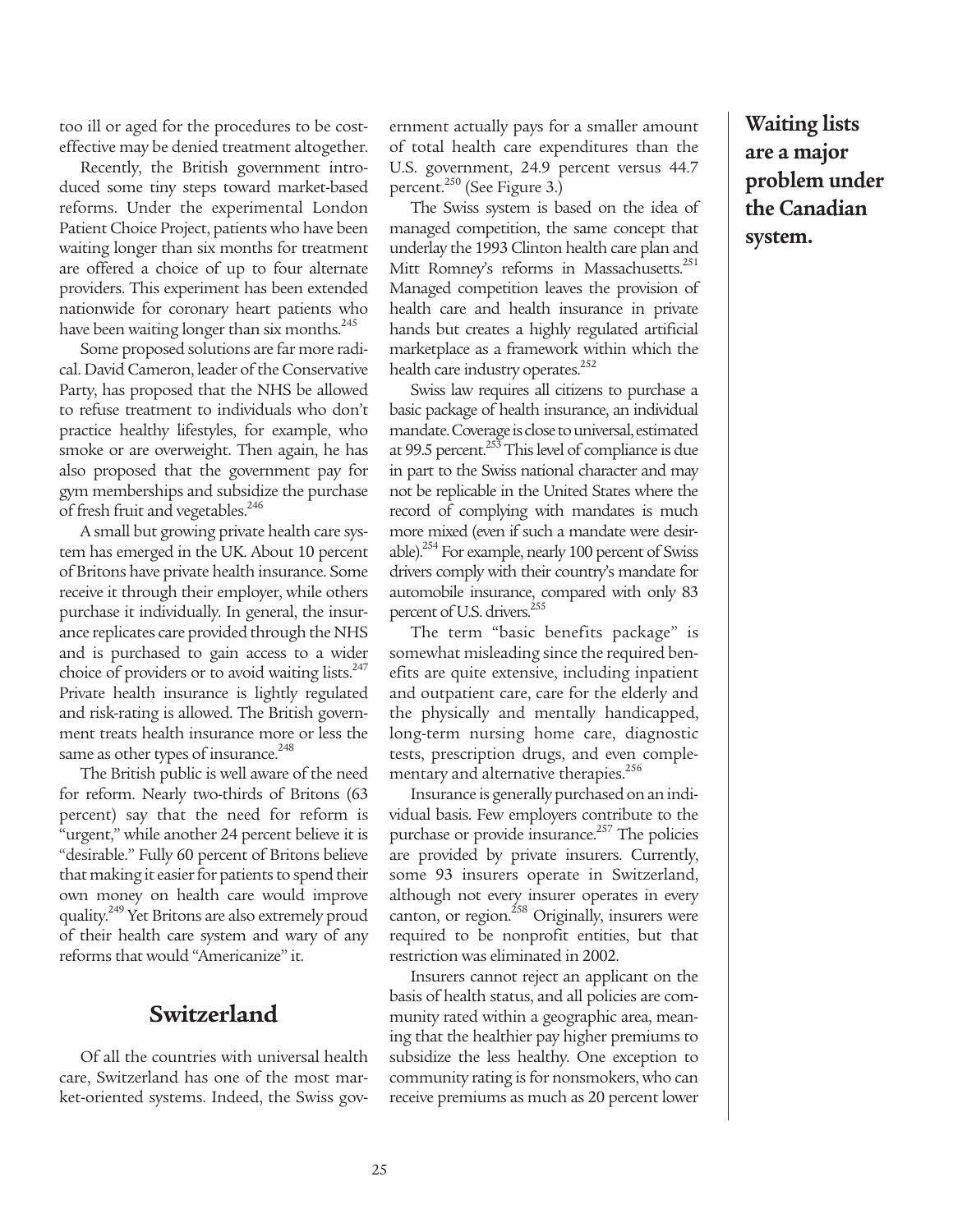

**Figure 3 Percentage of Total Health Spending Paid by Government**

Source: OECD, "OECD Health Data 2007: Statistics and Indicators for 30 Countries." Organisation for Economic Co-operation and Development, July 2007; 2004 data. Note: Switzerland excludes mandatory insurance premiums.

than smokers. A formula adjusts premiums

based on sex and age.<sup>259</sup> The geographic variation can be significant, with premiums differing as much as 50 percent between cantons.<sup>260</sup>

Unable to compete on the basis of managing and pricing risk, and required to offer nearly identical basic benefits packages, insurers compete primarily on price. Since they cannot reduce costs by risk management or benefit design, they generally manage prices by varying the level of deductibles and copayments. Individuals can purchase expensive policies with very low deductibles and copayments, or far less expensive policies with high deductibles or extensive copayments. Thus, premiums vary according to their cost-sharing attributes and plan type, running from \$1,428 per year for a plan with a deductible of approximately \$2,000 to \$2,388 for a plan with a \$250 deductible.<sup>261</sup>

Because employers do not pay for workers' health insurance, the Swiss are exposed to the full cost of their insurance purchases. As a result, many Swiss have opted for high-deductible insurance. Thus, with high deductibles and extensive copayments, the Swiss pay out of pocket for 31.5 percent of health care, twice as much as in the United States.<sup>262</sup> (See Figure 4.)

Recently, there has also been a growing market in managed care plans that, like those in the United States, offer lower premiums in exchange for limitations on access to specialists and other services. Premiums for such plans run around \$1,900 per year.<sup>263</sup>

The Swiss government offers subsidies to low-income citizens to help them purchase a policy. Subsidies are based on both income and assets, and the maximum available subsidy covers the cost of an average premium in the individual's canton. These subsidies are designed to prevent any individual from having to pay more than 10 percent of income on insurance. They do not, however, pay the entire cost of insurance because the Swiss do not want to create an incentive for subsidized individuals to choose the most expensive plan with the lowest deductibles and copayments.264 Roughly one-third of Swiss citizens

**Insurance is generally purchased on an individual basis. Few employers contribute to the purchase or provide insurance.**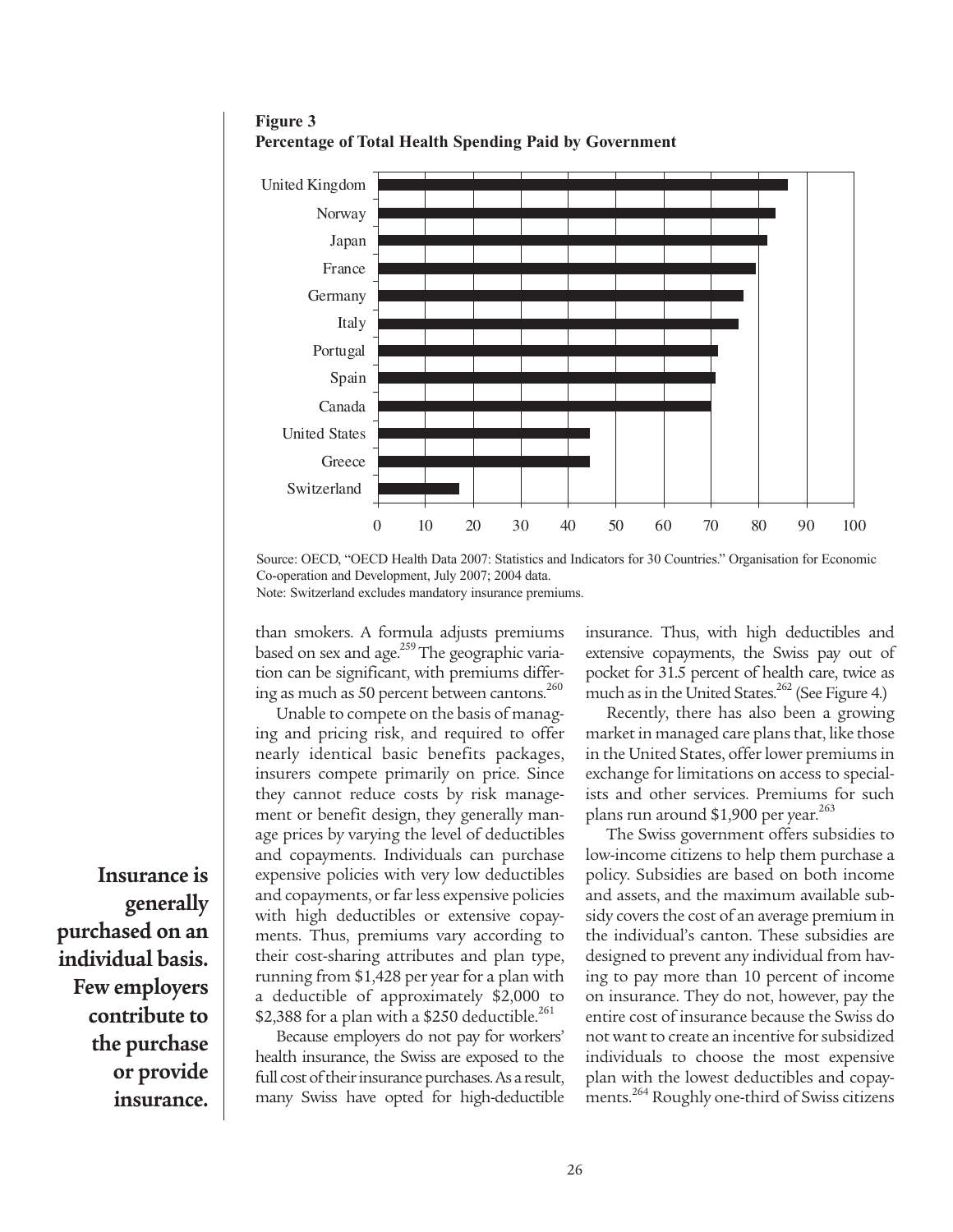

**Figure 4 Percentage of Total Health Spending Out of Pocket**

Source: OECD, "OECD Health Data 2007: Statistics and Indicators for 30 Countries." Data for France from Simone Sandier, Valerie Paris, and Dominique Polton, *Health Care Systems in Transition: France* (Copenhagen: European Observatory on Health Systems and Policies, 2004). Data for Greece from the World Health Organization.

receive some form of subsidy, and approximately 19 percent of all health insurance premiums are paid with government funds.<sup>265</sup>

Swiss insurers operate as cartels to negotiate provider reimbursements on a cantonal basis. Providers must accept the negotiated payment, and balance-billing is prohibited. If insurers and providers are unable to reach agreement on a fee schedule, canton governments are empowered to step in and impose an agreement. There are no restrictions on where physicians may set up practice, so to some degree providers can vote with their feet, moving to cantons that offer higher reimbursements, a practice that has led to physician shortages in some areas.<sup>267</sup>

The system includes both public and private hospitals.<sup>268</sup> Private hospitals negotiate reimbursement with insurance cartels and physicians in the same manner. Public hospitals are operated by cantons, which negotiate reimbursement rates with insurers and provide subsidies to the hospitals. In some cantons, individuals with only the basic insurance plan must use public hospitals; supplementary insurance (see below) is required for admission to private hospitals.

Recently some providers have begun operating outside the negotiated fee schedules. A separate supplemental insurance market is starting to develop to cover the cost of these providers, which are presumed to offer higher quality or more advanced services. Supplementary insurance also allows access to private hospitals in those cantons that do not permit access under the basic insurance plan. Even within public hospitals, supplementary insurance can be used to pay for services such as private rooms that are not covered under the basic plan. By some estimates as many as 40 percent of Swiss citizens have purchased supplemental insurance.<sup>269</sup>

The Swiss do not impose a global budget on their health care system and have therefore avoided the waiting lists common in other sys**Because employers do not pay for workers' health insurance, the Swiss are exposed to the full cost of their insurance purchases. As a result, many Swiss have opted for high-deductible insurance.**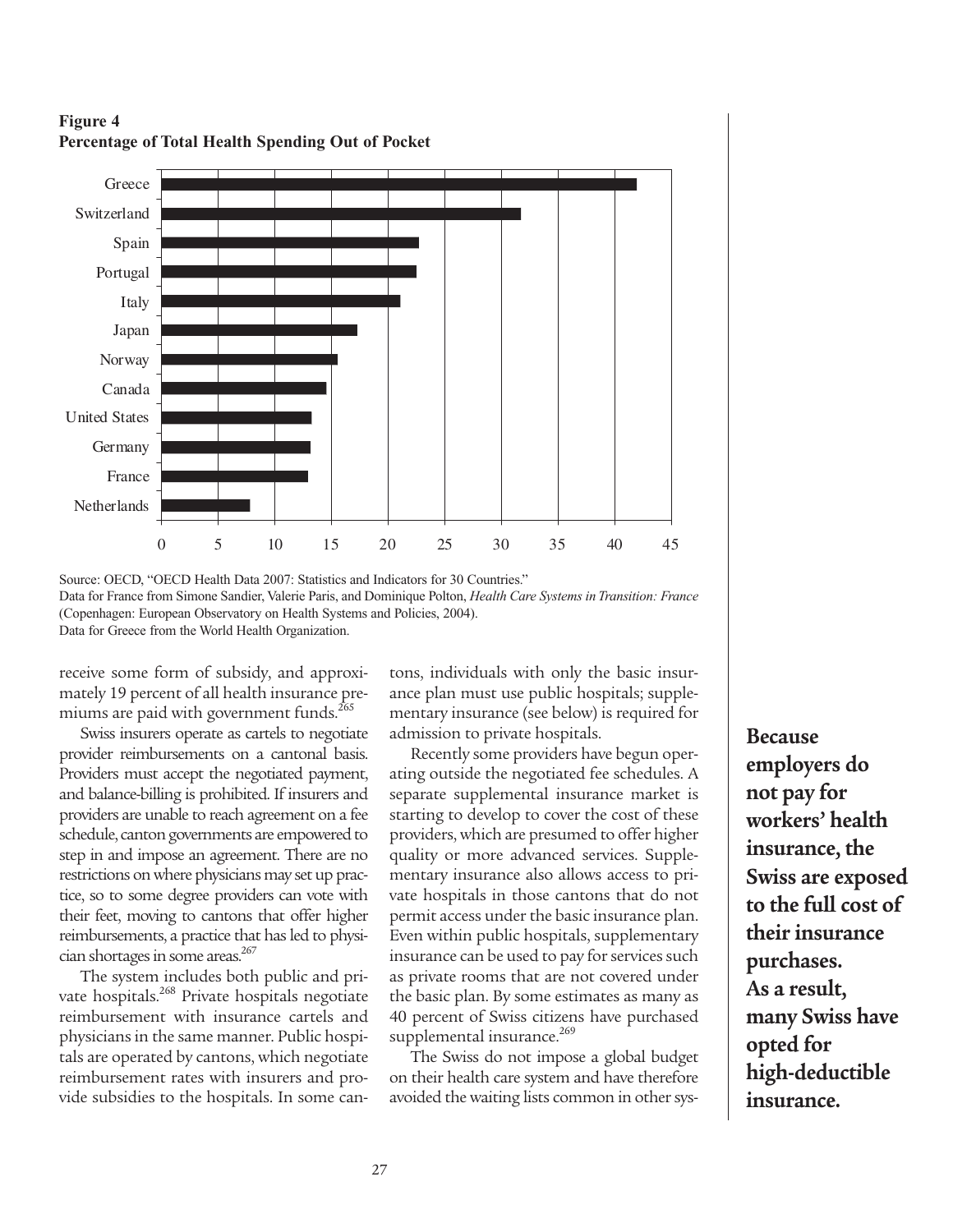**Strong evidence suggests that the exposure of Swiss consumers to the cost consequences of their health care decisions has made them more conscious consumers.**

tems. In addition, the Swiss have a high degree of access to modern medical technology, but it has come at a cost. The Swiss spend 11.5 percent of GDP on health care, second only to the United States.<sup>270</sup>

Since Swiss health care consumers are exposed to the cost consequences of their health care decisions, this trade-off between access and cost can be presumed to reflect the desires of Swiss patients. They have chosen high quality care even though it costs them more. Given that economists consider health care to be a "normal good"—that is, consumption rises along with income—and Switzerland is a wealthy nation, such a decision seems entirely reasonable.<sup>271</sup>

At the same time, it is notable that Swiss health care spending remains below that of the United States for nearly comparable care. Strong evidence suggests that the exposure of Swiss consumers to the cost consequences of their health care decisions has made them more conscious consumers and helped limit overall health care costs. As Regina Herzlinger and Ramin Parsa-Parsi of Harvard have concluded, "Cost control may be attributed to the Swiss consumer's significant role in health care payments and the resulting cost transparency." $272$ 

The transparency of the system also makes it responsive to consumer preferences. The WHO survey ranked Switzerland second only to the United States in terms of responsiveness to patients' needs for choice of provider, dignity, autonomy, timely care, and confidentiality. $273$ 

The Swiss generally seem pleased with their system. Earlier this year, Swiss voters overwhelmingly rejected a proposal to replace the current system with a single-payer plan; more than 71 percent of Swiss voters turned down the proposal in a nationwide referendum.<sup>274</sup>

Nonetheless, the Swiss system has its own problems, most of them predictable outgrowths of the individual mandate and the regulation inherent in managed competition. In most markets, consumers impose a certain discipline on prices because they can refuse to buy a product if it costs too much. The individual mandate removes this power since consumers must purchase the product (in this case, insurance) even if

they believe the cost outweighs the value. Moreover, the establishment of a governmentdefined benefits package is an open-ended invitation to special interests representing various health care providers and disease constituencies, who can certainly be expected to lobby for the inclusion of additional services or coverage.<sup>275</sup>

Public choice dynamics are such that providers (who would make money from the increased demand for their services) and disease constituencies (whose members naturally have an urgent desire for coverage of their illness or condition) will always have a strong incentive to lobby legislators for inclusion under any minimum benefits package. The public at large will likely be unaware of the debate or see resisting the small premium increase caused by any particular additional benefit as unworthy of a similar effort—a simple case of concentrated benefits and diffused costs.<sup>276</sup>

That is exactly what has happened in Switzerland, leading to a growing expansion of the basic benefits package. In particular, a powerful hospital and physician lobbying coalition known as the "Blue Front" was able to demand a significant expansion in covered benefits in exchange for a relaxation of "any willing provider" laws so as to permit managed-care contracts.<sup>277</sup>

The expansion of benefits has driven up the cost of insurance, a cost only partially offset by larger deductibles. Although the proportion of health expenditures paid out of pocket remains high, it has decreased by roughly 10 percent in the past decade.<sup>278</sup>

Moreover, the growth in covered benefits has helped drive up costs for the system as a whole, as the Swiss become more insulated from the costs of their health care purchasing decisions. If that trend continues, it could undermine the cost transparency that is at the heart of the Swiss system." As Uwe Reinhardt has noted, "Over time, the growth in compulsory benefits has absorbed an increasing fraction of the consumers' payment, thus compromising the consumer-driven aspects of the Swiss system."<sup>279</sup>

Evidence shows that the community rating requirements are creating distortions within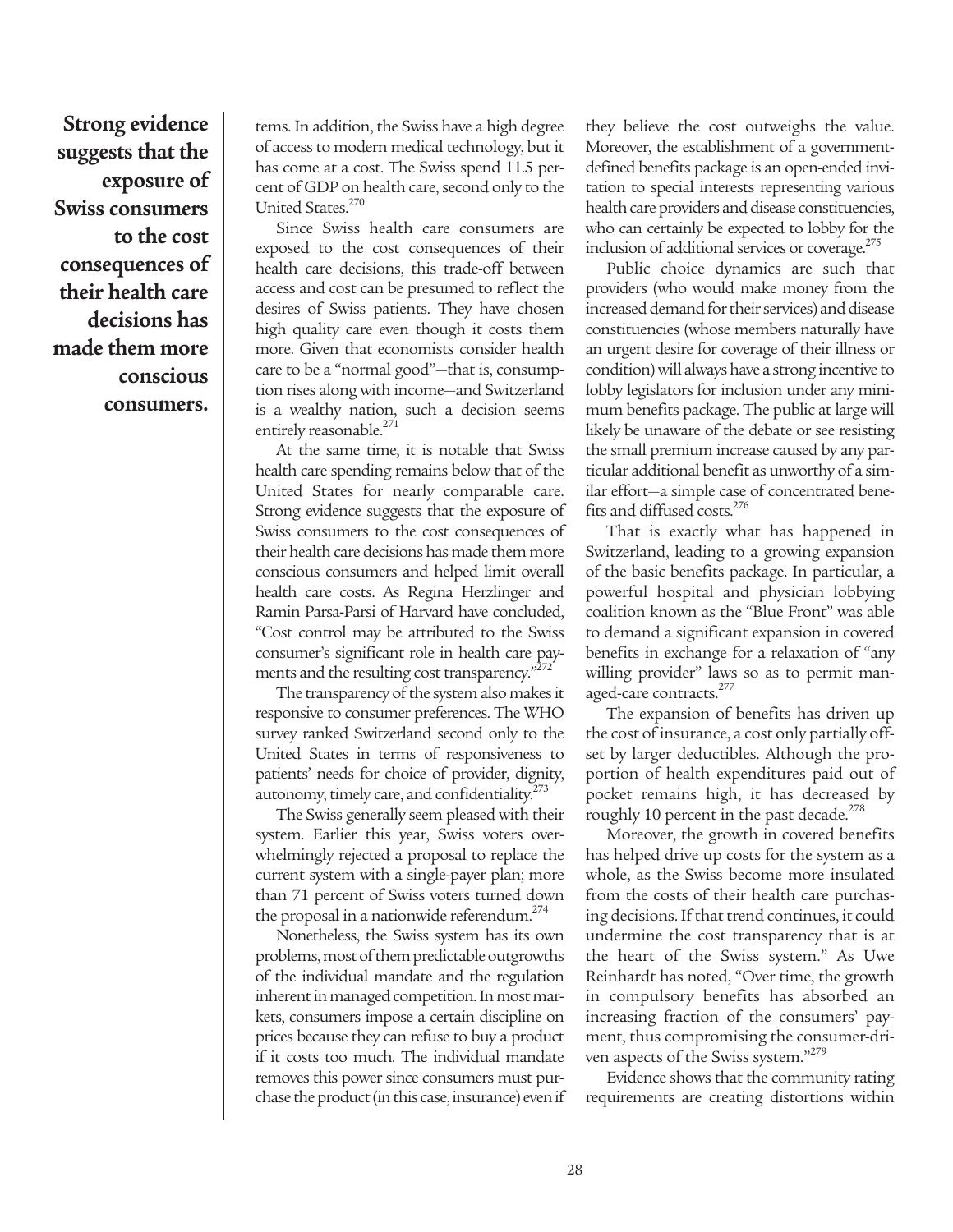the Swiss market, leading to the over provision of care to the healthy and the under provision of care to the sick.<sup>280</sup> In addition, the prohibition on risk management discourages the development of new and innovative products. Peter Zweifel of the University of Zurich, a member of the Swiss Competitive Committee which oversees insurance regulation, believes that a return to some degree of risk-rating is essential to the long-term success of the Swiss system.<sup>281</sup> As Zweifel puts it, "Let competition work its magic. Let those who are bad risks get the message that they need to become better risks, if possible. If not possible, [they would] still get a subsidy which [keeps their costs] down to little more than 8–10 percent of taxable income."282

Third, the cartel structure for negotiating reimbursement schedules can create a number of distortions. Effectively monopsony purchasers, the cartels have enormous leverage when it comes to negotiations. Not surprisingly, physicians have tended to set up practice in cantons with the highest levels of reimbursement, leading to shortages in other areas. Reimbursement rates have reportedly created wasteful incentives—for example, hospitals shifting patients from outpatient to inpatient care.283 And the combination of increased demand and low reimbursement has led to the first signs of queues for the most complex surgeries.<sup>284</sup>

In addition, the negotiations freeze in place a pricing structure that inhibits the development of innovative approaches that do not tie payments to specific benefits. This includes both managed care approaches and health services integration.<sup>285</sup>

Finally, Switzerland has some of Europe's strongest regulation of nonphysician health care professionals.286 As a result, patients are often forced to use more expensive providers where a less expensive professional would do.

All of the above combine to undermine the consumer-driven nature of Switzerland's health system. Despite these problems, the Swiss system provides a useful lesson for the United States about the value of consumerdirected health care. In particular, we can see

that when the cost of insurance becomes more transparent, consumers shift their purchasing preferences toward true insurance (spreading catastrophic risk), rather than purchasing prepayment for routine, low-cost services. That gives consumers an overall incentive to make cost-versus-value decisions when purchasing health care, resulting in reduced costs while maintaining individual choice and quality care.

#### **Germany**

Germany ranked 25th in the WHO ratings.287 Despite that low ranking, however, the country is worth examining because it is frequently cited as a model by advocates of national health care.

National health insurance in Germany is part of a social insurance system that dates back to Bismarck. All German citizens with incomes under €46,300 (roughly \$60,000) are required to enroll in one of approximately 250 statutory "sickness funds." Those with higher incomes may enroll in the funds if they wish, or may opt out of the government system and purchase private insurance.<sup>288</sup> About threequarters of workers with incomes above the statutory limit choose to remain in the sickness funds, which currently cover approximately 90 percent of the population. Overall, insurance coverage is nearly universal. However, the number of uninsured has been rising, roughly tripling in the last 10 years to 300,000 people.<sup>289</sup> About 9 percent of the population purchases supplemental insurance to cover items that are not included in the standard benefits package.<sup>290</sup>

Sickness funds are financed through a payroll tax split equally between the employer and employee. The size of the tax varies depending on which fund the worker has chosen, but averages around 15 percent of wages. $291$  Sickness funds are supposed to be solvent and selfsupporting, but in reality the system ran a  $E$ 7 billion deficit in 2006.<sup>292</sup> The German government has proposed a 1 percent increase in the payroll tax, split evenly between employer and

**The Swiss system provides a useful lesson for the United States about the value of consumerdirected health care.**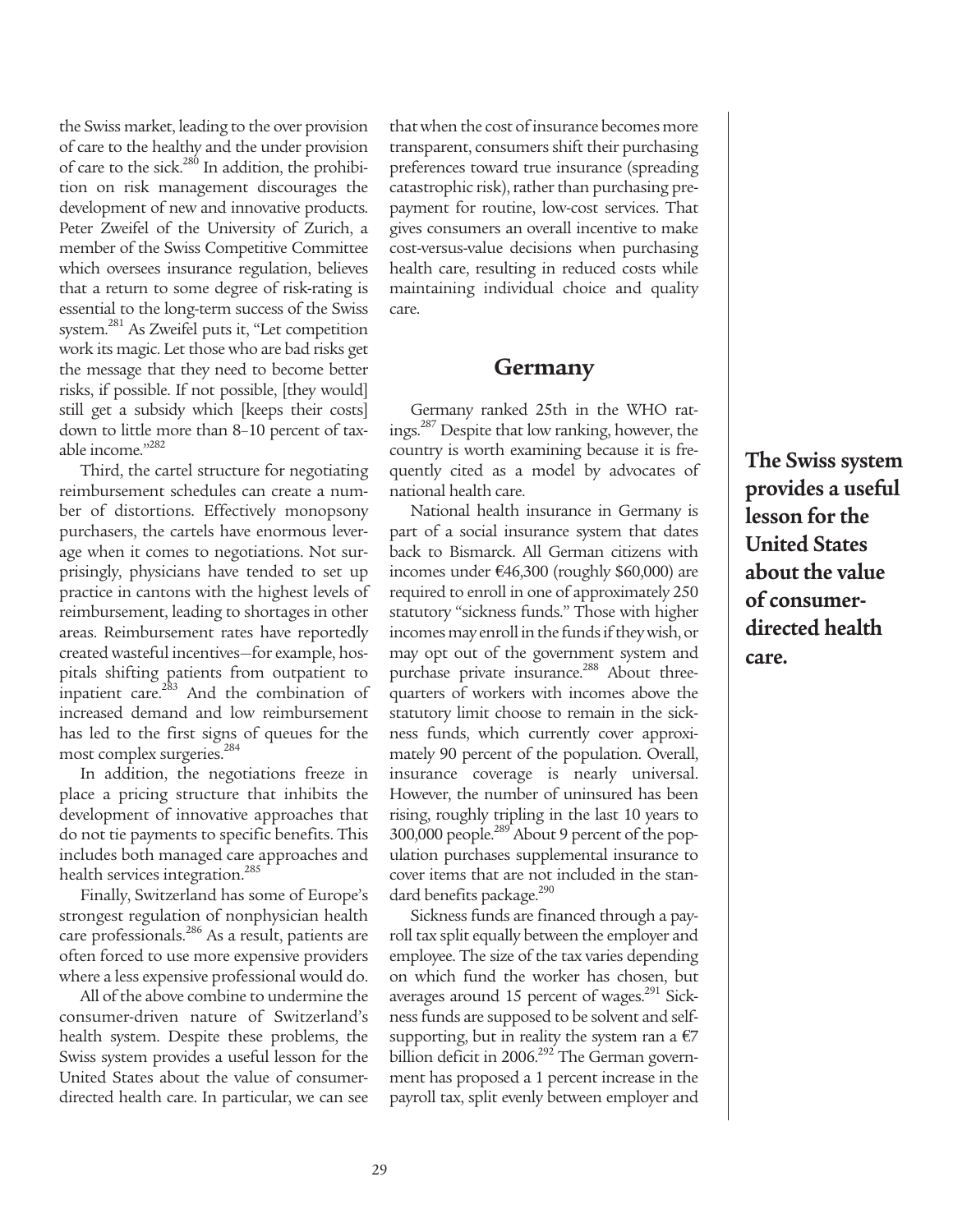employee, starting next year.<sup>293</sup> In addition, general tax revenues finance capital costs for acute care hospitals and many rehabilitative services, especially for retirees.

Benefits are extensive, covering physicians, hospital and chronic care, diagnostic tests, preventive care, prescription drugs, and part of dental care. In addition to the medical benefits, sickness funds provide sick pay to those who cannot work due to illness, ranging from 70 to 90 percent of the patient's last gross salary, for up to 78 weeks.<sup>294</sup>

The central government and state governments split the regulation of the health care system. The central government establishes the national global budget for health care spending, defines any new medical procedures to be included in benefit packages, and sets reimbursement rates for physicians. Some of this is accomplished through legislation, while the rest is handled through negotiations between the National Association of Sickness Funds and the National Association of Physicians. At the state level, state associations of sickness funds and physicians negotiate overall health budgets, reimbursement contracts for physicians, procedures for monitoring physicians, and reference standards for prescription drugs.<sup>295</sup> The bargaining power in these negotiations clearly lies with the sickness funds backed by the government, allowing them to effectively impose fee schedules and other restrictions on providers. The purchasing power of a German physician's wages is now about 20 percent that of a U.S. physician.296 This has led to physician strikes as recently as 2005.<sup>297</sup>

Although Germany spends less on health care than the United States, both as a percentage of GDP and per capita, expenditures have been rising at an alarming rate in recent years. Friedrich Breyer, an economist from Konstanz University, estimates that health care spending could reach 30 percent of GDP by 2020 unless significant changes are made.<sup>298</sup>

The German government has responded by beginning to cut back on benefits. In 2004, sickness funds stopped covering eyeglasses, lifestyle medications, and all over-the-counter

drugs. Copayments were imposed for the first time, such that Germans now pay  $\epsilon$ 10 per quarter to see a general practitioner, €10 per day of hospital stay, €10 per prescription, and for certain specialty services.<sup>299</sup> The highest copayments are 10 percent for prescription drugs. Overall, Germans pay out of pocket for about 13 percent of total health care spending, only slightly less than Americans.<sup>300</sup> Preliminary evidence suggests that the introduction of cost sharing has slightly reduced utilization and spending.<sup>301</sup>

In 2006, Chancellor Angela Merkel proposed a sweeping set of health care reforms that included creating a centralized health fund, shifting financing in part from payroll taxes to general revenues, trimming benefits, imposing greater cost sharing, and making the system more transparent. She was forced to abandon the package in the face of public and political opposition.<sup>302</sup>

The degree of health care rationing in Germany is the subject of considerable debate. Unlike many OECD countries, the German government does not compile data on waiting lists.<sup>303</sup> One frequently cited study suggests that Germans are no more likely than Americans to wait more than four weeks to see a specialist.<sup>304</sup> The WHO says, "Waiting lists and explicit rationing decisions are virtually unknown."305

However, at least one study concludes that rationing is occurring for the elderly and those with terminal illness, and concludes that "the question remains as to whether lives at advanced ages could be saved if age rationing were discontinued and maximum medical treatment were to be applied to everyone, irrespective of their age."<sup>306</sup> In addition, a survey of German hospitals reported that "waiting times were prolonged" due to both a lack of capacity and hospital target budgets that make the treatment of sickness fund patients with serious conditions financially unattractive.<sup>307</sup>

Also, Germans have less access to modern medical technology than Americans. The United States has four times as many MRI units per million people and twice as many CT scanners.<sup>308</sup> The situation would undoubt-

**Although Germany spends less on health care than the United States, expenditures have been rising at an alarming rate in recent years.**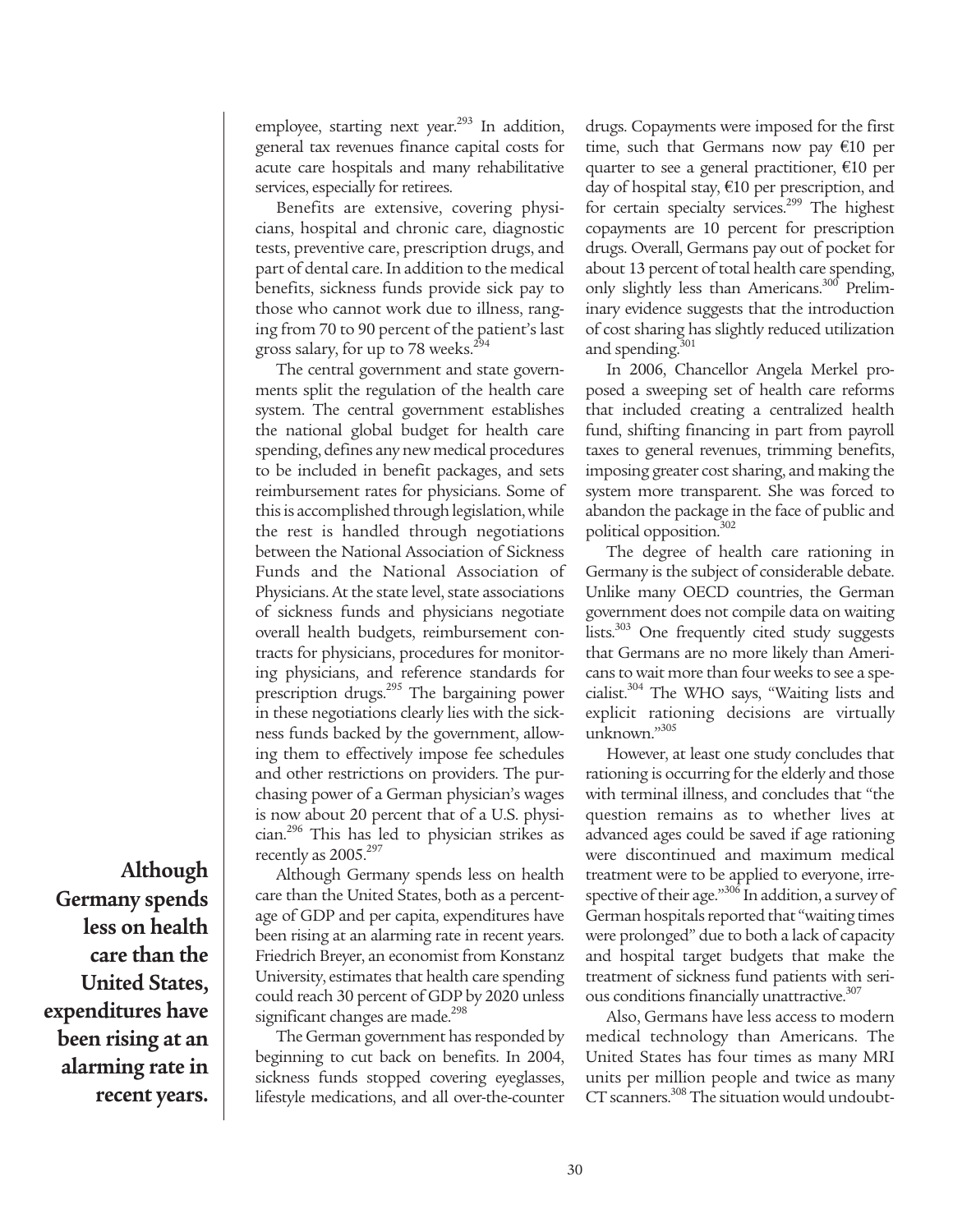edly be worse without the existence of the small private insurance sector. Although small as a proportion of total health spending, private insurance puts competitive pressure on sickness funds, pushing them to expand their quality and services. At one time, CT scanners were even rarer in the public system, available only under exceptional circumstances and after long waits, yet relatively common in the private sector. Competition forced the public sector to add more CT scanners.<sup>309</sup>

Some analysts blame price restrictions and reimbursement rates for increasing bureaucratic interference in how German physicians practice medicine. Physicians trying to work within the maze of reimbursement caps and budget restrictions have no financial incentive to provide more than the minimally necessary care. That has led to questions of quality assurance, and the government has responded with ever greater micromanagement of practice standards. The result has been a huge increase in red tape for physicians and a general loss of innovation.<sup>310</sup>

Germans seem aware of the need to reform their health care system. In a 2004 poll, 76 percent of Germans thought health care reform was "urgent," while an additional 14 percent thought it was "desirable." However, Germans are split nearly down the middle about what that reform should be. Roughly 47 percent would like to see an increase in private health care spending, whereas 49 percent would not. Similarly, 45 percent of Germans believe that more patient choice would improve health care quality, whereas 50 percent do not. The reluctance to fully embrace market reforms undoubtedly stems from a long-standing German belief in social solidarity. By a margin of 81 to 18 percent, Germans believe that equal access to the same quality of care for everyone is more important than their own access to the best possible care.<sup>311</sup>

Costs and demographics will eventually force changes in the German system. However, given the failure of Chancellor

Merkel's reforms, change is unlikely in the near future.

### **A Few Thoughts on Canada**

Canada is another country that did not make the top 20 health care systems in the WHO rankings (it finished 30th), and few serious advocates of universal health care look to it as a model. As Jonathan Cohn puts it, "Nobody in the United States seriously proposes recreating the British and Canadian system here—in part because, as critics charge . . . they really do have waiting lines."<sup>312</sup> However, since the press still frequently cites it as an example, it is worth briefly examining.

Although Canada is frequently referred to as having a "national health system," the system is actually decentralized with considerable responsibility devolved to Canada's 10 provinces and 2 territories. It is financed jointly by the provinces and the federal government, similar to the U.S. Medicaid program. In order to qualify for federal funds, each provincial program must meet five criteria: 1) universality—available to all provincial residents on uniform terms and conditions; 2) comprehensiveness—covering all medically necessary hospital and physician services; 3) portability—allowing residents to remain covered when moving from province to province; 4) accessibility—having no financial barriers to access such as deductibles or copayments; and 5) public administration—administered by a nonprofit authority accountable to the provincial government.

Federal financing comes from general tax revenue. The federal government provides a block grant to each province which amounts to around 16 percent of health care spending. However, most funding comes from provincial taxes, primarily personal and corporate income taxes. Some provinces also use funds from other financial sources like sales taxes and lottery proceeds. And some (British Columbia, Alberta, and Ontario) charge premiums, although health services cannot be denied because of inability to pay. The health

**Some analysts blame price restrictions and reimbursement rates for increasing bureaucratic interference in how German physicians practice medicine.**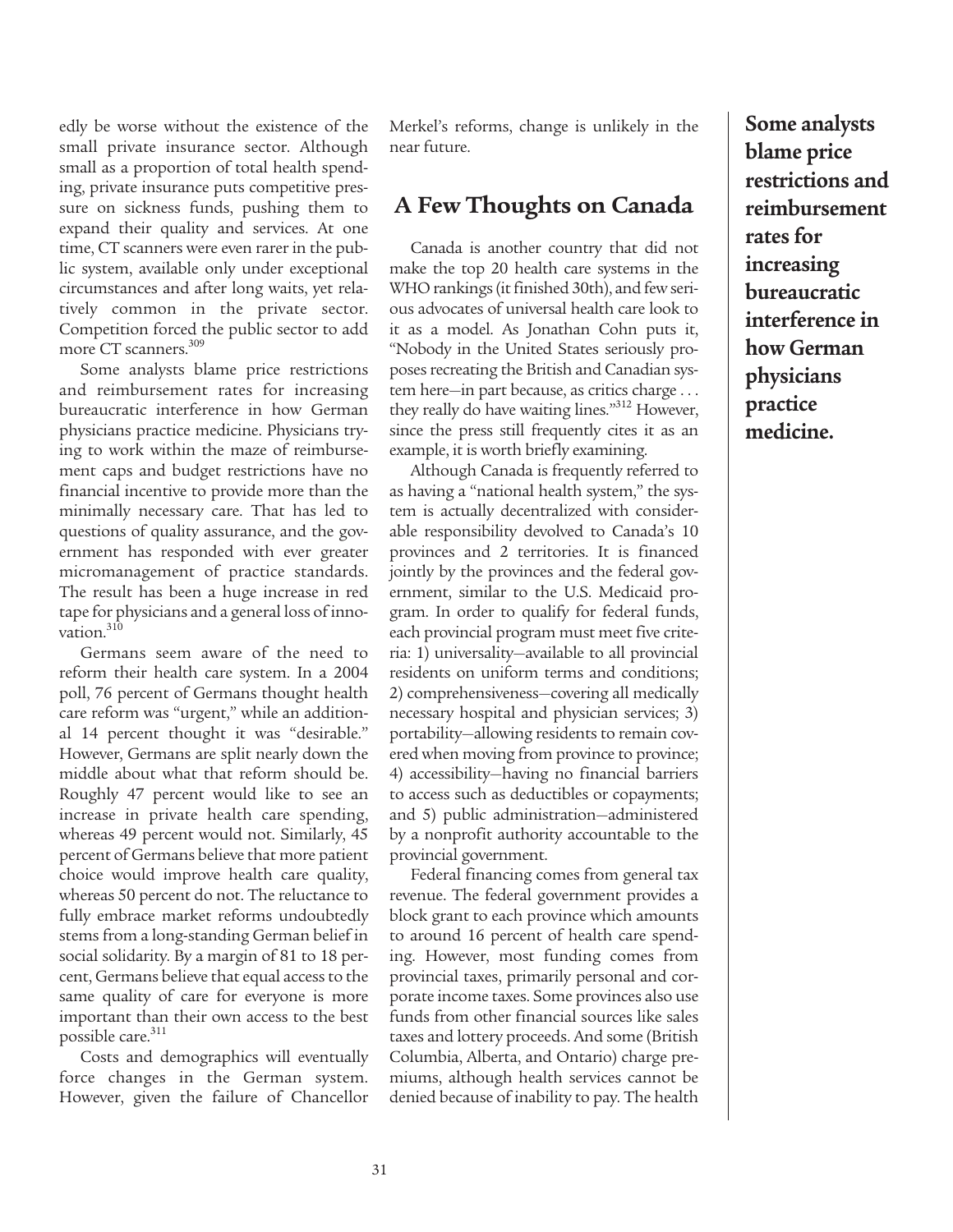**U.S. patients are actually more likely than Canadians to receive preventive**

**care for chronic or serious health**

**conditions.**

care system is an enormous part of the Canadian welfare state. On the provincial level, the health care system amounts to between one-third and one-half of all social welfare spending. $313$ 

Provinces must provide certain benefits, including primary care doctors, specialists, hospitals, and dental surgery. Other benefits, such as routine dental care, physiotherapy, and prescription drugs, are optional. Some provinces offer substantial coverage for these services, some cover them only partially, and some do not cover them at all. Except for emergencies, treatment by specialists or hospital admission requires a referral from a primary care physician.

Provider reimbursement is set by each province, and some provinces restrict overall physician income. In general, however, reimbursement is on a fee-for-service basis. Hospitals are paid a specific pre-set amount to cover all noncapital costs. Capital expenditures must be approved on a case-by-case basis.

An increasing number of Canadians also carry private insurance, most often provided through their employer. Originally this insurance was designed to cover those few services not covered by the national health care system. At one time, all provinces prohibited private insurance from covering any service or procedure provided under the government program. But in 2005, the Canadian Supreme Court struck down Quebec's prohibition on private insurance contracting.<sup>314</sup> Litigation to permit private contracting is now pending in several other provinces.

In addition to the public hospitals covered by the government, many private clinics now operate, offering specialized services. Although private clinics are legally barred from providing services covered by the Canada Health Act, many do offer such services in a black market. The biggest advantage of private clinics is that they typically offer services with reduced wait times compared to the public health care system. Obtaining an MRI scan in a hospital could require a wait of months, whereas it could be obtained much faster in a private clinic.

Waiting lists are a major problem under the Canadian system. No accurate government data exists, but provincial reports do show at least moderate waiting lists. The best information may come from a survey of Canadian physicians by the Fraser Institute, which suggests that as many as 800,000 Canadians are waiting for treatment at any given time. According to this survey, treatment time from initial referral by a GP through consultation with a specialist, to final treatment, across all specialties and all procedures (emergency, nonurgent, and elective), averaged 17.7 weeks in 2005.<sup>315</sup> And that doesn't include waiting to see the GP in the first place.

Defenders of national health care have attempted to discount these waiting lists, suggesting that the waits are shorter than commonly portrayed or that most of those on the waiting list are seeking elective surgery. A look at specialties with especially long waits shows that the longest waits are for procedures such as hip or knee replacement and cataract surgery, which could arguably be considered elective. However, fields that could have significant impact on a patient's health, such as neurosurgery, also have significant waiting times.<sup>316</sup> In such cases, the delays could be life threatening. A study in the *Canadian Medical Association Journal* found that at least 50 patients in Ontario alone have died while on the waiting list for cardiac catheterization.<sup>317</sup> Data from the Joint Canada–United States Survey of Health (a project of Statistics Canada and the National Center for Health Statistics) revealed that "thirty-three percent of Canadians who say they have an unmet medical need reported being in pain that limits their daily activities."318 In a 2005 decision striking down part of Quebec's universal care law, Canadian Supreme Court Chief Justice Beverly McLachlin wrote that it was undisputed that many Canadians waiting for treatment suffer chronic pain and that "patients die while on the waiting list."319

Clearly there is limited access to modern medical technology in Canada. The United States has five times as many MRI units per million people and three times as many CT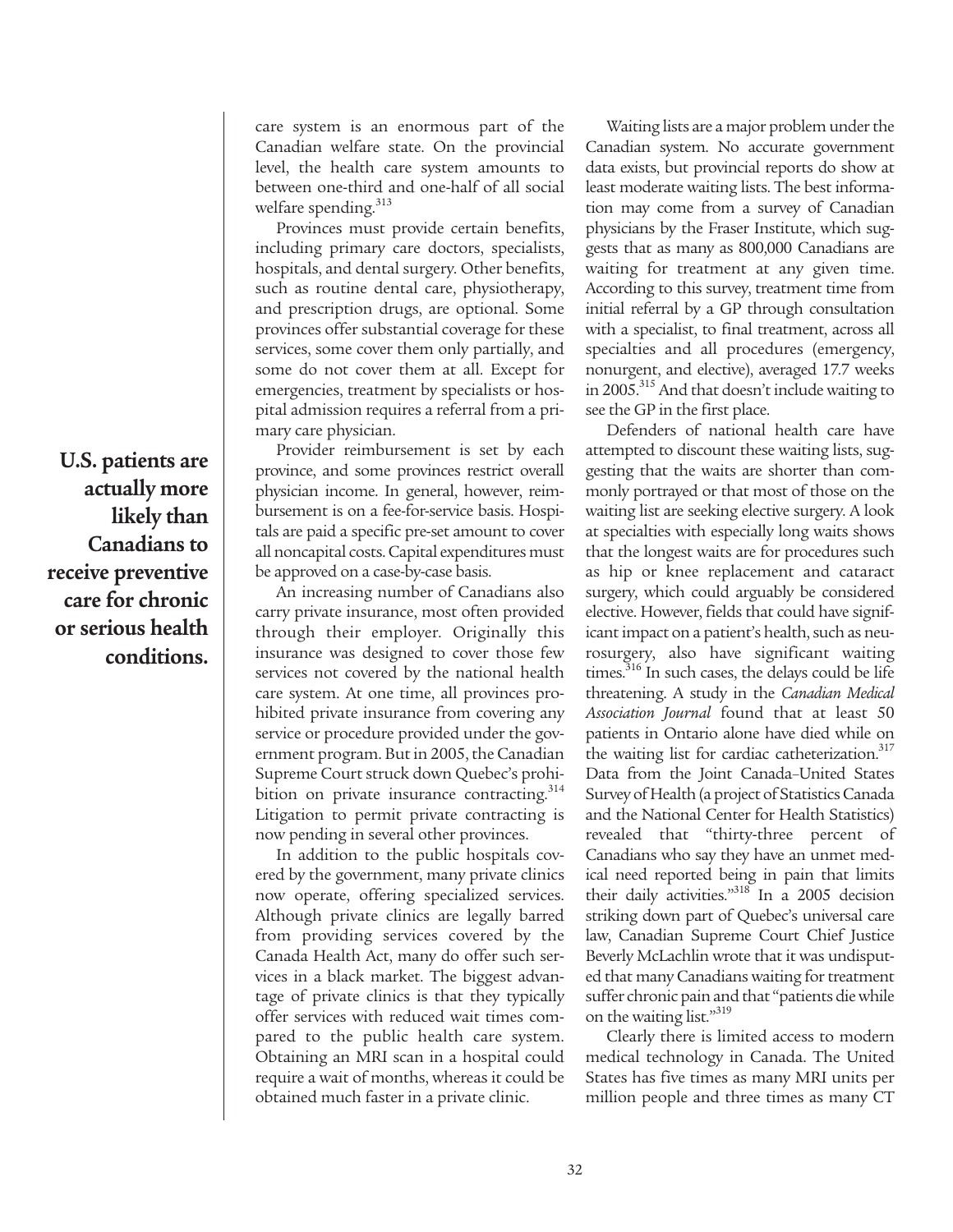scanners. $^{320}$  Indeed, there are more CT scanners in the city of Seattle than in the entire province of British Columbia.<sup>321</sup>

Physicians are also in short supply. Canada has roughly 2.1 practicing physicians per 1,000 people, far less than the OECD average. Worse, the number of physicians per 1,000 people has not grown at all since 1990. And while the number of nurses per 1,000 people remains near the OECD average, that number has been declining since  $1990.^{322}$ 

In addition, although national health care systems are frequently touted as doing a better job of providing preventive care, U.S. patients are actually more likely than Canadians to receive preventive care for chronic or serious health conditions. In particular, Americans are more likely to get screened for common cancers, including cancers of the breast, cervix, prostate, and colon.<sup>323</sup>

Canada has been relatively effective at controlling spending. The country spends about 9 percent of GDP on health care, a percentage that has risen only slightly over the last decade. Relative to average OECD expenditures, Canadian health expenditures have declined by 4 percent since  $1997^{324}$  That cost control, however, has clearly come at the expense of access to care.

Canadians' dissatisfaction with the problems in their system has been growing for some time. One survey showed that some 59 percent of Canadians believe that their system requires "fundamental changes," and another 18 percent believe the system needs to be scrapped and totally rebuilt.<sup>325</sup> Still, Canadians are reluctant to embrace market reforms that are associated with the U.S. health care system—a system that Canadians disdainfully reject. As one observer put it:

Anxiety about Americanization and the constantly reinforced strain of national pride in Canadian health care coexist[s] with considerable uneasiness about the actual state of that care. It is as if, when Canadians look south across the border they swell with pride, but when they look within they shrink back, seeing many problems and feeling uncertainty about the future.

Canadians may jealously guard their system and resist "Americanizing" it, but even advocates of universal health care are coming to recognize that it does not provide a valid model for U.S. health care reform.

#### **Conclusion**

The U.S. health care system clearly has problems. Costs are rising and are distributed in a way that makes it difficult for some people to afford the care they want or need. Moreover, although the number of uninsured Americans is often exaggerated, far too many Americans go without health insurance. And while the U.S. provides the world's highest quality health care, that quality is uneven, and too often Americans don't receive the standard of care that they should. But the experiences of other countries with national health care systems show that the answer to these problems lies with more pro-market reform, not more government control.

Of course, there is no single model for national health care systems in other countries. Indeed, the differences from country to country are so great that the terms "national health care" or "universal coverage" can be misleading—as if one collective model shows how other countries deal with health care and health insurance. Each country's system is the product of its unique conditions, history, politics, and national character. Those systems range from the managed competition approach of the Netherlands and Switzerland to the more rigid single-payer systems of Great Britain, Canada and Norway, with many variations in between.

Some countries have a true single-payer system, prohibiting private insurance and even restricting the ability of patients to spend their own money on health care. Others are multipayer systems, with private competing insurers and varying degrees of government subsidy and regulation. Some countries base their sys-

**Universal health insurance does not mean universal access to health care.**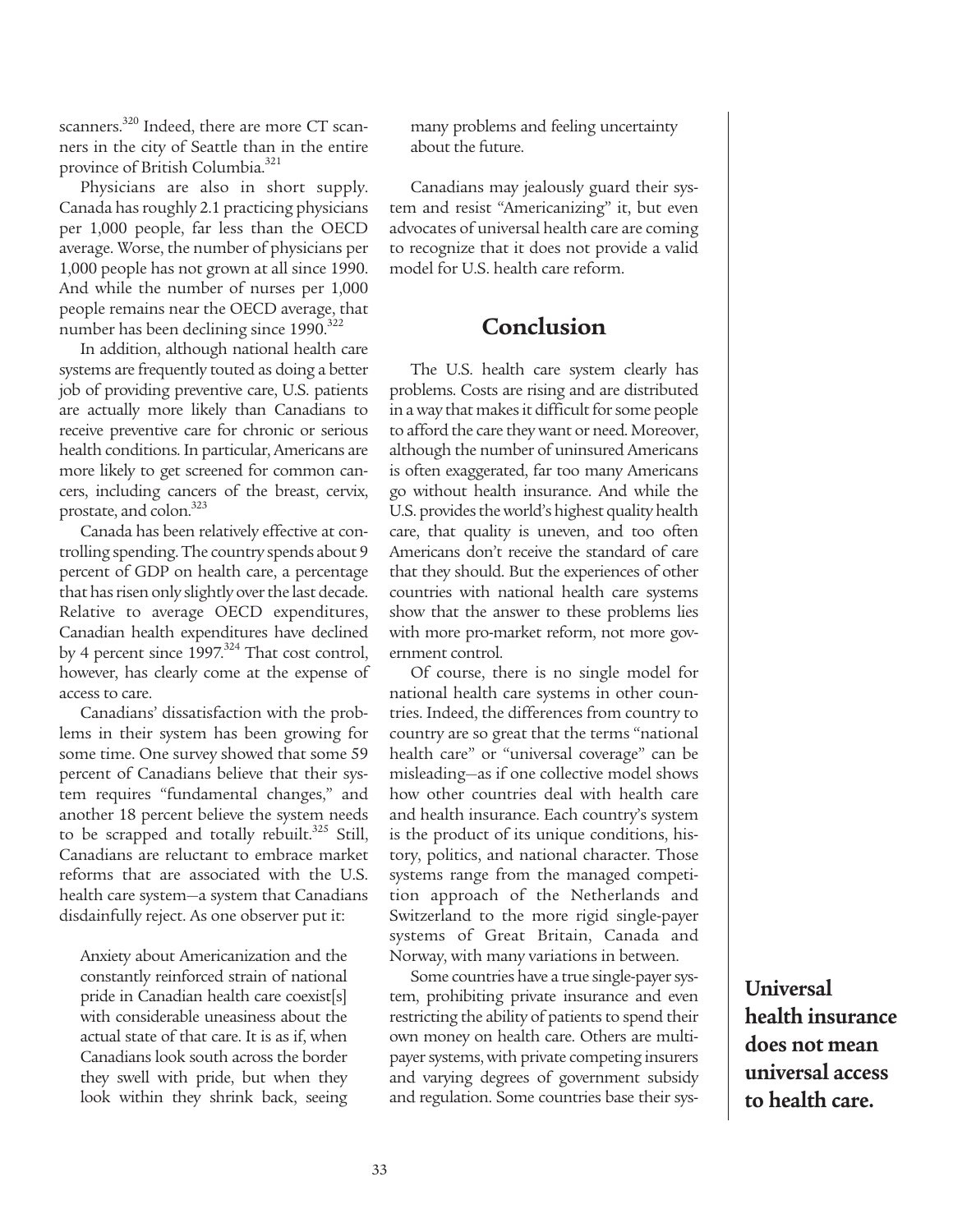**The broad and growing trend in countries with national health care systems is to move away from centralized government control and introduce more market-oriented features.**

tems around employment, while others have completely divorced work from insurance. Some require consumers to share a significant portion of health care costs through either high deductibles or high copayments. Others subsidize virtually first-dollar coverage. Some allow unfettered choice of physicians. Others allow a choice of primary care physicians but require referrals for specialists. Still others restrict even the choice of primary care doctors.

In fact, about the only system one cannot find is the type of system described by Michael Moore, Physicians for a National Health Program, and other national health care advocates—a system that provides unlimited care with no premiums, deductibles, or copayments, from the physician of one's choice. For example, in *SiCKO*, Moore lambastes American insurers for denying coverage for rare and experimental treatments.<sup>327</sup> And, during the New Hampshire primary, John Edwards ran television advertisements highlighting the tragic death of a teenage girl whose liver transplant was rejected by her father's insurer.<sup>328</sup> These stories play effectively on the emotions and drive a desire for change. Yet one searches in vain for a national health care system anywhere that regularly pays for experimental and untested procedures.

Likewise, advocates for national health care tap into the anger many patients (and doctors) feel for the gatekeepers and prior approval required under American managed care. But many if not most foreign systems require similar gatekeepers. Moreover, copayments and other forms of cost sharing are commonplace.

It is also important to realize that no country's system would translate directly to the United States. Americans are unlikely to accept the rationing or restrictions on care and technology that many countries use to control costs. Nor are U.S. physicians likely to accept a cut in income to the levels seen in countries like France or Germany. The politics, economics, and national cultures of other countries often vary significantly from those of the United States. Their citizens are far more likely to have faith in government actions and to be suspicious of free markets. And polling suggests

that citizens of many countries put social solidarity and equality ahead of quality and choice when it comes to health policy.<sup>329</sup> American attitudes are quite different. As pollster Bill McInturff notes, "Never, in my years of work, have I found someone who said, 'I will reduce the quality of the health care I get, so that all Americans can get something."330

Even so, some important lessons can be drawn from the experiences of other countries:

- **•** Universal health insurance does not mean universal access to health care. In practice, many countries promise universal coverage but ration care or have extremely long waiting lists for treatment. Nor does a national health care system necessarily mean universal coverage. Some countries with ostensibly universal systems actually fall far short of universal coverage, and most leave at least a small remnant (1–2 percent of the population) uncovered. Although this is certainly wider coverage than the United States provides, it shows the difficulty of achieving either truly universal coverage or universal access to care.
- **•** Rising health care spending is not a uniquely American phenomenon. Other countries spend considerably less than the United States on health care, both as a percentage of GDP and per capita, often because they begin with a lower base of expenditures. Nonetheless, their costs are still rising, leading to budget deficits, tax increases, and/or benefit cuts. In 2004, the last year for which data is available, the average annual increase for per capita health spending in the countries discussed in this study was 5.55 percent, only slightly lower than the United States' 6.21 percent.<sup>331</sup> As the *Wall Street Journal* notes, "Europeans . . . face steeper medical bills in the future in their cash-strapped governments."332 In short, there is no free lunch.
- Those countries that have single-payer systems or systems heavily weighted toward government control are the most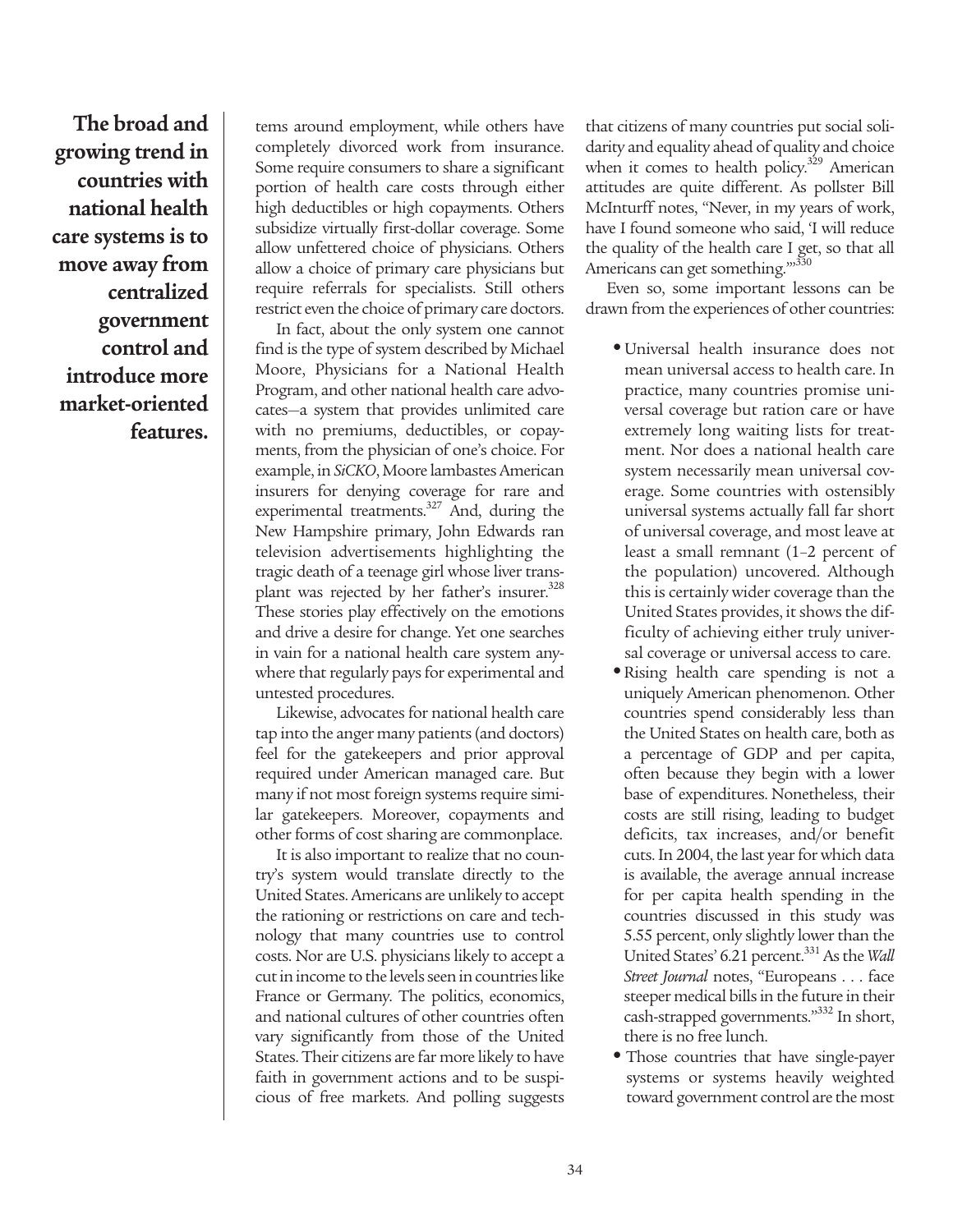likely to face waiting lists, rationing, restrictions on the choice of physician, and other barriers to care. Those countries with national health care systems that work better, such as France, the Netherlands, and Switzerland, are successful to the degree that they incorporate market mechanisms such as competition, cost-consciousness, market prices, and consumer choice, and eschew centralized government control.

- **•** Dissatisfaction and discontent with a nation's health care system seems to be universal. Undoubtedly, Americans are unhappy with the current state of our health care system. According to the most recent Commonwealth Fund survey, an astounding 82 percent of Americans believe that our system either requires fundamental change or needs to be completely rebuilt.<sup>333</sup> Not surprisingly, polls suggest health care reform is the top domestic policy issue in the upcoming presidential election.<sup>334</sup> Yet, that same Commonwealth Fund study shows large majorities in every country, ranging from 58 percent in the Nether-lands to 78 percent in Germany calling for fundamental reform or complete rebuilding of their health care systems.<sup>335</sup> Earlier polling by the Stockholm Network found similar levels of unhappiness.<sup>336</sup> Not as bad as in the United States, perhaps, but certainly no ringing endorsement of their systems.
- **•** Although no country with universal coverage is contemplating abandoning a universal system, the broad and growing trend in countries with national health care systems is to move away from centralized government control and introduce more market-oriented features. As Richard Saltman and Josep Figueras of the World Health Organization put it, "The presumption of public primacy is being reassessed."<sup>337</sup> Alan Jacobs of Harvard points out that despite significant differences in goals, content, and strategies, European nations are general-

ly converging toward market practices in health care.<sup>338</sup> Thus, even as Americans debate adopting a government-run system, countries with those systems are debating how to make their systems look more like that of the United States.

Looking at other countries and their experiences, then, can provide guidance to Americans as we debate how to reform our health care system. National health care is not a monolithic idea, nor is it as disastrous as U.S. critics sometimes portray. Some national health care systems do *some* things well.

Yet, those systems do have serious problems. In most cases, national health care systems have successfully expanded insurance coverage to the vast majority, if not quite all, of the population. But they have not solved the universal and seemingly intractable problem of rising health care costs. In many cases, attempts to control costs through governmental fiat have led to problems with access to care, either delays in receiving care or outright rationing.

In wrestling with this dilemma, many countries are loosening government controls and injecting market mechanisms, particularly cost sharing by patients, market pricing of goods and services, and increased competition among insurers and providers. As Pat Cox, former president of the European Parliament, put it in a report to the European Commission, "We should start to explore the power of the market as a way of achieving much better value for money."339

Moreover, the growth of the government share of health care spending, which had increased steadily from the end of World War II until the mid-1980s, has stopped, and in many countries the private share has begun to increase, in some cases substantially. Some evidence shows a growing shift from public to private provision of health care.<sup>340</sup> If the trend in the United States over the last several years has been toward a more Europeanstyle system, the trend in Europe is toward a system that looks more like America's.

Therefore, if U.S. policymakers can take one

**The United States can increase coverage and access to care, improve quality, and control costs without importing the problems of national health care.**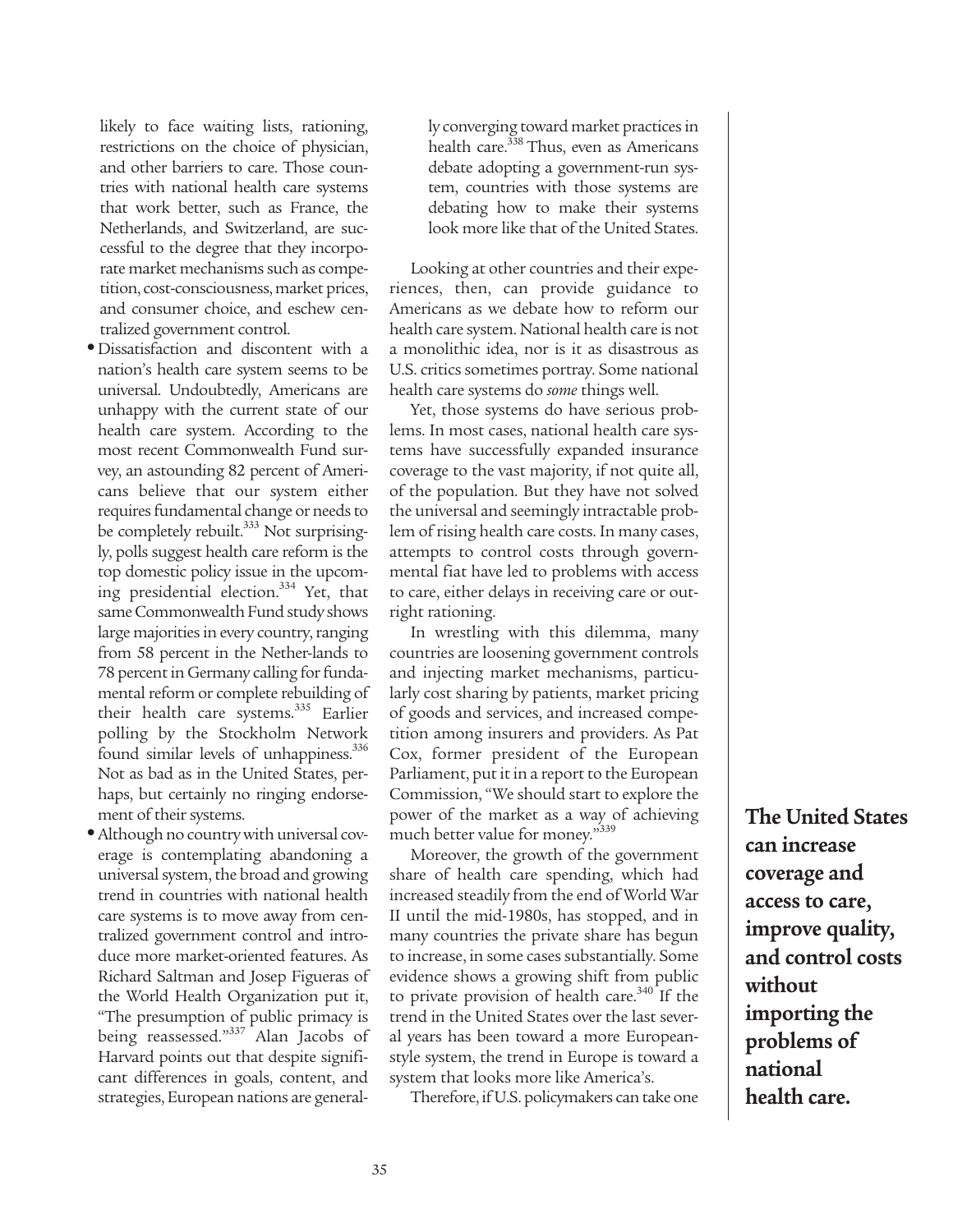lesson from national health care systems around the world, it is not to follow the road to government-run national health care, but to increase consumer incentives and control. The United States can increase coverage and access to care, improve quality, and control costs without importing the problems of national health care. In doing so, we should learn from the successes—*and the failures*—of systems in other countries.

#### **Notes**

The author wishes to thank Pierre Bessard of the Institut Constant de Rebecque; Valentin Petkantchin of the Institut Economique Molinari; Alberto Mingardi of the Instituto Bruno Leoni; and Regina Herzlinger of Harvard University for their assistance. The author would also like to offer special thanks to Jonathan Cohn of the *New Republic* and author of *Sick: The Untold Story of America's Health Care Crisis—and the People Who Pay the Price,* for his willingness to review and comment on this paper despite disagreeing with my conclusions.

1. *SiCKO*, Dog Eat Dog Films, 2007.

2. Paul Krugman, "The Waiting Game," *New York Times,* July 16, 2007.

3. Physicians for a National Health Program, "Insurance CEOs Fattened on the Suffering of Many," http://www.pnhp.org/news/2006/april/the\_health care\_tipp.php.

4. Paul Krugman and Robin Wells, "The Health Care Crisis and What to Do about It," *New York Review of Books,* March 23, 2006.

5. Organisation for Economic Co-operation and Development, "OECD Health Data 2007: Statistics and Indicators for 30 Countries" (Paris: OECD, 2007).

6. Christine Borger et al., "Health Spending Projections through 2015: Changes on the Horizon," *Health Affairs* 25, no. 2 (2006): w61–w73, http:// content.healthaffairs.org/cgi/content/abstract/ hlthaff.25.w61.

7. Uwe Reinhardt of Princeton University, for example, estimates that nearly half of the difference in spending between the United States and other industrial nations is due to America's higher GDP. Uwe Reinhardt, Peter Hussey, and Gerard Anderson, "U.S. Health Care Spending in an International Context," *Health Affairs* 23, no. 3 (2004): 11–12.

8. Kaiser Family Foundation, "Employer Health Benefits 2007 Annual Survey," Kaiser Family Foundation, September 11, 2007.

9. *2007 Annual Report of the Board of Trustees of the Federal Hospital Insurance and Federal Supplemental Medical Insurance Trust Funds* (Washington: Government Printing Office, 2007).

10. Jagadeesh Gokhale, "Medicaid's Soaring Costs: Time to Step on the Brakes," Cato Institute Policy Analysis no. 597, July 19, 2007.

11. Carmen DeNavas-Walt et al., "Income, Poverty and Health Insurance in the United States: 2005," *Current Population Reports* (Washington: U.S. Census Bureau, 2006). This number should be approached with a great deal of caution, however. A study for the Department of Health and Human Services suggests that the Current Population Survey "appears to overstate the uninsured substantially compared to other surveys." Cathy Callahan and James Mays, "Working Paper: Estimating the Number of Individuals in the United States without Health Insurance," Actuarial Research Service, prepared for the Department of Health and Human Services (Washington: U.S. Department of Health and Human Services, 2005), p. 22. Other studies put the actual number of uninsured at 21–31 million. Congressional Budget Office, "How Many People Lack Health Insurance and for How Long?" (Washington: Congressional Budget Office, 2003). Moreover, all those estimates include people who could obtain coverage. For example, as many as one-third of Americans without health insurance are eligible for existing government programs such as Medicaid or the State Children's Health Insurance Program but have failed to sign up for the program. BlueCross BlueShield Association, "The Uninsured in America," January 2005, www. coverageforall.org/pdf/BC-BS\_Uninsured-America. pdf. Roughly another third live in households with annual incomes above \$50,000, suggesting that many could reasonably afford to purchase insurance if they chose to do so. Devon Herrick, "Crisis of the Uninsured: 2007," National Center for Policy Analysis Brief Analysis no. 595, September 28, 2007.

12. "Overview of the Uninsured in the United States: An Analysis of the 2005 Current Population Survey" (Washington: U.S. Department of Health and Human Services, 2005).

13. This is not to say that *universal* coverage should be the goal of health care reform, and certainly not the primary goal. Universal insurance coverage does not necessarily translate into access to care. And, while some evidence indicates that uninsured Americans have somewhat worse health outcomes than insured Americans, the evidence of a direct link between health insurance and health is weak. Nor is expanding insurance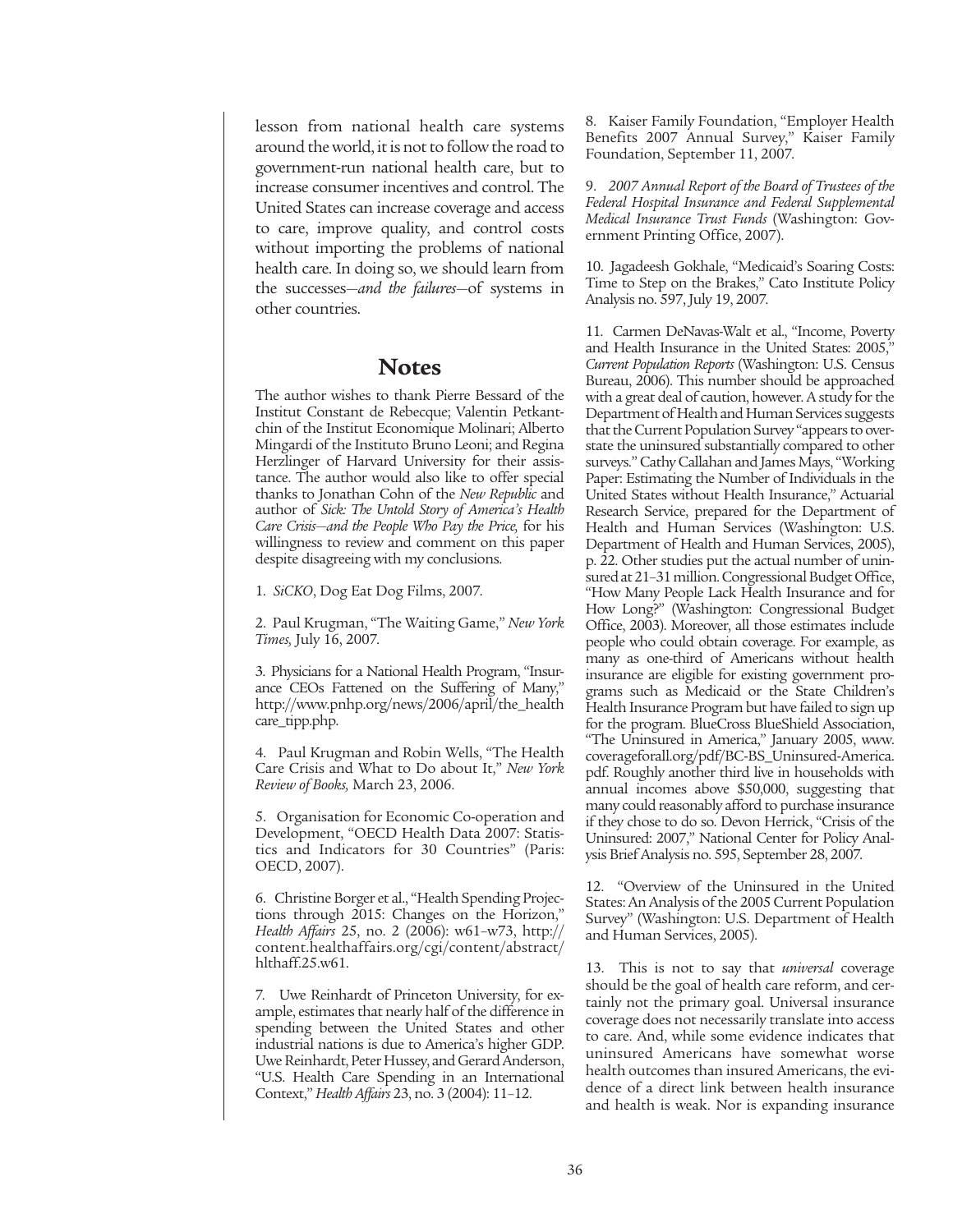coverage necessarily the best or most efficient use of resources for improving health. Helen Levy and David Meltzer, "What Do We Really Know about Whether Health Insurance Affects Health," Economic Research Initiative on the Uninsured Working Paper no. 6, December 2001. Moreover, in many cases, expanding insurance coverage will exacerbate the problems of third-party payment.

14. Cited in Tamar Nordenberg, "Make No Mistake: Medical Errors Can Be Serious," FDA *Consumer Magazine* 34, no. 5 (2000).

15. Elizabeth McGlynn et al., "The Quality of Health Care Delivered to Adults in the United States," *New England Journal of Medicine* 348 (2003): 2635–45.

16. Rita Mangione-Smith et al., "The Quality of Ambulatory Care Delivered to Children in the United States," *New England Journal of Medicine* 357 (2007): 1515–23.

17. See, for example, http://www.michaelmoore. com/sicko/health-care-proposal/ and http://www. pnhp.org.

18. World Health Organization, "The World Health Report 2000" (Geneva: WHO 2000); *SiCKO*, Dog Eat Dog Films, 2007. For a critical look at the WHO study, see Glen Whitman, "WHO Do You Think You're Fooling: The World Health Organization's Problematic Ranking of Health Care Systems," Cato Institute Briefing Paper, February 28, 2008; Twila Brase, "WHO's Hidden Agenda," *Ideas on Liberty,* Foundation for Economic Education, October 2000.

19. World Health Organization.

20. Ibid.

21. OECD, "Health at a Glance: OECD Indicators, 2005" (Paris: OECD Publishing, 2005), p.11.

22. Census Bureau, *2000 Census* (Washington: U.S. Census Bureau).

23. Robert L. Ohsfeldt and John E. Schneider, *The Business of Health: The Role of Competition, Markets, and Regulation* (Washington: American Enterprise Institute Press, 2006).

24. In Austria and Germany, fetal weight must be at least 500 grams (1 pound) to count as a live birth; in other parts of Europe, such as Switzerland, the fetus must be at least 30 centimeters (12 inches) long. In Belgium and France, births at less than 26 weeks gestation are registered as lifeless. And some countries don't reliably register babies who die within the first 24 hours after birth. For a full discussion of the issue, see Miranda Mugford, "A Comparison of Reported Differences in Definitions of Vital Events and Statistics," *World Health Statistics Quarterly* 36 (1983), cited in Nicholas Eberstadt, *The Tyranny of Numbers: Measurements and Misrule* (Washington: AEI Press, 1995), p. 50. Some, but not all, countries are beginning to standardize figures, and future data may be more reliable.

25. Anthony DePalma, "*SiCKO*, Castro, and the 120 Year Club," *New York Times,* May 27, 2007.

26. Arduino Verdecchia et al., "Recent Cancer Survival in Europe: A 2000–02 Period Analysis of EUROCARE-4 Data," *The Lancet Oncology* 8, no. 9 (2007): 784–96, http://www.thelancet.com/journals/lanonc/article/ PIIS1470204507702462/abstract; Nicole Martin, "UK Cancer Survival Rate Lowest in Europe," *Daily Telegraph*, August 24, 2007. Of course, some argue that these figures are skewed by aggressive U.S. testing and diagnostic procedures. In the United States, doctors catch many cancers that would go undetected in other countries. These cancers may be small or slow growing and might not kill the person. That these cancers are diagnosed in the United States but not in other countries makes our survival rate look higher. Jonathan Cohn, "What Jacques Chirac Could Teach Us about Health Care," *New Republic,* April 10, 2007. That theory is worth considering; increased screening likely does affect the figures for slow growing cancers such as prostate cancer (the source of much controversy since Rudy Giuliani raised the issue in his campaign). "Rudy Wrong on Cancer Survival Chances," *Washington Post*, October 31, 2007; David Gratzer, "Rudy Is Right in Data Duel about Cancer," *Investors Business Daily*, November 6, 2007.

As Robert Ohsfeldt and John Schneider concede in their book, *The Business of Health*, "[Many] cancer survival rate estimates . . . do not adjust for cancer stage at diagnosis. This could result in survivor time bias—those with cancers detected at an earlier stage would exhibit longer post diagnosis survival times, even for cancers that are essentially untreatable." Robert Ohsfeldt and John Schneider, *The Business of Health* (Washington: AEI, 2007), pp. 23–24. However, survivor time bias is not as big an issue for cancers that have faster metastasizing times or that strike younger patients. As Ohsfeldt and Schneider go on to note:

Survivor time bias, however, should not be a significant concern for cancers that respond well to treatment if detected early. For such cancers, early detection makes a substantive contribution to survival time the longer survival time associated with early detection thus is not a spurious effect of early detection. An example is thyroid cancer. In the United States, virtually all females with thyroid cancer survive for at least five years. The lower survival rates for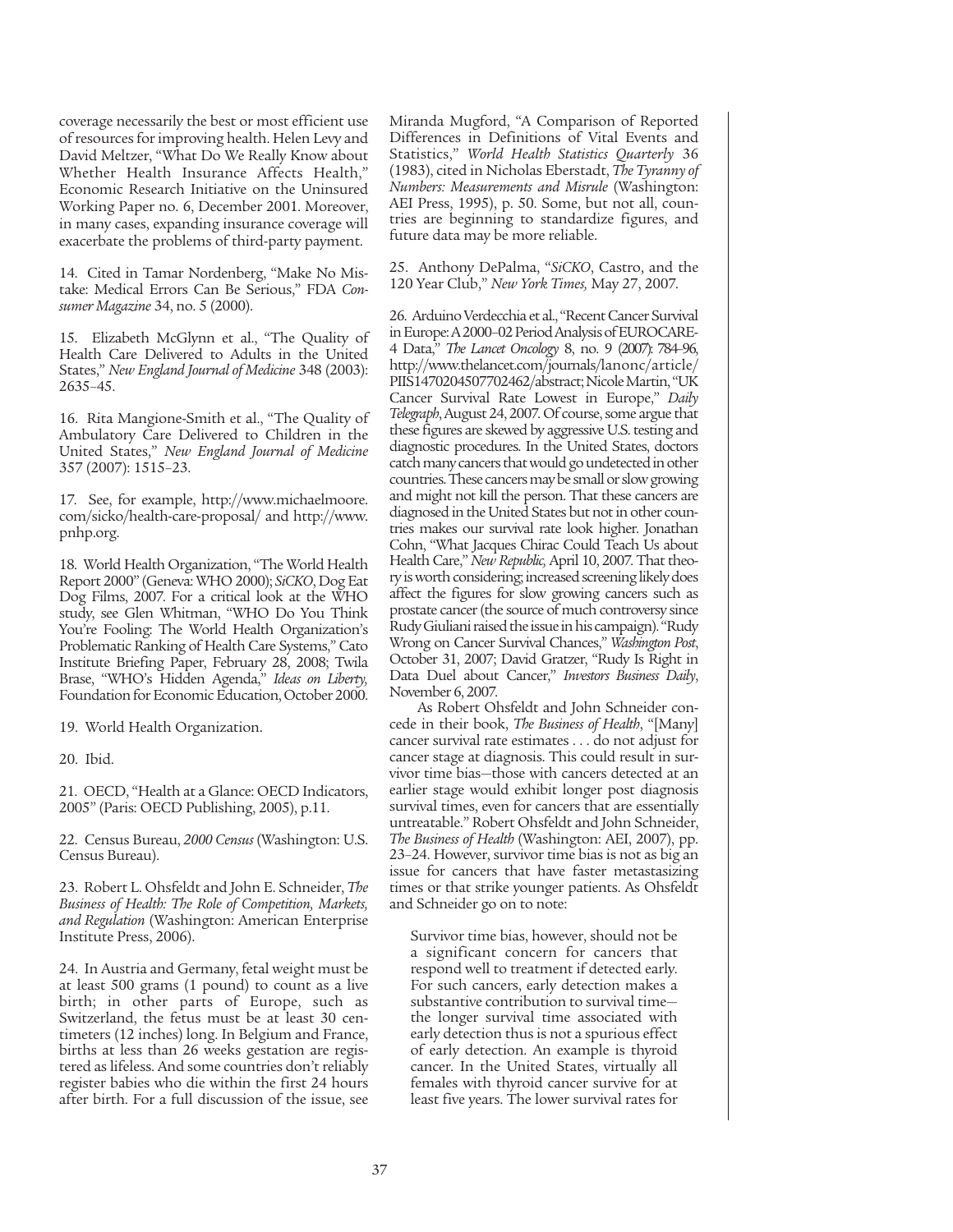thyroid cancer in European countries suggest some underperformance in either early detection or post diagnosis management in these countries. In contrast, the differences in survivor rates are less pronounced for cancers that are more difficult to treat, such as lung cancers.

The United States' advantage holds for other cancers, too, including breast, colon, and thyroid cancer among others. Moreover, the benefits of early detection and treatment go well beyond survival rates. Even for prostate cancer, early treatment can significantly affect quality of life. And the United States might simply have more cases of prostate cancer than other countries. (For example, diet could play a significant role. Kyung Song, "Study Links Diet to Prostate Cancer," *Seattle Times,* October 11, 2007.)

Finally, one of the most common arguments for socialized medicine is its capacity to increase screening and preventive care. Indeed, John Edwards actually wants to make testing mandatory for all Americans. "Edwards Backs Mandatory Preventive Care," Associated Press, September 2, 2007.

27. "World Briefing: Berlusconi Has Heart Surgery in US," *New York Times*, December 19, 2006.

28. "Stronach Went to US for Cancer Treatments: Report," CTV, September 14, 2007, http://www.ctv.ca/ servlet/ArticleNews/story/CTVNews/20070914/belin da\_Stronach\_070914/20070914.

29. Steve Findlay, "U.S. Hospitals Attracting Patients from Abroad," *USA Today*, July 22, 1997.

30. The two principal reasons for sending a patient abroad were the lack of availability of services in Canada (40 percent) and the length of the wait for certain treatments (19 percent). Robert J. Blendon et al., "Physicians' Perspectives on Caring for Patients in the United States, Canada, and West Germany," *New England Journal of Medicine* 328, no. 14 (1993): 1011–16.

31. John Goodman, "Moore's SiCKO Could Put Lives at Risk," *The Michael Moore Chronicles,* National Center for Policy Analysis, 2007, http://sicko. ncpa.org/moores-sicko-could-put-lives-at-risk.

32. "Nobel Prize in Physiology or Medicine Winners 2007–1901," The Nobel Prize Internet Archive, http://almaz.com/nobel/medicine/medicine.html.

33. Pharmaceutical Research and Manufacturing of America, "R&D Spending by U.S. Biopharaceutical Com-panies Reaches a Record \$55.2 Billion in 2006," February 12, 2007.

34. *Economic Report of the President* (Washington:

Government Printing Office, 2004), p. 192.

35. Gerard Anderson et al., "It's the Prices Stupid: Why the United States Is So Different from Other Countries," *Health Affairs* 22, no. 3 (2003): 99.

36. Oliver Schoffski, "Diffusion of Medicines in Europe," paper prepared for the European Federation of Pharmaceutical Industries and Associations," 2002, cited in Daniel Kessler, "The Effects of Pharmaceutical Price Controls on the Cost and Quality of Medical Care: A Review of the Empirical Literature," submitted to the U.S. International Trade Commission.

#### 37. Ibid.

38. For example, some evidence seems to indicate that overuse of CT scans in the United States, especially in children, may actually be increasing the incidence of some cancers. David Brenner and Eric Hall, "Computed Tomography—An Increasing Source of Radiation Exposure," *New England Journal of Medicine* 357, no. 22 (2007): 2277–84. Yet, other evidence suggests that increased use of CT scans may reduce deaths from other cancers such as lung cancer. International Early Lung Cancer Investigators, "Survival of Patients with Stage I Lung Cancer Detected on CT Screening," *New England Journal of Medicine* 355, no. 17 (2006): 1763–71. Robin Hanson of George Mason University has argued that much of U.S. health care spending provides no benefit at all. Indeed, Hanson believes that we could cut health care spending by 50 percent without affecting health outcomes. Robin Hanson, "Cut Medicine in Half," Cato Unbound, September 10, 2007, http://www.cato-unbound.org/2007/ 09/10/robin-hanson/cut-medicine-in-half/. In contrast, Mark McClellan of Harvard University and economist David Cutler argue that the benefits of increased health care technology vastly overwhelm their costs. David Cutler and Mark McClellan, "Is Technological Change in Medicine Worth It?" *Health Affairs* 20 (2001): 11–29.

39. Ohsfeldt and Schneider, *The Business of Health*. It is true, as Jonathan Cohn points out, that much, though by no means all, of the basic research on health care is funded by the National Institutes of Health. Jonathan Cohn, "Creative Destruction: The Best Case against National Health Care," *The New Republic*, November 12, 2007. However, the vast majority of applied research is funded by the private sector. Overall, roughly 57 percent of all biomedical research spending comes from private industry. From 1989 to 2002, four times as much money was invested in private biotechnology companies in America as in all of Europe. Tyler Cowen, "Poor U.S. Scores in Health Care Don't Measure Nobels or Innovation," *New York Times,* October 5, 2006.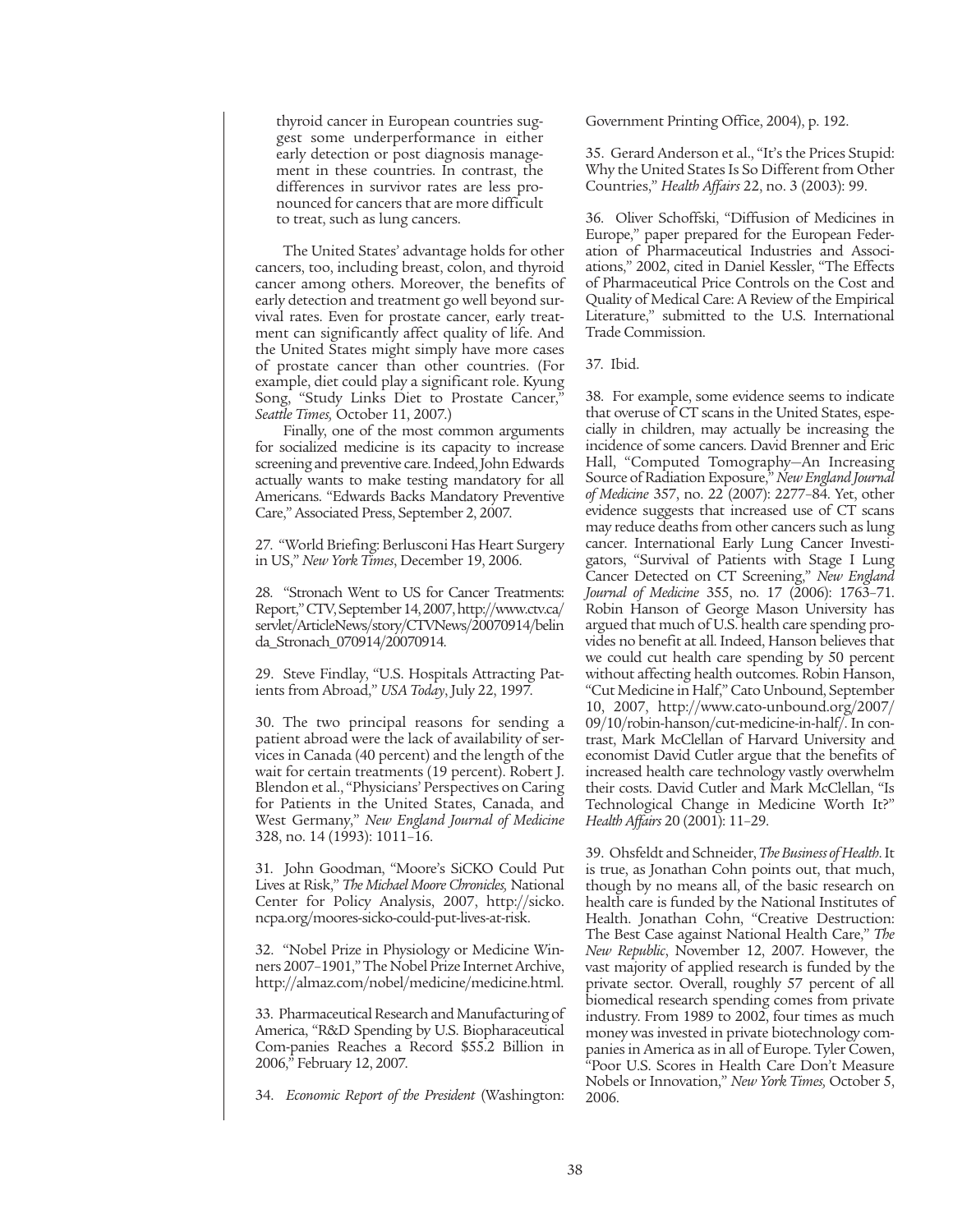40. Cowen, "Poor U.S. Scores in Health Care Don't Measure Nobels or Innovation."

41. "The Novartis Warning," *Wall Street Journal,* May 8, 2002.

42. See Alain Enthoven, "The History and Principles of Managed Competition," *Health Affairs* 12, suppl. 1 (1993): 24–48.

43. Michael Tanner, "No Miracle in Massachusetts: Why Governor Romney's Health Care Reform Won't Work," Cato Institute Briefing Paper no. 97, June 6, 2006.

44. Jonathan Cohn, *Sick: The Untold Story of America's Health Care Crisis—And the People Who Pay the Price* (New York: HarperCollins, 2007), p. 226.

45. Ezra Klein, "Health Care Wrap Up," www.ezrak lein. com, April 25, 2005; http://www.prospect.org/cs nc/blogs/ezraklein\_archive?month=04&year=2005& base\_name=health\_care\_wrapup.

46. Mattke et al., "Health Care Quality Indicators Project."

47. Victor Rodwin, "The Health Care System under French National Health Insurance: Lessons for Health Reform in the United States," *American Journal of Public Health* 93, no. 1 (2003): 34. Note that the total tax burden is higher than the health care system's percentage of GDP because of the costs associated with the nonworking population—that is, children, the elderly, and the unemployed.

48. Philippe Manière et al., "Perspectives on the European Health Care Systems: Some Lessons for America," Heritage Foundation Lecture no. 711, July 9, 2001.

49. "French Health Insurance System to Post 10.3- Billion-Euro Deficit," *EU Business*, August 6, 2006.

50. "Deficit-Saddled France under Fire over Budget," Reuters, July 5, 2007. Members of the Eurozone are required to keep budget deficits below 3 percent of GDP.

51. "French Health Care Is Badly Run," *BBC News*, August 8, 2006.

52. Martine Bellanger, Veneta Cherilova, and Valerie Paris, "The Health Benefit Package in France," *European Journal of Health Economics* 6, suppl. 1 (2005): 24–29.

53. Simone Sandier et al., "France," in *Health Care Systems in Transition,* eds. Sarah Thomson and Elias Mossialos (Brussels: The European Observatory on Health Care Systems, 2004).

54. Thomas Buchmueller and Agnes Couffinhal, "Private Health Insurance in France," OECD Health Working Paper no. 12, 2004. In this sense at least, French physicians may have more freedom than American physicians under Medicare, which prohibits balance-billing.

55. Francesca Columbo and Nicole Tapay, "Private Health Insurance in the OECD Countries: The Benefits and Costs for Individuals and Health Systems," OECD Health Working Paper no. 15, 2004.

56. OECD, "OECD Health Data 2007: Statistics and Indicators for 30 Countries."

57. Buchmueller and Couffinhal, "Private Health Insurance in France." It is important to note, however, that this deregulated insurance is *supplemental coverage*. No one can be disqualified for health reasons from basic coverage.

58. Ibid.

59. Rodwin, "The Health Care System under French National Health Insurance."

60. Ibid.

61. Valentin Petkantchin, "Pernicious Myths about Public Health Insurance in France," *Economic Note* (Brussels: Institut Economique Molinari, 2007), http://www.institutmolinari.org/pubs/note20 071.pdf.

62. "La Securite Social," Report of the French Court of Audit, September 2006.

63. Manière et al., "Perspectives on the European Health Care Systems."

64. Paul Dutton, "Health Care in France and the United States: Learning from Each Other," Brookings Institution, July 2002.

65. Rodwin, "The Health Care System under French National Health Insurance.

66. Alexander Dorozynski, "French Health Staff Strike over Budget Cuts," *British Medical Journal* 320 (February 2000): 333; Alexander Dorozynski, "French Medical System Beset by Strikes," *British Medical Journal* 324 (February 2002): 258.

67. High Council for the Future of Health Insurance, "L'Avenir de l'Assurance Maladie: L'Urgence d'un Redressment par la Qualité" (Paris, Ministry of Health, 2004).

68. Valentin Petkantchin, "The Ineffectiveness of Health Cost Containment Policies in France," *Economic Note* (Brussels: Institut Economique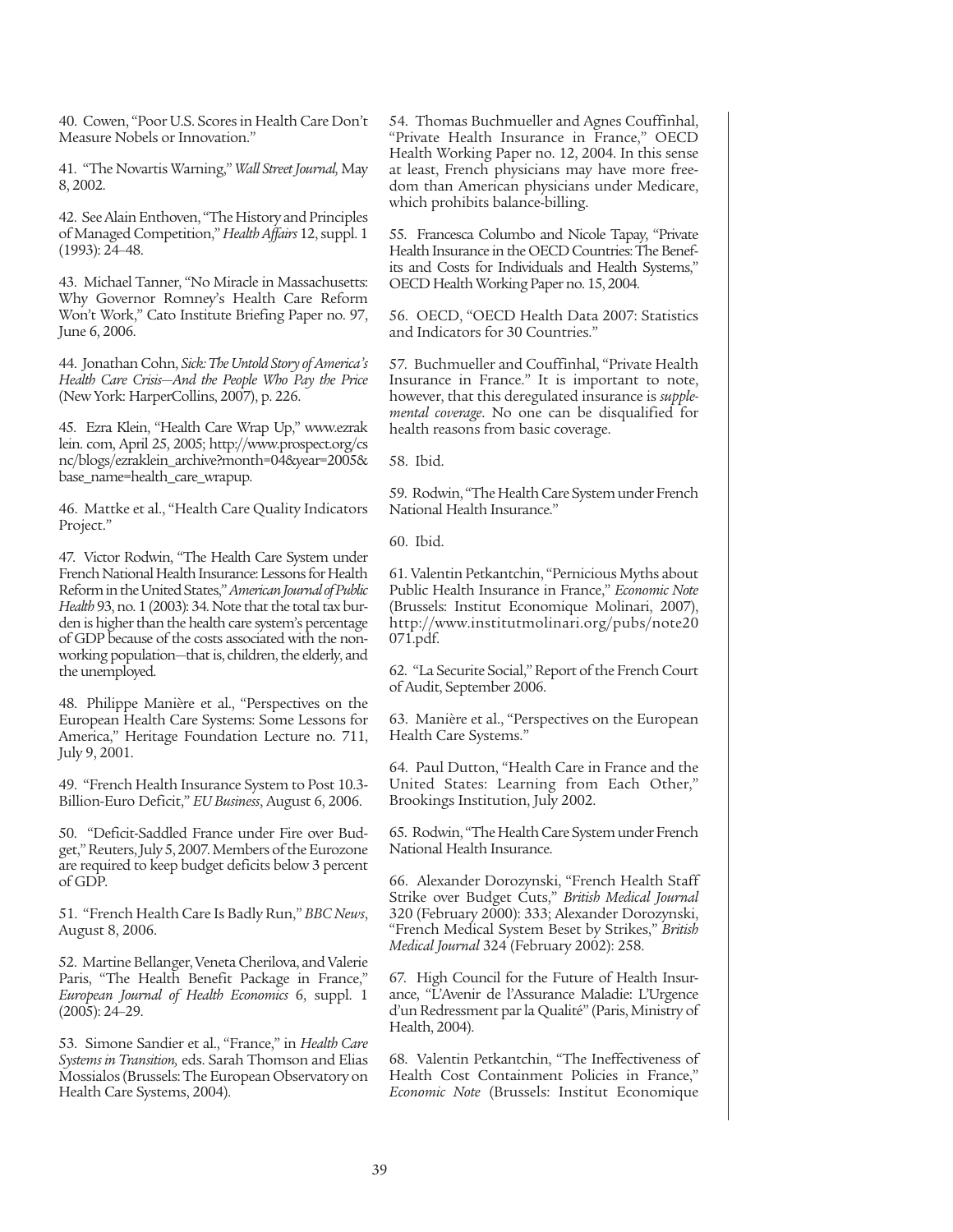Molinari, 2007); http://www.institutmolinari.org/ pubs/note20073.pdf.

69. OECD, "OECD Health Data 2007: Statistics and Indicators for 30 Countries."

70. Rodwin, "The Health Care System under French National Health Insurance.

71. Petkantchin, "The Ineffectiveness of Health Cost Containment Policies in France."

72. Norman Ho, "A Long, Hot Summer," *Harvard International Review* 26 (Summer 2004); "French Health Care Is Badly Run," BBC News, January 23, 2004.

73. Valentin Petkantchin, "Bureaucratic Drug Delisting: The French Example," *EU Reporter,* January– February 2007.

74. Schoffski, "Diffusion of Medicines in Europe."

75. "French Health Care Is Badly Run," BBC News, January 23, 2004.

76. D. Benamouzig and R. Launois, "Rationing Health Care in Europe-France," in *Rationing Health Care in Europe: An Empirical Study,* eds. J. Matthais Graf von der Schulenburg and Michael Blanke (Amsterdam: IOS Press, 2004), p. 16.

77. Helen Disney et al., *Impatient for Change: European Attitudes to Healthcare Reform* (London: Stockholm Network, 2004), pp. 69–86.

78. Institut Economique Molinari, "Health Myths in France—More Competition, Not Cost Containment Is the Solution According to the French Institut Economique Molinari," news release, January 7, 2007, www.institutmolinari.org/pubs/pr20071.pdf.

79. Dorozynski, "French Health Staff Strike over Budget Cuts."

80. Columbo and Tapay, "Private Health Insurance in the OECD Countries."

81. Hurst and Luigi Siciliani, "Tackling Excessive Waiting Times for Elective Surgery: A Comparison of Policies in Twelve OECD Countries," OECD Health Working Paper no. 6, July 2003.

82. Ezra Klein, "The Health of Nations—Here's How Canada, France, Britain, Germany, and our Own Veterans Health Administration Manage to Cover Everybody at Less Cost and with Better Care than We Do," *American Prospect*, April 24, 2007.

83. E. van Doorslaer et al., "Income-Related Inequality in the Use of Medical Care in 21 OECD Countries," in

*Towards High Performing Health Systems: Policy Studies from the OECD Health Project*(Paris: OECD, 2004).

84. Rodwin, "The Health Care System under French National Health Insurance."

85. Disney et al., *Impatient for Change*, pp. 69–86.

86. Ibid.

87. "Sarkozy's Election Reflects Europe's Right Turn," National Public Radio, May 7, 2007.

88. "Budget 2008: Tighter Controls on Healthcare Spending as French Conservatives Crack Down on Social Security Deficit," Global Insight, 2007, http: //www.globalinsight.com/SDA/SDADetail107  $40 \, \text{hrm}$ 

89. Mattke et al., "Health Care Quality Indicators Project."

90. Alexandra Bibbee and Benoît Bellone, "Economic Survey of Italy, 2007" (Paris: OECD, 2007).

91. Andrea Donatini et al., *Health Care Systems in Transition: Italy* (Copenhagen: European Observatory on Health Systems and Policies, 2001).

92. Franco Reviglio, "Health Care and Its Financing in Italy: Issues and Reform Options," IMF Working Paper 00-166, October 2000.

93. Donatini et al., *Health Care Systems in Transition: Italy*.

94. Reviglio, "Health Care and Its Financing in Italy".

95. Depending on regions and election cycles. Copayments for prescription drugs are frequently introduced only to be repealed shortly before elections.

96. Daniel Callahan and Angela Wasunna, *Medicine and the Market: Equity v. Choice* (Baltimore: Johns Hopkins University Press, 2006), p. 98.

97. Donatini et al., *Health Care Systems in Transition: Italy*.

98. Callahan and Wasunna, *Medicine and the Market: Equity v. Choice,* p. 93.

99. Vincenzo Atella and Federico Spandanaro, "Private Health Insurance in Italy: Where We Stand Now," *Euro Observer,* Spring 2004.

100. Callahan and Wasunna, *Medicine and the Market: Equity v. Choice,* p. 97.

101. George France, Francesco Taroni, and Andrea Donatini, "The Italian Health Care System," *Health*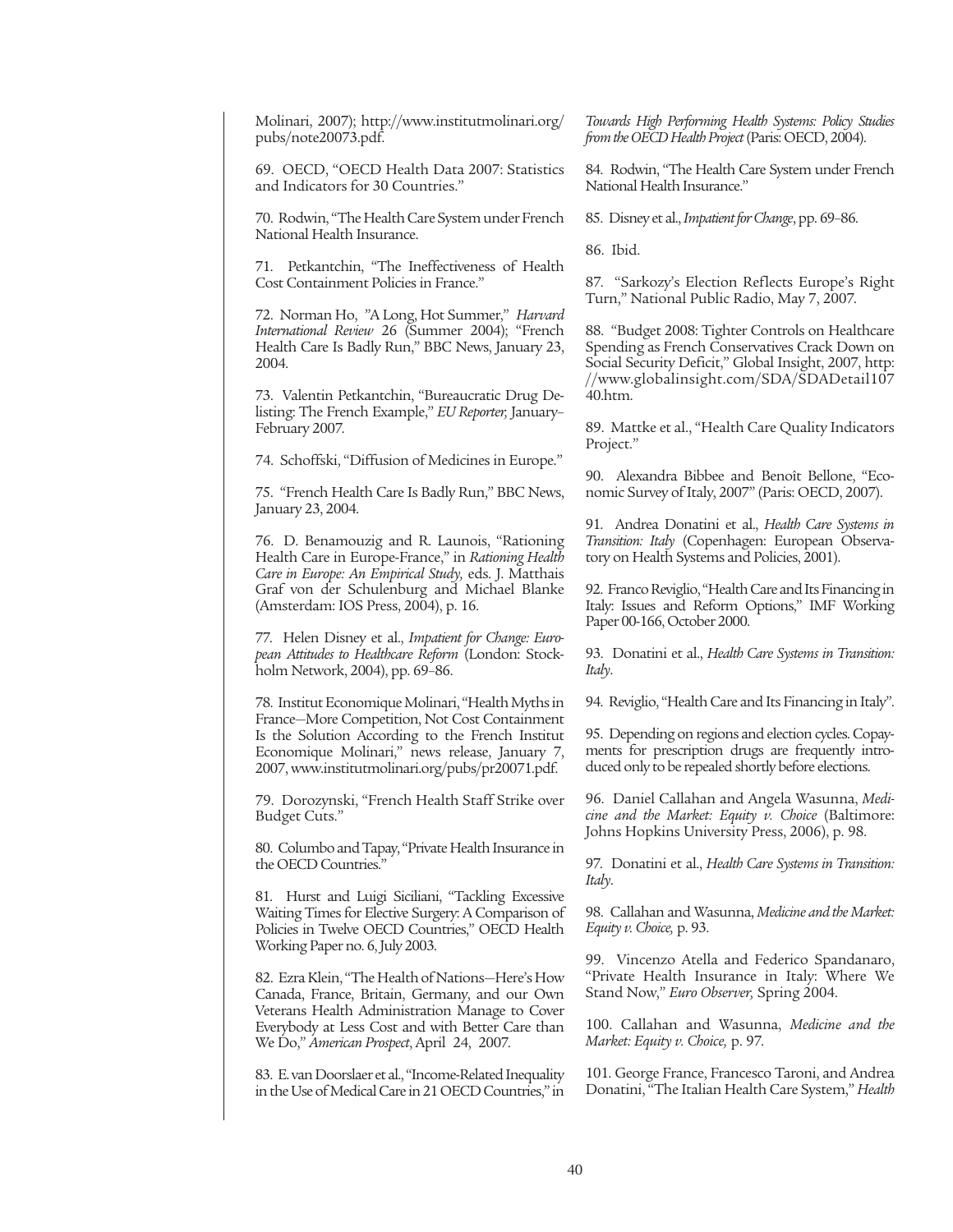*Economics* 14 (September 2005): 185–202.

102. Alberto Mingardi, "A Drug Price Path to Avoid," *Washington Post*, November 12, 2006.

103. See, for example, "Italy Hit by Double Strike," BBC News, February 9, 2004.

104. Reviglio, "Health Care and Its Financing in Italy."

105. OECD, "OECD Health Data 2007: Statistics and Indicators for 30 Countries."

106. Donatini et al., "Health Care Systems in Transition: Italy."

107. Mingardi, "A Drug Price Path to Avoid."

108. Ariel David, "Italian Police Units Inspect Hospitals," *Washington Post*, January 8, 2007.

109. Vittorio Maio and Lamberto Manzoli, "The Italian Health Care System: WHO Ranking versus Public Perception," *PLoS Medicine* 6 (June 2002): 301–03.

110. Disney et al., *Impatient for Change,* pp. 111–19.

111. Guillem Lopez-Casasnovas, Joan Coasta-Font, and Ivan Planas, "Diversity and Regional Inequalities: Assessing the Outcomes of the Spanish System of Health Care Services," UPF Working Paper no. 745, April 2004.

112. Antonio Duran, Juan Lara, and Michelle van Waveren, "Spain: Health System Review," *Health Systems in Transition* 8, no. 4 (Copenhagen: European Observatory on Health Systems and Policies, 2006).

113. Ibid.

114. "Waiting to Be Seen: How the Health Service Varies across Spain," *Expatica*, June 26, 2007.

115. Emilio Cerda, Laura de Pablos, and Maria Rodriguez, "Waiting Lists for Surgery," in *Patient Flow: Reducing Delay in Healthcare Delivery* (Hoboken, NJ: Springer, 2006).

116. Xavier Bosch, "Spain: The Old Frequently Live with Their Families," *British Medical Journal* 324 (June 29, 2002): 1543.

117. There is one exception. Central government civil servants can opt out of the public system and have the government pay for their private insurance. Roughly 91 percent of civil servants choose private insurance. Noah Clarke, "Government Health Care: A Universal Failure," *Today's News,* Goldwater Institute, May 10, 2007.

118. Mario Rodriguez, Richard Scheffler, and Jonathan Agnew, "An Update on Spain's Health Care System: Is It Time for Managed Competition?" *Health Policy* 51 (2000): 109–31.

119. Columbo and Tapay, "Private Health Insurance in the OECD Countries."

120. Luis Rajmil et al., "The Quality of Care and Influence of Double Health Care Coverage in Catalonia (Spain)," *Archive of Disease in Childhood* 83 (September 2000): 211–14.

121. OECD, "OECD Health Data 2007: Statistics and Indicators for 30 Countries."

122. Duran, Lara, and van Waveren, "Spain: Health Systems Review."

123. Rodriguez, Scheffler, and Agnew, "An Update on Spain's Health Care System."

124. Duran, Lara, and van Waveren, "Spain: Health Systems Review."

125. Disney et al., *Impatient for Change*, pp. 151–60.

126. Alastair Kilmarnock, "Spain: Commentary," in *Impatient for Change: European Attitudes to Healthcare Reform*, eds. Disney et al. (London: Stockholm Network, 2004), p. 161.

127. Disney et al., *Impatient for Change*, pp. 151–60.

128. Tetsuo Fukawa, "Public Health Insurance in Japan," World Bank Institute Working Paper no. 37201 (2002).

129. Ibid.

130. Kohei Komamura and Atsuhiro Yamada, "Who Bears the Burden of Social Insurance? Evidence from Japanese Health and Long-Term Care Insurance Data," *Journal of Japanese and International Economics* 18 (December 2004): 565–81.

131. "Japanese Health Insurance Industry Faces Winnowing Out," *Medical Insurance News,* March 21, 2004.

132. Noriyuki Takayama, "Japan's Never-Ending Social Security Reforms," *International Social Security Review* 55 (2002): 11–22.

133. Ibid.

134. Adam Wagstaff, "Health Systems in East Asia: What Can Developing Countries Learn from Japan and the Asian Tigers?" *Health Care Economist*, April 18, 2007.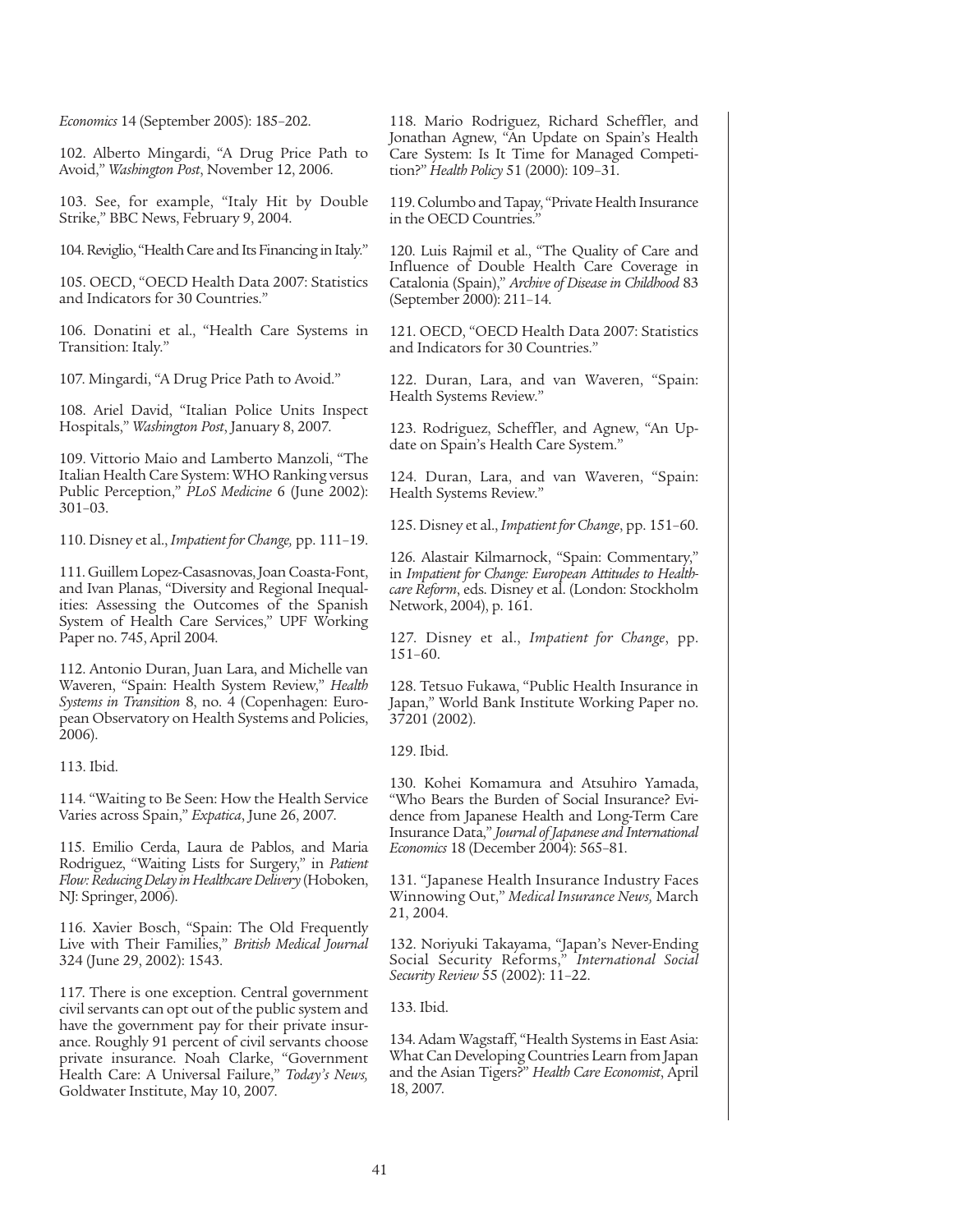135. Shikha Dalmia, "The UAW's Health-Care Dreams," *Wall Street Journal*, July 27, 2007.

136. M. Ryan Baker, "Japan and Massachusetts: A Comparison of Universal Health Care Systems," Missouri Foundation for Health, Spring 2006.

137. Naoki Ikagami and John Campbell, "Japan's Health Care System: Containing Costs and Attempting Reform," *Health Affairs* 23 (2004): 29–34.

138. Naoki Ikagami and John Campbell, "Health Care Reform in Japan: The Virtues of Muddling Through," *Health Affairs* 18 (Fall 1999): 56–75.

139. Ibid.

140. "The Doctor's Dilemma," *The Economist*, June 10, 2004.

141. Jeong Hyoung-Sun and Jeremy Hurst, "An Assessment of the Performance of the Japanese Health Care System," OECD Labour Market and Social Policy Occasional Paper no. 56, 2001.

142. OECD, "OECD Health Data 2007: Statistics and Indicators for 30 Countries."

143. Aki Yoshikawa and Jayanata Bhattacharya, "Japan," in *World Health Systems: Challenges and Perspectives,* eds. Bruce Fried and Laura Gaydos (Chicago: Health Administration Press, 2002).

144. Ikagami and Campbell, "Health Care Reform in Japan: The Virtues of Muddling Through."

145. Bill Ross et al., "International Approaches to Funding Health Care," [Australia] Commonwealth Department of Health and Ageing Occasional Papers, Health Financing Series no. 2, 1999.

146. W. C. Hsiao, "Afterward Costs—The Macro Perspective," *Containing Health Care Costs in Japan* (Ann Arbor: The University of Michigan Press, 1999), pp. 45–52. While this study uses dated data, the general conclusions have been endorsed by more recent authors: Ikagami and Campbell, "Health Care Reform in Japan: The Virtues of Muddling Through"; Ross et al., "International Approaches to Funding Health Care."

147. Rihito Kimura, "Bioethics and Japanese Health Care," *Washington-Japan Journal* 3 (1994): 2.

148 Takayama, "Japan's Never-Ending Social Security Reforms."

149. Christian Hagist and Laurence J. Kotlikoff, "Health Care Spending: What the Future Will Look Like," National Center for Policy Analysis, Study no. 286, June 28, 2006.

150. Booyeon Lee, "Help Wanted: Is Immigration the Answer to the Shrinking Labor Force," *Ashai Shimbun*, December 23, 2003.

151. Waiting lists and rationing in Norway have become sufficiently bad that, in 2000, the government launched the Patient Bridge Project to facilitate the treatment of Norwegian patients in private hospitals in neighboring countries. G. Bottom, S. Grepperud, and S. M. Neiland, "Trading Practices: Lessons from Scandinavia," *Health Affairs* 69 (2004): 317–27.

152. Jan Roth Johnsen, *Health Systems in Transition: Norway* 8, no. 1 (Copenhagen: European Observatory on Health Systems and Policies, 2006).

153. "Tax Revenues on the Rise in Many OECD Countries, OECD Report Shows," *FinFacts*, October 11, 2006; http://www.finfacts.com/irelandbusiness news/publish/article\_10007581.shtml.

154. Ibid.

155. Johnsen, *Health Systems in Transition: Norway*.

156. Michael Moore, Remarks before the Washington, D.C., premiere of *SiCKO*, June 20, 2007.

157. Johnsen, *Health Care Systems in Transition: Norway*.

158. Terje Hagen and Oddvar Kaarboe, "The Norwegian Hospital Reform of 2002: Central Government Takes Over Ownership of Public Hospitals," Health Organization Research Norway (HORN) Working Paper no. 1 (2004).

159. Paul van den Noord, Terje Hagen, and Tor Iversen, "The Norwegian Health Care System," OECD Economics Department Working Paper no. 198, 1998.

160. Johnsen, *Health Care Systems in Transition: Norway*.

161. H. Piene, P. Nyen, and H. Hauge, "Waiting Lists and Hospital Capacity—Analyses Based on Theoretical Queue Models and Empirical Data," Paper presented to the Annual Meeting of the International Society for Technological Assessment of Health Care, Unimed, Norway, 1997.

162. Christine Furuholmen and Jon Magnussen, *Health Care Systems in Transition: Norway* (Copenhagen: European Observatory on Health Care Systems, 2000).

163. Luigi Siciliani and Jeremy Hurst, "Explaining Waiting Times Variations for Elective Surgery across OECD Countries," OECD Health Working Paper no. 7, October 2003.

164. M. Hoel and E. Saether, "Private Health Care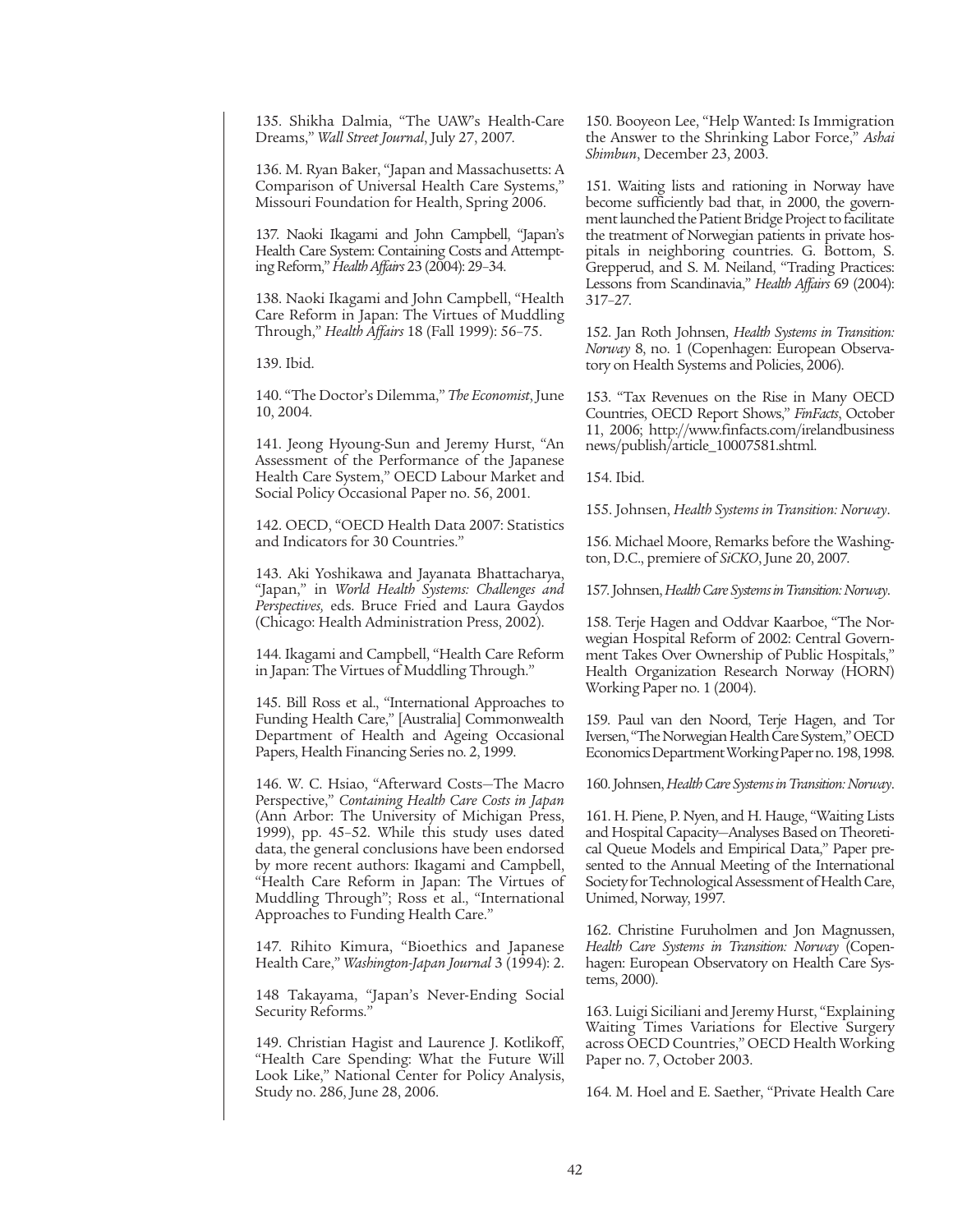as a Supplement to a Public Health System with Waiting Time for Treatment," Ragnar Frisch Center for Economic Research, Oslo, 2000.

165. Quoted in Soren Holm, "Goodbye to the Simple Solutions: The Second Phase of Priority Setting in Health Care," *British Medical Journal* 317 (October 1998): 1000–02.

166. Hagen and Kaarboe, "The Norwegian Hospital Reform of 2002: Central Government Takes Over Ownership of Public Hospitals."

167. Ibid.

168. Knut Erik Tranoy, "Ethical Principles in Public Health Care" in "Scandinavia: With a Remark about Relativism and the Cultural Foundations of Health Care Ethics," in *Bioethics for the People by the People,* ed. Darryl R. J. Macer (Bangkok, Thailand: Eubios Ethics Institute, 1994), p. 57.

169. Ibid.

170. Hagen and Kaarboe, "The Norwegian Hospital Reform of 2002: Central Government Takes Over Ownership of Public Hospitals."

171. Catarina Diogo, "The Reform of the NHS in Portugal," University of York, Department of Management, Working Paper no. 5, 2005.

172. Directorate-General of Health, "National Health Plan, 2004–2010" (Lisbon: Ministry of Health, July 2004).

173. OECD, "Health at a Glance: OECD Indicators, 2005" (Paris: OECD, 2005).

174. Margarida Bentes et al., *Health Care Systems in Transition: Portugal* (Copenhagen: European Observatory on Health Systems and Policies, 2004).

175. Bentes et al., *Health Care Systems in Transition: Portugal*.

176. Paul Ferrinho, "Dual Practice in the Health Sector: Review of the Evidence," *Human Resources for Health* 2 (2004).

177. Bentes et al., *Health Care Systems in Transition: Portugal*.

178. Ibid.

179. Ibid.

180. Columbo and Tapay, "Private Health Insurance in OECD Countries."

181. Bentes et al.

182. Ibid.

183. Ibid.

184. Catarina Diogo, "The Reform of the NHS in Portugal," University of York, Department of Management, Working Paper no. 5, 2005.

185. Monica Duarte Oliveira and Gwyn Bevan, "Measuring Geographic Inequalities in the Portuguese Health Care System: An Estimation of Hospital Care Needs," *Health Policy* 66 (March 2003): 277–93.

186. OECD, "OECD Health Data 2007: Statistics and Indicators for 30 Countries."

187. Mario de Queiroz, "Living in Portugal, Giving Birth in Spain," *InterPress Service*, March 29, 2005.

188. Monica Duarte Oliviera, Jose Magone, and Joao Periera, "Nondecision Making and Inertia in Portuguese Health Policy," *Journal of Health Politics, Policy and Law* 30 (January–February 2005): 211–30.

189. Josep Figueras et al., *Health Care Systems in Transition: Greece* (Copenhagen: World Health Organization, 1996).

190. Figueras et al., *Health Care Systems in Transition: Greece.*

191. Konstantina Davaki and Elias Mossialos, "Plus Ca Change: Health Sector Reforms in Greece," *Journal of Health Politics, Policy, and Law* 30 (February– April 2005): 143–67.

192. Figueras et al., *Health Care Systems in Transition: Greece.*

193. Mary Geitona, "Cost Containment Policies in the Public Sector," Paper presented at International Training Program on Health Economics, Athens, December 2003, http://www.nsph.gr/ecoman/word /costconainmentpolicies.doc

194. Davaki and Mossialos, "Plus Ca Change."

195. Ibid.

196. "Greece Healthcare: Coming under Great Pressure," *The Economist,* June 24, 2005.

197. Figueras et al., *Health Care Systems in Transition: Greece*.

198. WHO, "Highlights on Health: Greece 2004" (Copenhagen: WHO Regional Office for Europe, 2005.)

199. Columbo and Tapay, "Private Health Insurance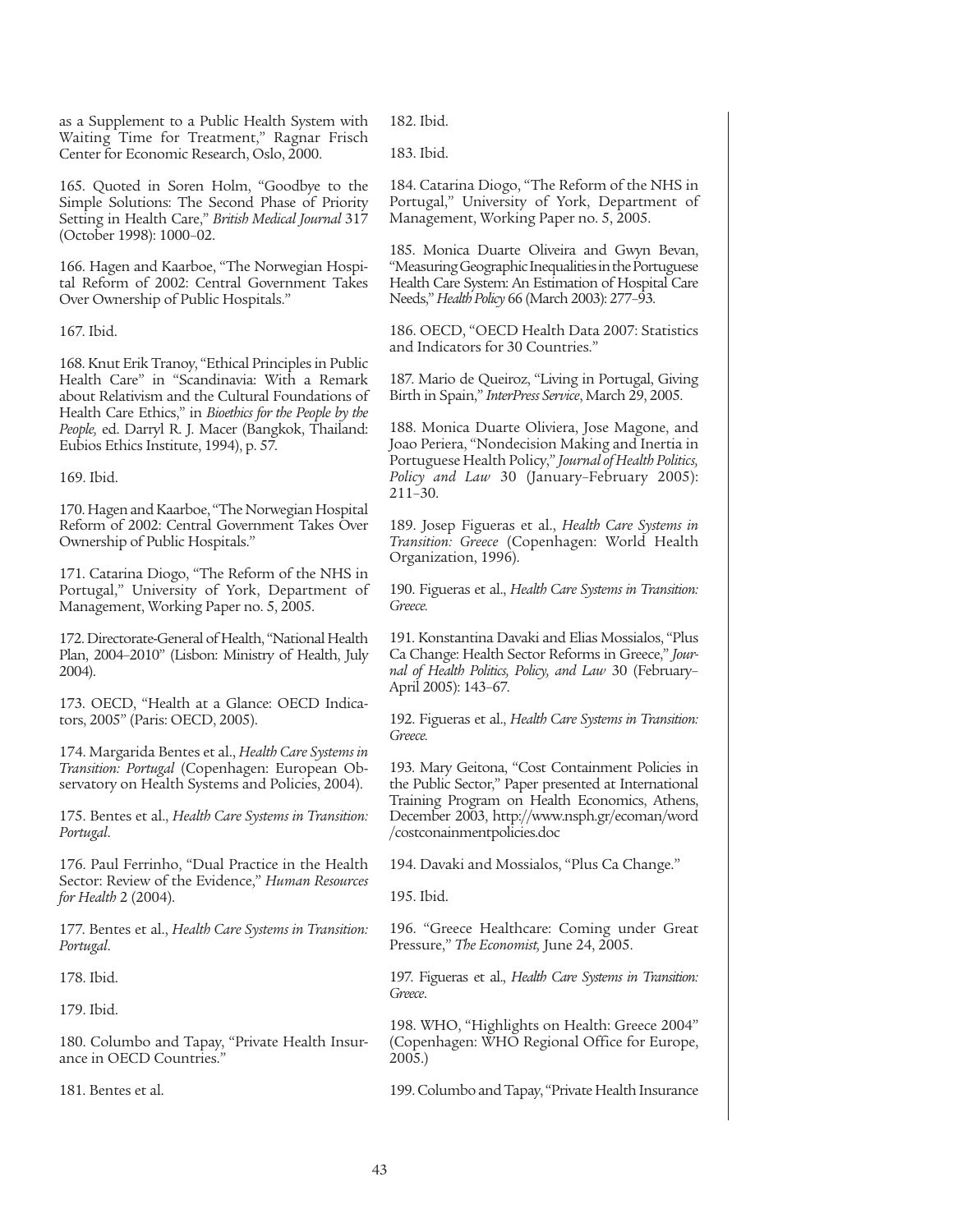in OECD Countries"; WHO, "Highlights on Health: Greece 2004."

200. Theodora Zachariadou et al., "The Demolition of Waiting Lists Project," PowerPoint presentation, 2005; http://www.hope.be/04 exchange/programme 2006/presentations\_participants/greece \_2006.pdf.

201. Cited in Zachariadou et al., "The Demolition of Waiting Lists Project."

202. Davaki and Mossialos, "Plus Ca Change."

203. WHO, "Highlights on Health: Greece 2004."

204. Figueras et al., *Health Care Systems in Transition: Greece*.

205. OECD, "OECD Health Data 2007: Statistics and Indicators for 30 Countries."

206. Geitona, "Cost Containment Policies in the Public Sector."

207. Elias Mossialos, Sara Allin, and Konstantina Davaki, "Analyzing the Greek Health System: A Tale of Fragmentation and Inertia," *Health Economics* S1 (2005): S151.

208. Jessica Hohman, "International Healthcare Systems: A Primer," American Medical Student Association, 2007.

209. Andre den Exter et al., *Health Care Systems in Transition: Netherlands* (Copenhagen: European Observatory on Health Systems and Policies, 2004).

210. G. P. Westert and H. Verkleij, eds., *Dutch Health Care Performance Report 2006* (Bilthoven, The Netherlands: Center for Prevention and Health Services Research, National Institute for Public Health and the Environment, 2006.) A government-run system remains in place to cover longterm care, mental health care, and mental health hospitalization of longer than one year. Kaiser Permanente International, "Selected European Countries' Health Systems," Prepared for a conference on European Systems of Universal Health Care, Washington, October 31, 2007.

211. "Alain Enthoven and Wynand van den Ven, "Going Dutch—Managed-Competition Health Insurance in the Netherlands," *New England Journal of Medicine* 357 (2007): 2421–23.

212. Stefan Greb, Maral Manougian, and Jurgen Wasem, "Health Insurance in the Netherlands," CESifo DICE Report, January 2007.

213. Kaiser Permanente International, "Selected

European Countries' Health Care Systems."

214. Willem van Duin, "The Role of Private Insurers in Dutch Health Care: The Vision of Eureko," Paper presented at a conference on European Systems of Universal Health Care, Washington, October 31, 2007.

215. Ibid.

216. "The New Care System in the Netherlands," Ministry of Health, Welfare and Sport, The Netherlands Embassy, May 2006, www.mivws.nl/ images/boekje-zorgstelsel—engels\_tem20-107 939.pdf.

217. "Health Insurance System," Ministry of Health, Welfare and Sport, The Royal Netherlands Embassy, 2006, www.minvws.nl/en/themes/ health-insurance-system/.

218. J. Andre Knottnerus and Gabriel ten Velden, "Dutch Doctors and Patients—Effects of Health Care Reform in the Netherlands," *New England Journal of Medicine* 357 (2007): 2424–26.

219. Van Duin, "The Role of Private Insurers in Dutch Health Care: The Vision of Eureko."

220. Ibid.

221. Knottnerus and ten Velden, "Dutch Doctors and Patients—Effects of Health Care Reform in the Netherlands."

222. Greb, Manougian, and Wasem, "Health Insurance in the Netherlands."

223. Gautam Naik, "Dutch Treatment: In Holland, Some See Model for U.S. Health-Care System," *Wall Street Journal,* September 6, 2007.

224. Greb, Manougian, and Wasem, "Health Insurance in the Netherlands."

225. Ibid.

226. Siciliani and Hurst, "Explaining Waiting Times Variations for Elective Surgery across OECD Countries."

227. J. Plomp et al., "Death on the Waiting List for Cardiac Surgery in the Netherlands in 1994 and 1995," *Heart* 81 (1999) 593–97.

228. Paul Belien, "Two Months of Competition in Dutch Healthcare," *Brussels Journal*, October 23, 2006.

229. Knottnerus and ten Velden, "Dutch Doctors and Patients—Effects of Health Care Reform in the Netherlands."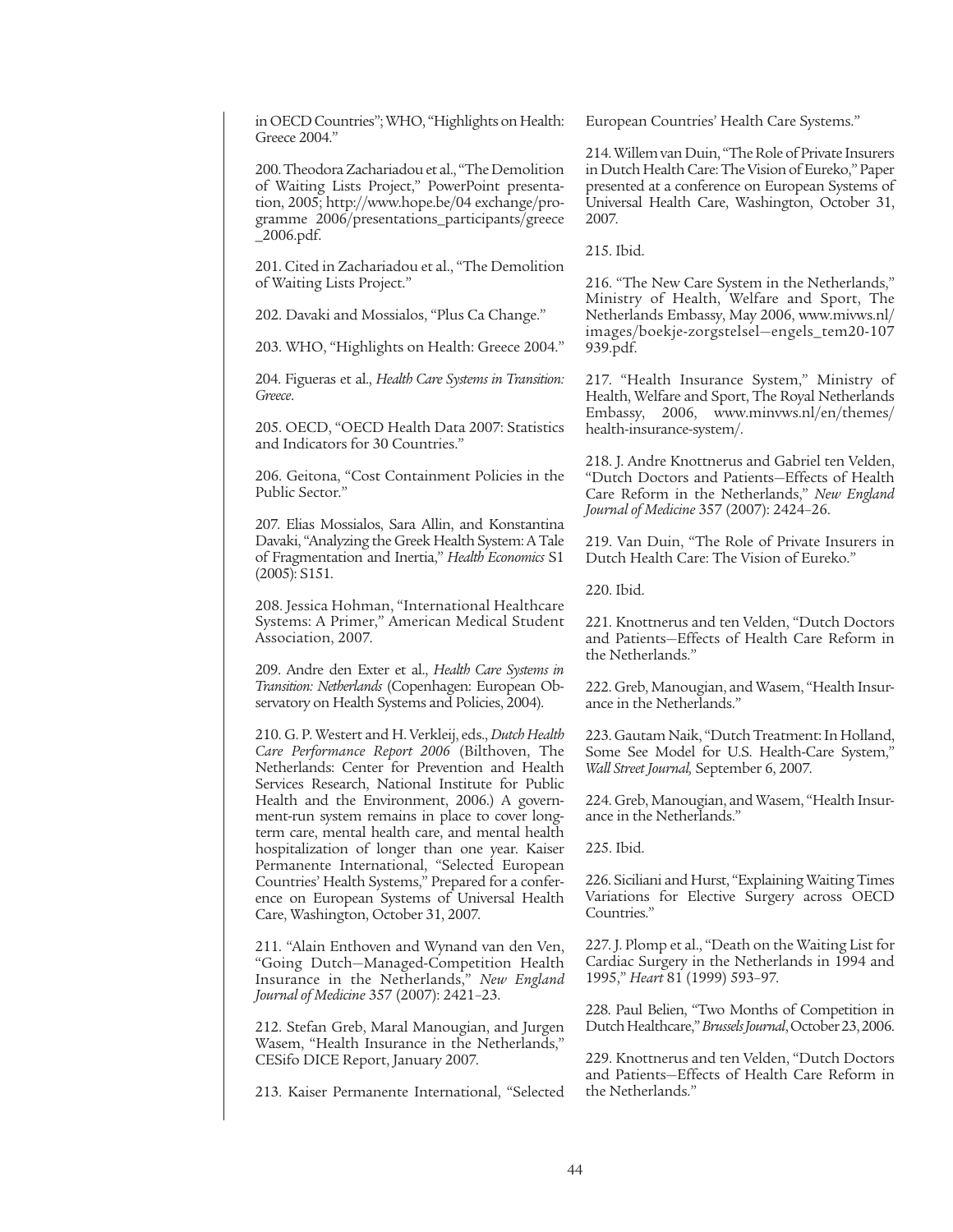230. Ibid.

231. Gautam Naik, "Dutch Treatment: In Holland, Some See Model for U.S. Health-Care System," *Wall Street Journal,* September 6, 2007.

232. OECD, "OECD Health Data 2007: Statistics and Indicators for 30 Countries."

233. Rudolf Klein, "The Troubled Transformation of Britain's National Health Service," *New England Journal of Medicine* 355 (2006): 409–15.

234. Daniel Martin, "Billions Squandered as NHS Fails to Deliver," *Daily Mail,* September 12, 2007.

235. Ibid.

236. Anthony Browne, "Deadly Rise in Wait for Cancer Care," *London Observer*, March 3, 2002.

237. Anthony Browne, "Cash-Strapped NHS Hospitals Chase Private Patient "Bonanza," *London Observer,* December 16, 2001.

238. "Too Successful: The Hospitals Forced to Introduce Minimum Waiting Times," *Daily Telegraph*, August 7, 2006.

239. Ibid.

240. Martin, "Billions Squandered as NHS Fails to Deliver."

241. John C. Goodman, "Health Care in a Free Society: Rebutting the Myths of National Health Insurance," Cato Policy Analysis no. 532, January 27, 2005.

242. Richard Lewis and John Appleby, "Can the English NHS Meet the 18-Week Waiting List Target?" *Journal of the Royal Society of Medicine* 99 (206): 10–13.

243. David Rose, "Waiting List Crisis as NHS Cuts Costs," *London Times*, June 56, 2007.

244. Callahan and Wasunna, *Medicine and the Market: Equity v. Choice,* p. 93.

245. Lewis and Appleby, "Can the English NHS Meet the 18-Week Waiting List Target?"

246. "NHS Should Not Treat Those with Unhealthy Lifestyles, Say Tories," *Evening Standard*, September 4, 2007.

247. Elizabeth Docteur and Howard Oxley, "Health-Care Systems: Lessons from the Reform Experience," OECD Working Paper no. 9, December 5, 2003.

248. Sarah Thomson and Elias Mossialos, "Regulating Private Health Insurance in the Euro-

pean Union: Implications of Single Market Legislation and Competition Policy," European Health Policy Group, September 2004.

249. Disney et al., *Impatient for Change*, pp. 29–38.

250. Civitas, "The Swiss Healthcare System," (London: The Institute for the Study of Civil Society, 2002), http://www.civitas.org.uk/pdf/Switzerland. pdf. This number differs from the official OECD percentage because the OECD defines government expenditure on health to include government-mandated insurance premiums, even if they are spent on private insurance. Under this definition, all private insurance purchased in Massachusetts under its new compulsory health care plan would be categorized as a public expenditure on health, for example. The cited number excludes mandatory insurance premiums because, though Swiss citizens are required to purchase a basic insurance plan, that plan comes from privately owned and even "forprofit" insurance companies. Individuals have considerable freedom of choice among insurers. Furthermore, premiums are paid directly to the insurers rather than collected directly by the government. For all those reasons the Swiss system differs significantly from, say, Germany, where I believe it is proper to include payments to sickness funds as a governmental rather than a private expenditure.

251. Michael Tanner, "No Miracle in Massachusetts: Why Governor Romney's Health Care Reform Won't Work." However, Regina Herzlinger of Harvard University notes the important distinction that, unlike most systems of managed competition, including both the Clinton and Romney versions, the Swiss system is not employer based (email to author, October 3, 2007).

252. For more on the concept of managed competition, see Enthoven, "The History and Principles of Managed Competition."

253. Association of Swiss Health Insurance Companies and *CIA World Factbook* (Washington: Central Intelligence Agency).

254. Michael Tanner, "Individual Mandates for Health Insurance: Slippery Slope to National Health Care," Cato Institute Policy Analysis no. 565, April 5, 2006.

255. E-mail from Sabine Alder, Communications Manager, Association Suisse d'Assurances, to author, October 4, 2007; Greg Kelly, "Can Government Force People to Buy Insurance?" *Issues and Answers* no. 123, Council for Affordable Health Insurance, March 2004, citing data from the Insurance Research Council, http://www.cahi.org/cahi\_contents/resources/ pdf/n123GovernmentMan date.pdf.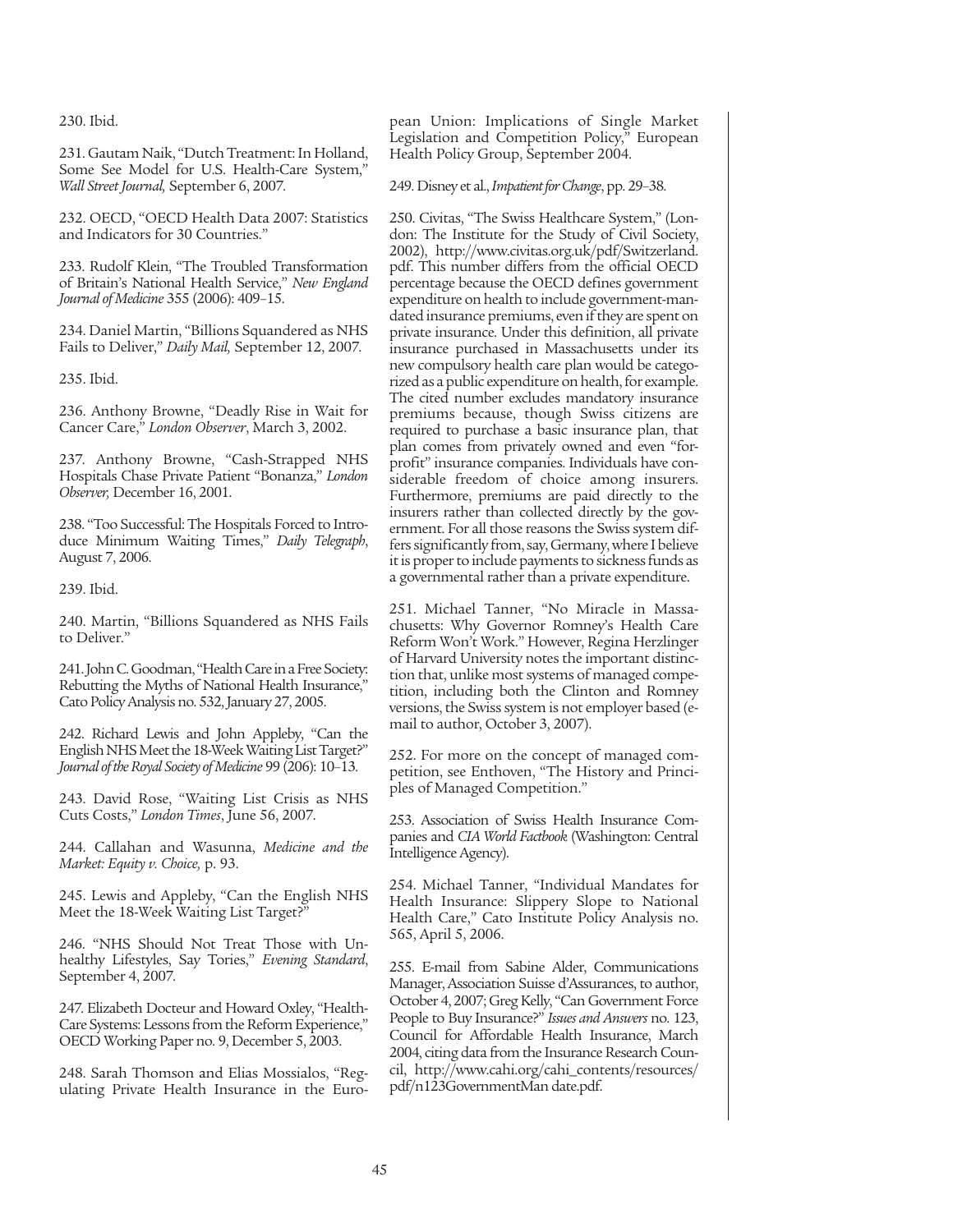256. Andreas Minder, Hans Schoenholzer, and Marianne Amiet, Health Care Systems in Transition: Switzerland (Copenhagen: European Observatory on Health Care Systems, 2000).

257. Jim Landers, "In Switzerland, Everyone Is Insured, and Businesses Don't Pay," *Dallas Morning News,* February 7, 2006.

258. Regina Hertzlinger and Ramin Parsa-Parsi, "Consumer-Driven Health Care: Lessons from Switzerland." *Journal of American Medical Association* 292, no. 10 (2004).

259. Ibid.

260. Ibid.

261. Landers, "In Switzerland Everyone Is Insured, and Businesses Don't Pay."

262. Uwe E. Reinhardt, "The Swiss Health System: Regulated Competition without Managed Care," *Journal of the American Medical Association* 292, no. 10 (2004): 1227–31.

263. Hertzlinger and Parsa-Parsi, "Consumer-Driven Health Care: Lessons from Switzerland."

264. Peter Zweifel, "Competitive Mechanisms in Health Care," in *Reinventing Health Care* (London: Stockholm Network, 2000).

265. Hertzlinger and Parsa-Parsi. "Consumer-Driven Health Care: Lessons from Switzerland."

266. Minder, Schoenholzer, and Amiet, Health Care Systems in Transition: Switzerland.

267. Ibid.

268. Civitas, "The Swiss Healthcare System."

269. Ibid.

270. OECD, "Health at a Glance: OECD Indicators, 2005."

271. See Reinhardt, Hussey, and Anderson, "U.S. Health Care Spending in an International Context."

272. Herzlinger and Parsa-Parsi. "Consumer-Driven Health Care: Lessons from Switzerland."

273. Mattke et al., "Health Care Quality Indicators Project."

274. "Swiss Voters Reject Health Insurance Changes," Agence France Presse, March 11, 2007.

275. Tanner, "Individual Mandates for Health

Insurance: Slippery Slope to National Health Care."

276. Ibid.

277. Civitas, "The Swiss Healthcare System."

278. Ibid.

279. Reinhardt, "The Swiss Health System: Regulated Competition without Managed Care."

280. Herzlinger and Parsa-Parsi. "Consumer-Driven Health Care: Lessons from Switzerland."

281. Peter Zweifel, "Switzerland," *Journal of Health Politics, Policy, and Law* 25 (2000): 937–44.

282. Zweifel, "Competitive Mechanisms in Health Care."

283. Hertzlinger and Parsa-Parsi, "Consumer-Driven Health Care: Lessons from Switzerland."

284. Alphonse Crespo, "Swiss Health Care: A Clockwork Model That Fails to Keep Its Promise," in *The Dangers of Undermining Patient Choice: Lessons from Europe and Canada*, eds. Merrill Matthews, Grace-Marie Turner, and Julian Morris (Dallas: Institute for Policy Innovations, and Alexandria, VA: Galen Institute, 2006), pp. 16–19.

285. Hertzlinger and Parsa-Parsi, "Consumer-Driven Health Care: Lessons from Switzerland."

286. Minder, Schoenholzer, and Amiet, *Health Care Systems in Transition: Switzerland.*

287. Mattke et al., "Health Care Quality Indicators Project."

288. David Greene and Benedict Irvine, "Health Care in France and Germany: Lessons for the UK" (London: Civitas, The Institute for the Study of Civil Society, 2001).

289. Ulla Schmidt, "Health Policy and Health Economics in Germany," Speech given at the conference, *The American Model and Europe: Past-Present-Future*, Washington, January 27, 2006.

290. Kaiser Permanente International, "Selected European Countries' Health Care Systems."

291. Schmidt, "Health Policy and Health Economics in Germany." Roughly 14.2 percent covers standard health insurance, with an additional 0.9 percent going to cover dentures and sick pay. There is also a separate 1.7 percent tax (1.95 percent for childless couples) to cover long-term care insurance. Kaiser Permanente International, "Selected European Countries' Health Care Systems."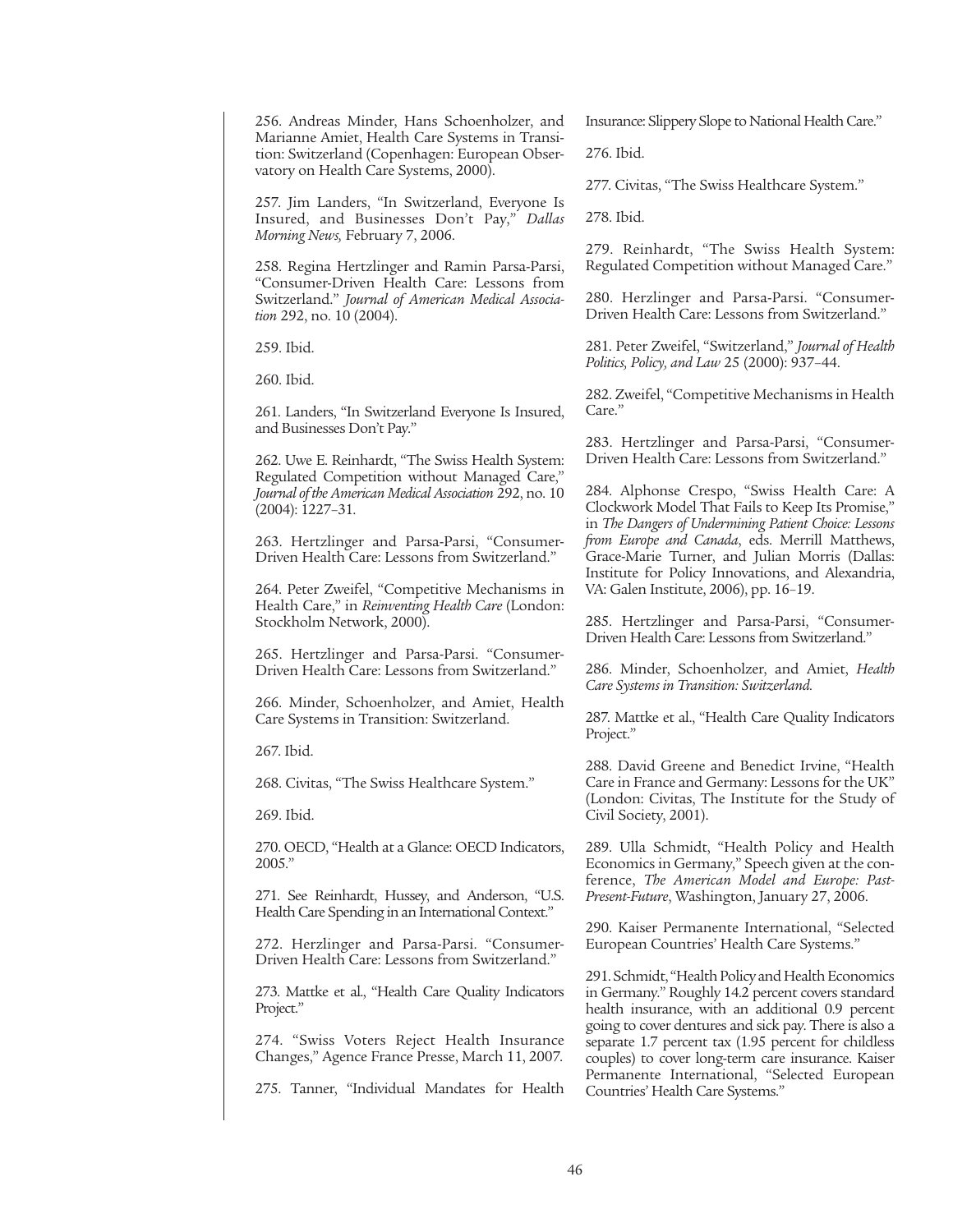292. Kyle James, "German Health Care Reform: Mission Impossible?" *Deutsche Welle*, March 8, 2006.

293. Ibid.

294. Reinhard Busse and Annette Riesberg, *Health Care Systems in Transition: Germany* (Copenhagen: European Observatory on Health Systems and Policies, 2004).

295. Ibid.

296. Dennis Nowak, "Doctors on Strike—The Crisis in German Health Care Delivery," *New England Journal of Medicine* 355, no. 15 (2006): 1520–22.

297. Ibid.

298. Cited in Annette Tuffs, "Germany at Centre of Rationing Row as Budget in Crisis," *British Medical Journal* 327 (2003): 414.

299. Christian Gericke, Matthias Wismar, and Reinhard Busse, "Cost-Sharing in the German Health Care System," Berlin University of Technology, 2004, http://www.ww.tu-berlin.de/diskus sionspapiere/2004/dp04-2004.pdf.

300. Kaiser Permanente International, "Selected European Countries' Health Care Systems."

301. Boris Augurzky, Thomas Bauer, and Sandra Schaffner, "Copayments in the German Health Care System: Does It Work?" Institute for the Study of Labor (IZA) Discussion Paper no. 2290, September 2006.

302. "Merkel Announces a Deal, Averts a Crisis," *Der Spiegel*, October 5, 2006.

303. Siciliani and Hurst, "Explaining Waiting Times Variations for Elective Surgery across OECD Countries."

304. K. Davis et al., "Mirror, Mirror on the Wall: An International Update on the Comparative Performance of American Health Care," The Commonwealth Fund, May 2007.

305. World Health Organization, "Highlights on Health, Germany, 2004, www.euro.who.int/eprise/ main/WHO/Progs?CHHDEU/system/200050311-1.

306. Hilke Brockmann, "Why Is Less Money Spent on Health Care for the Elderly than for the Rest of the Population? Health Care Rationing in German Hospitals," *Social Science and Medicine* 55 (2002): 593–608

307. Cited in Busse and Riesberg, *Health Care Systems in Transition: Germany*.

308. OECD, "OECD Health Data 2007: Statistics and Indicators for 30 Countries."

309. Wilfried Prewo, "Germany: How Not to Organize a Health System," in *The Dangers of Undermining Patient Choice: Lessons from Europe and Canada*, ed. Merrill Matthews, Grace-Marie Turner, and Julian Morris (Dallas: Institute for Policy Innovations, and Alexandria, VA: Galen Institute, 2006).

310. Dieter Braeuninger, "Health Policy in Germany: Health Reforms Need a Dose of Market Medicine," Deutsche Bank Research, June 13, 2006.

311. Disney et al., *Impatient for Change*, pp. 89–97.

312. Jonathan Cohn, "Shtiko: It's No Fun to Agree with Michael Moore," *New Republic*, June 22, 2007.

313. Brett J. Skinner, "Paying More, Getting Less 2005: Measuring the Sustainability of Provincial Public Health Expenditure in Canada," Fraser Institute, October 2005.

314. *Chaoulli v. Quebec* (Attorney General), 2005 SCC 35, [2005] 1 S.C.R. 791.

315. Nadeem Esmail, Michael Walker, and Dominika Wrona, "Waiting Our Turn, 16th Edition: Hospital Waiting Lists in Canada," Fraser Institute, 2006.

316. Ibid.

317. Madhu Natarajan et al., "The Risks of Waiting for Cardiac Catheterization: A Prospective Study," *Canadian Medical Association Journal*, November 26, 2002.

318. Cited in June O'Neill and David O'Neill, "Health Status, Health Care and Inequality: Canada vs. the U.S.," National Bureau of Economic Research Working Paper no. 13429, September 2007.

319. *Chaoulli v. Quebec*.

320. OECD, "OECD Health Data 2007: Statistics and Indicators for 30 Countries."

321. "What President Clinton Can Learn from Canada about Price Controls and Global Budgets," Policy Backgrounder no. 129, National Center for Policy Analysis, October 5, 1993.

322. OECD, "Health at a Glance: OECD Indicators, 2005."

323. O'Neill and O'Neill, "Health Status, Health Care and Inequality: Canada vs. the U.S."

324. OECD, "Health at a Glance: OECD Indicators, 2005."